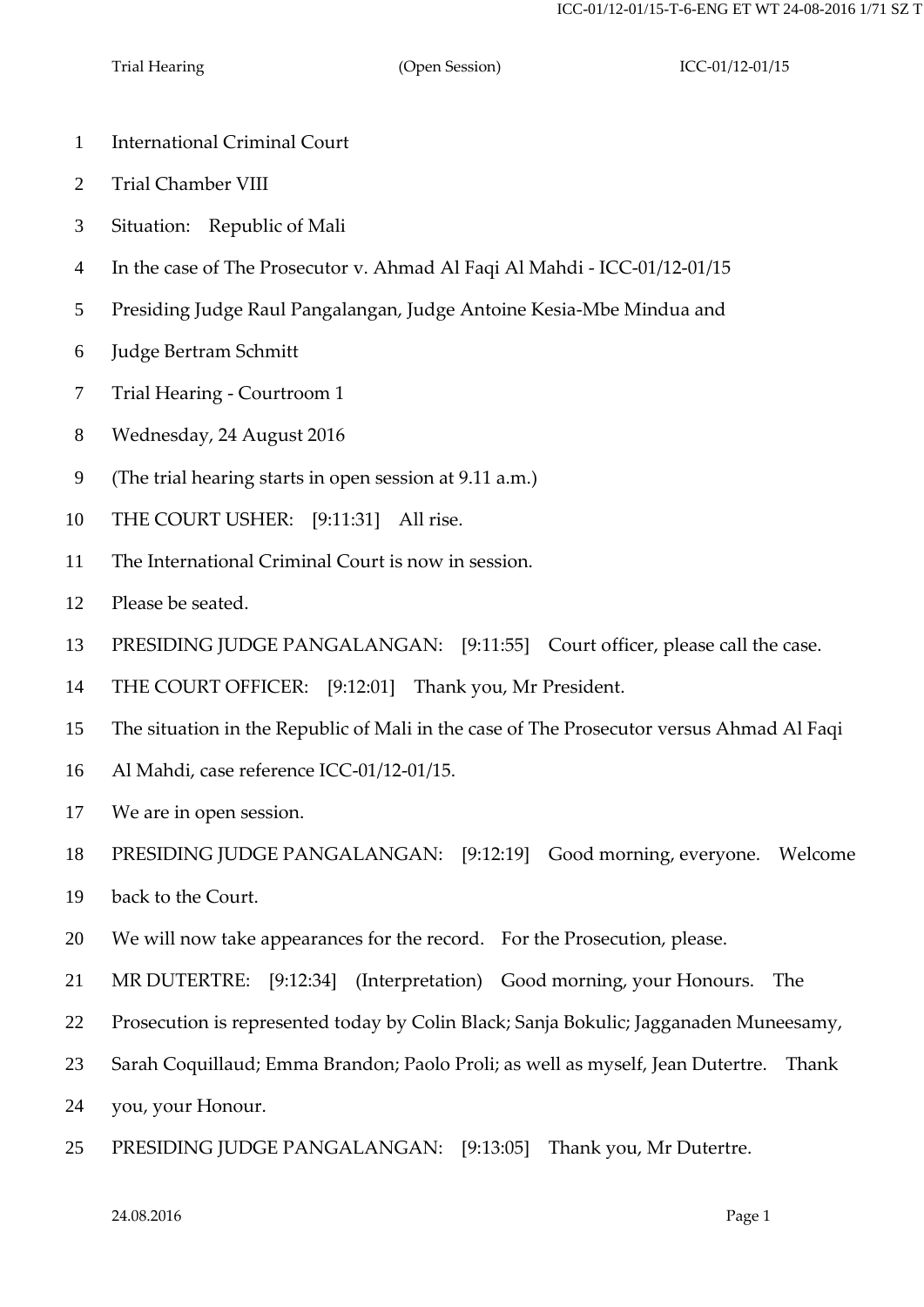And for the Defence.

MR AOUINI: [9:13:24] (Interpretation) Good morning, Mr President. The Defence

team is composed of Mr Jean-Louis Gilissen, Ms Glodjinon, Ms Judith Akebe,

Mr Colin Gilissen and myself, Mohamed Aouini. Thank you, your Honour.

PRESIDING JUDGE PANGALANGAN: [9:13:41] Thank you. Thank you, Mr Aouini.

And for the Legal Representative for the Victims.

MR ABDOU: [9:13:47] Good morning, Mr President. Good morning, your Honours.

Appearing on behalf of the victims, Mohamed Abdou from the OPCV, assisted by

Clara Rodriguez, case manager. And we will also be able to have Counsel Kassongo in

during this day.

PRESIDING JUDGE PANGALANGAN: [9:14:07] Thank you. Thank you.

Before continuing, the Chamber notes that at this point in the trial all documents to be

considered by the Chamber have been formally received and all scheduled witnesses have

testified. The Presiding Judge will now close the evidence record pursuant to Rule 141(1)

of the Rules, closing the evidence record for purposes both of the judgment and the

sentence.

May I ask Mr Dutertre then if he has any further submissions to make?

MR DUTERTRE: [9:14:56] (Interpretation) Thank you, your Honours. The

Prosecution does have some submissions for the Chamber today and those submissions

should last an hour, perhaps a bit less than that.

PRESIDING JUDGE PANGALANGAN: [9:15:16] Thank you. Please proceed.

MR GILISSEN: [9:15:22] (Interpretation) Your Honour, with your leave, with your

leave, your Honour, this is what in actual fact you mentioned a few moments ago; namely,

the reception of all items of evidence. The Chamber has disclosed to all parties and

participants and of course to the Chamber the two witness statements that we obtained at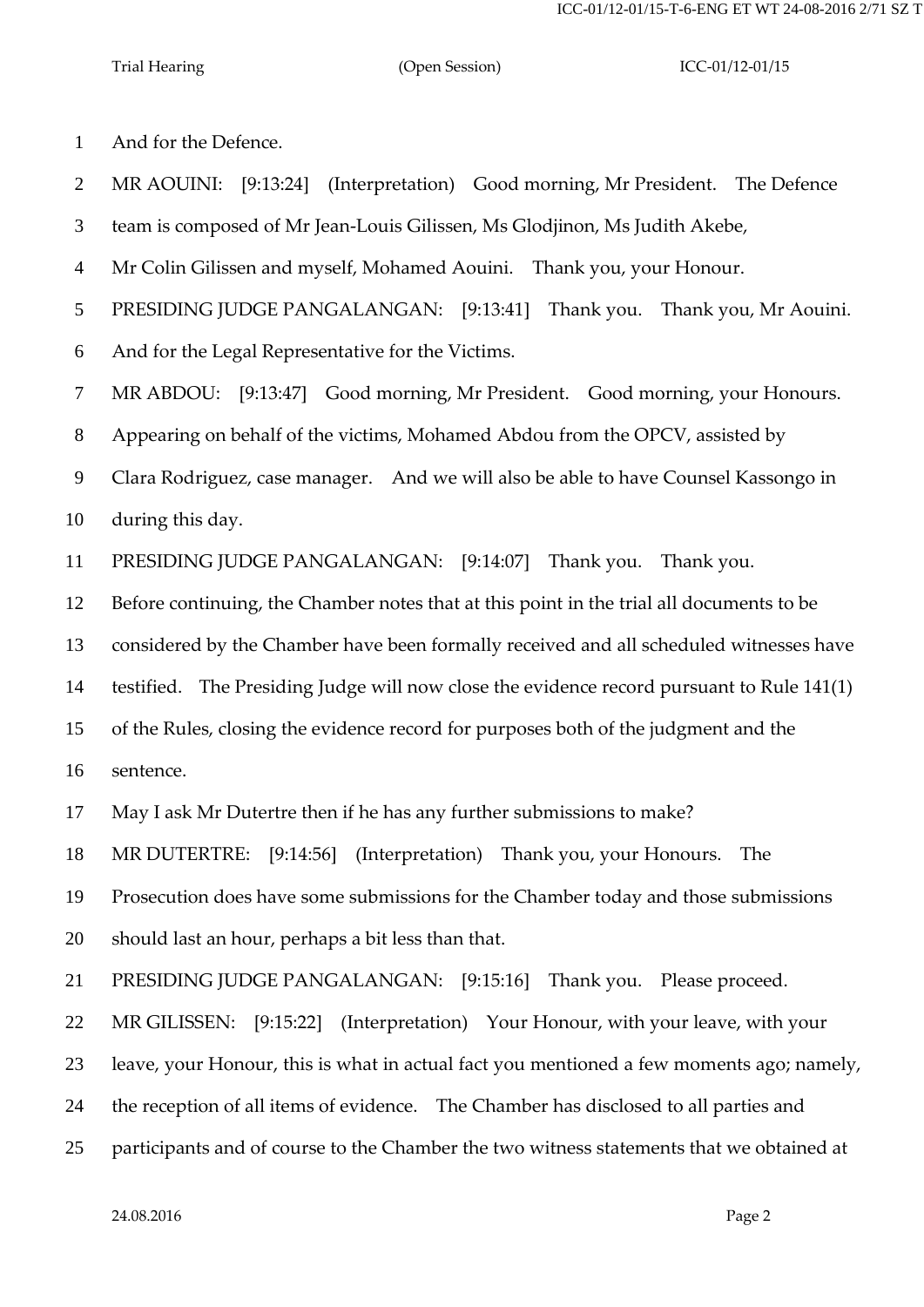the very last moment and I would like to ask for these items to be placed on the case

record as evidentiary items. I thank you very much.

PRESIDING JUDGE PANGALANGAN: [9:16:12] Thank you very much, Counsel.

Yes, the Chamber has received those files and we acknowledge that those files are now

part of the record of the case. Thank you.

Let us resume, Mr Dutertre.

MR DUTERTRE: [9:16:37] (Interpretation) Thank you, your Honour.

Your Honours, the Prosecution believes that the guilt of Mr Ahmad Al Faqi Al Mahdi has

been established beyond all reasonable doubt. We believe that you should find him

guilty of the war crime of attacking 10 sites, 10 historic monuments and buildings devoted

to religion in Timbuktu in June and July 2012.

This finding would come under Article 8(2)(e)(iv) of the Statute.

Mr Al Mahdi's guilt is obvious given the documentary evidence and the testimony we

have heard. Over the course of this hearing you have been convinced yourself of his

involvement and the central role he played in this case. His guilt is clear-cut, particularly

given the many videos that showed him in the process of destroying the mausoleums and

justifying what he did to the media.

Mr Al Mahdi has acknowledged all the events, the details and pled guilty.

 Furthermore, in reference to our submissions of 22 July, I would now like to turn directly to sentencing.

The sentence should serve as an example, it should be fair, and for the reasons that I will

 set out in a few moments, and also we must consider the specific circumstances of this case.

 To begin, what are the principles that we should apply in this particular case? I will cover these briefly.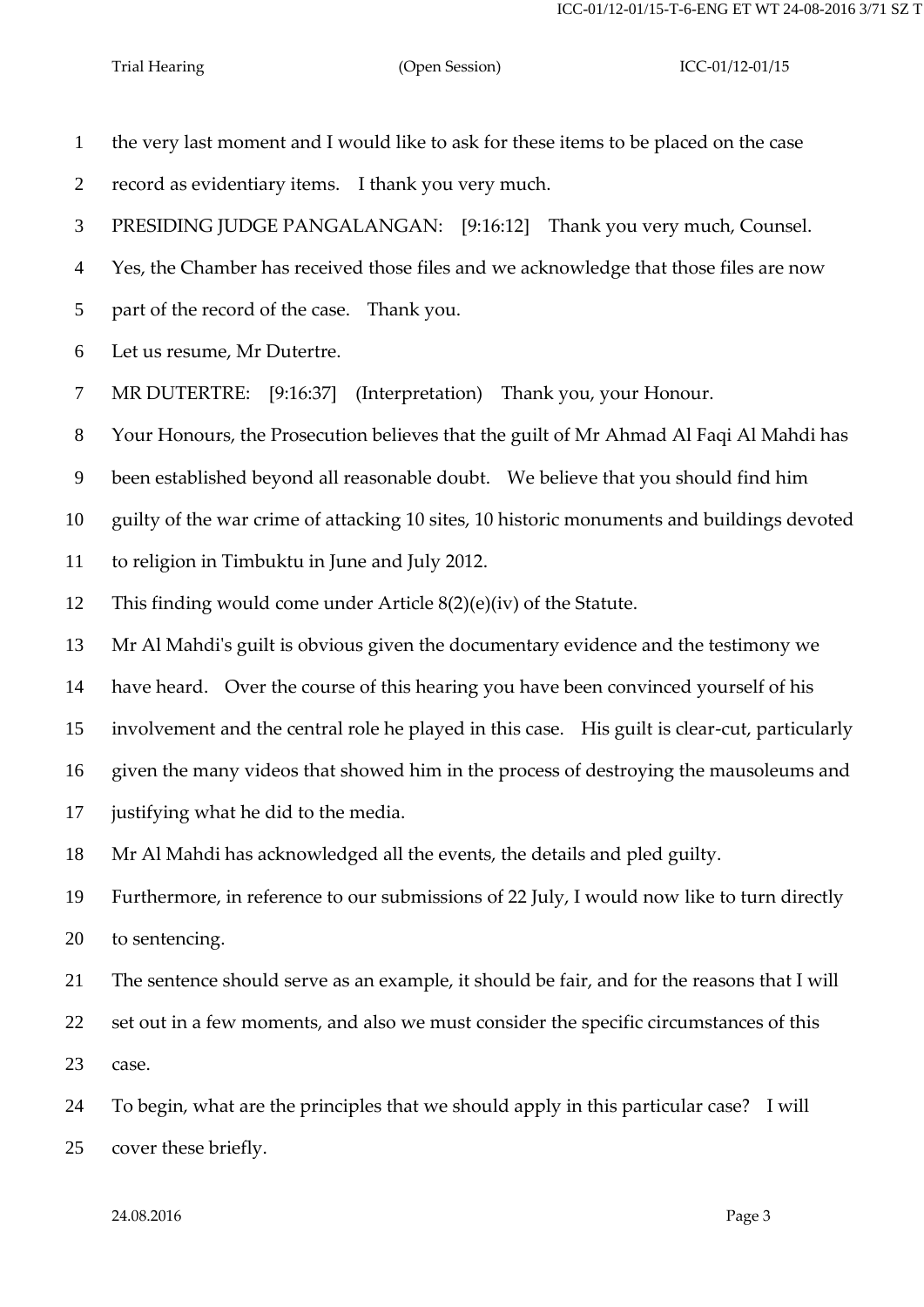First of all, under Article 77(1) of the Statute, and Rule 145 of the Regulation on evidence and procedure, the maximum sentence for these incidents is 30 years. Once that has been considered, what are the specific factors that you must take into account to decide the sentence to be handed down? Once again the rules of the Court serve as our guide. Article 78 of the Statute provides that the Chamber must take into account the seriousness of the crime and the individual circumstances of the person found guilty. Rule 145 of the Regulation of evidence and procedure also specifies that the sentence must be a reflection of the guilt of the person found guilty and the Chamber must take all relevant factors into account. Rule 145 also then provides a list of these factors, not an exhaustive list, a non-exhaustive list, but these factors include the gravity of the crime and the situation of the person found guilty. This Rule also mentions the circumstances under which the crime was committed and the harm done; in other words, the harm done to the victims. The Rule 145 also mentions the person's degree of participation in commission of the crime, the moral element and the person's educational level. Rule 145 also states that the Chamber shall consider aggravating circumstances and limiting circumstances. Once again, the Rule sets out a list, not exhaustive, but a list. Aggravating circumstances, for example, the existence of discriminatory motives at the time of the crime. As for mitigating circumstances, that would include the behaviour of the person found guilty after the fact. This is one point quite relevant in this particular case and I will come back to this in a few moments. Given these technical aspects, we -- for example, it must be applied taking into account the meaning that should be attached to this sentence. When I say "meaning" I mean this in all exceptions of the word.

The sentence must be a punishment. This also takes us to the fact that the sentence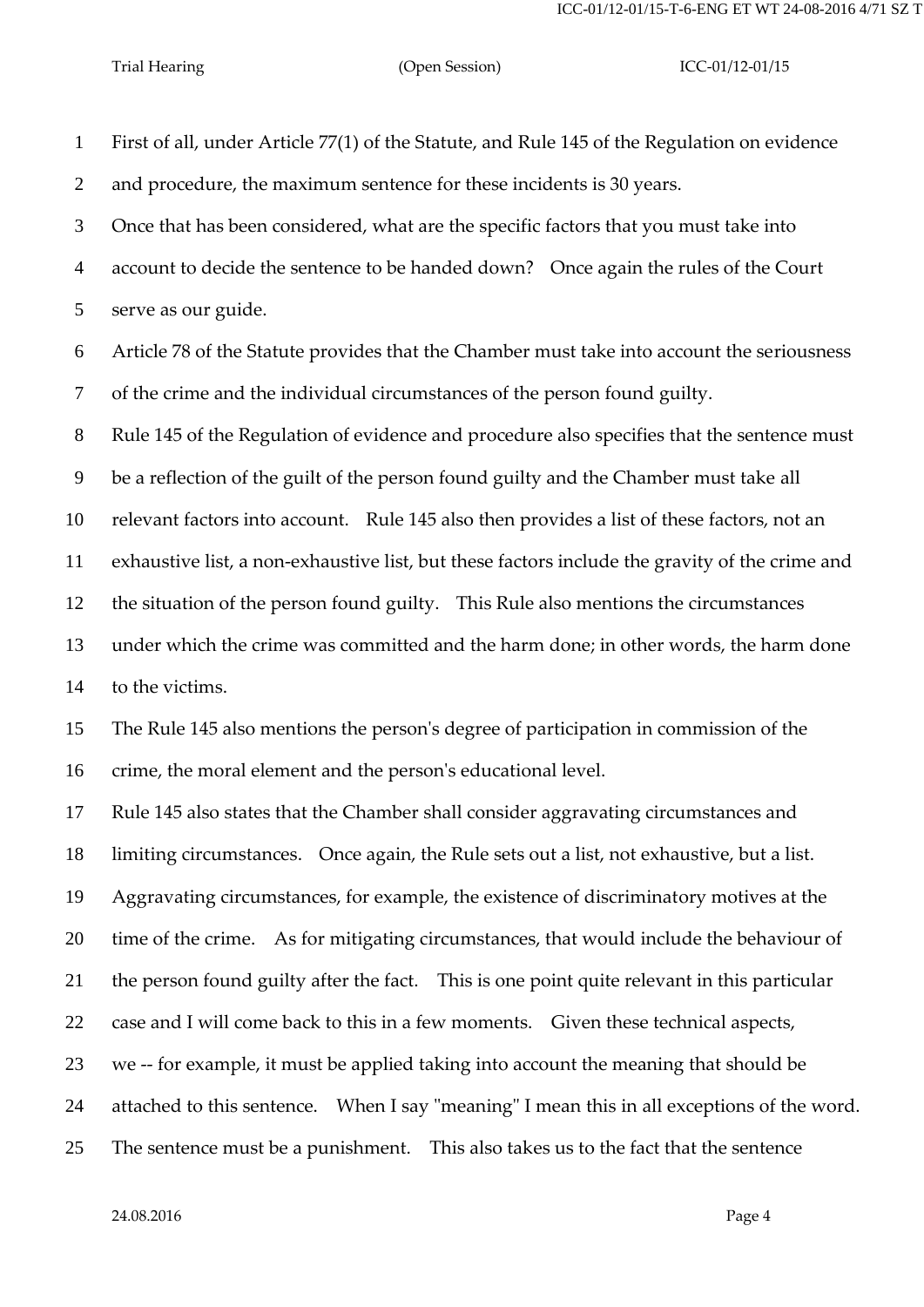should also have a certain deterrence. We must not forget the important objective, which is to help the victims heal.

 Your Honours, I have set out a number of lines of argument that will explain these elements in support of my submissions.

Now I would like to provide you with a summary of the Prosecution's position regarding

sentencing, the determination of a suitable sentence for the war crime committed by

Mr Al Mahdi, then I will delve into the details.

 The Prosecution wishes to stress today that the sentence that you will hand down must be fair and it must be firm. And everyone must find this to be the case, be it the victims, the inhabitants of Timbuktu, the people of Mali and the international community. The sentence must be understood by each and all and ideally even by the accused, even from different perspectives. The sentence must also provide justice to the victims, the people of Timbuktu and the people of Mali for the losses and the intense suffering they endured because of the attack and the destruction of the mausoleums of their saints. The sentence should also be a retribution of the action taken by the person found guilty. Mr Al Mahdi was the leader, the mastermind, he took part in the destruction physically, he claimed responsibility for the attack to the media and he justified his actions by speaking to the media.

 The sentence must also be a deterrent. Deterrence is one of the objectives that the international community wished to uphold by establishing this Court. This is one part of the sentence that should discourage the commission of similar crimes in Mali or elsewhere in the world.

 What is more, we must consider that Mr Al Mahdi showed a certain behaviour before the Court. He did acknowledge what had happened, express remorse and cooperated with the Prosecution. Thus, the Prosecution will call for a sentence that considers all of these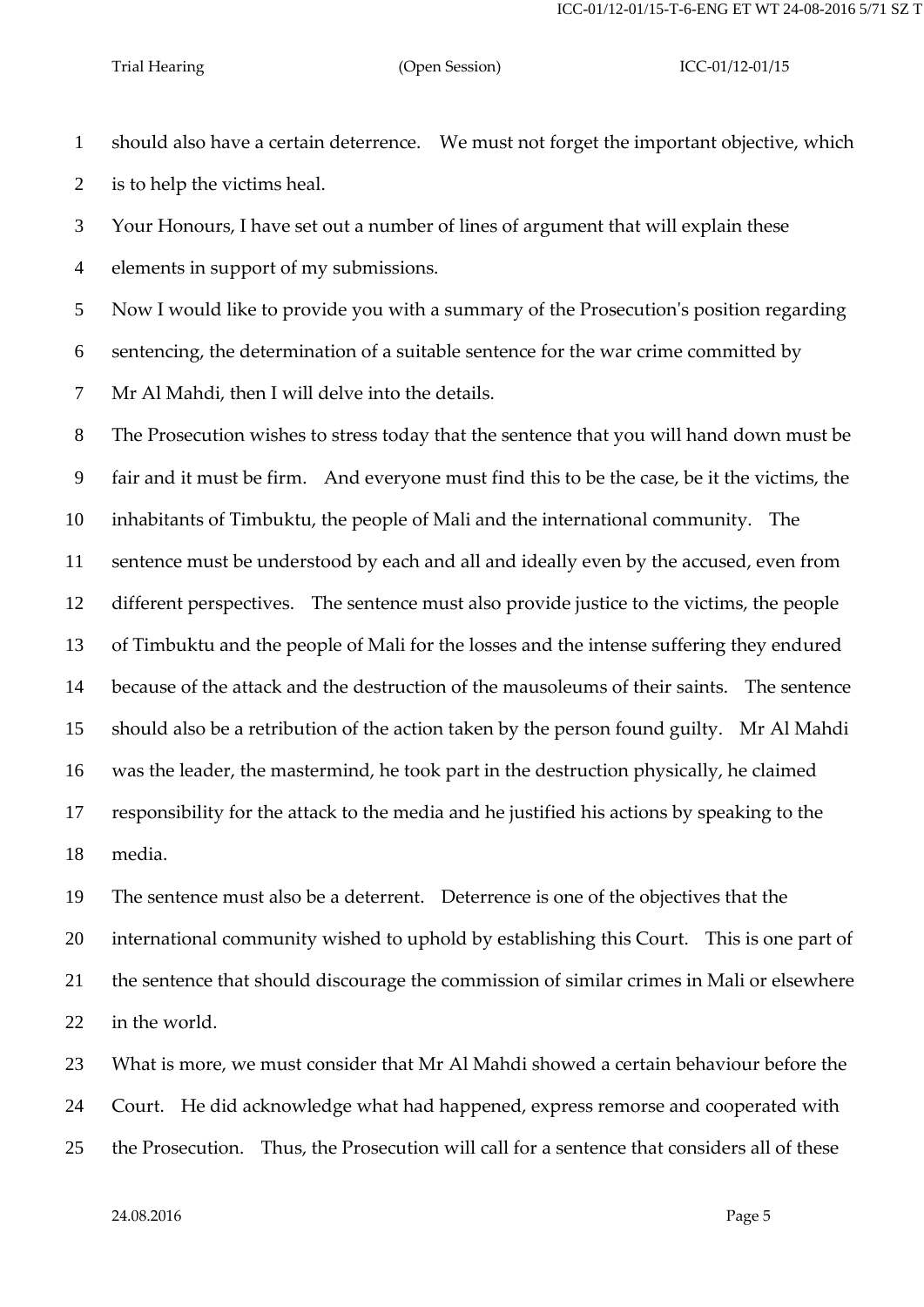various factors.

I will now discuss each one of these factors or elements in greater detail.

 First of all, the Prosecution believes that the sentence should reflect the extent of the damage done to the mausoleums and to the sacred door of the Sidi Yahia mosque. We know that all of these buildings, with one exception, were listed -- listed buildings and were considered to be part of humanity's heritage. The Prosecution stresses that the sentence you will hand down should reflect the fact that these buildings were so precious to the local people. This sentence must consider and reflect the extent of the harm done to the people of Timbuktu themselves, it must correspond to the true tragedy that this destruction was for them.

 I am not going to repeat what Madam Prosecutor said so elegantly at the beginning of the trial. However, I would remind the Chamber that these monuments attacked and destroyed were sacred, historic, they served religious, social functions and were a form or an expression, rather, of the community's identity. This strikes at the very heart of the issue. We are talking about the heritage of this committee which has been attacked. The heritage of the committee was destroyed and this means that part of their history was destroyed, part of their present has been destroyed. And we must also consider what the impact will be on the community's future.

 As Madam Prosecutor said to you in her opening statements, heritage is not something frivolous or a luxury item, heritage is part of whom we are, it is an extension of ourselves. Heritage means that -- well, if heritage is destroyed we are like a traveller without any belongings, like beings without soul, history or memory. The 10 sites that were targeted, attacked and destroyed in Timbuktu were a very true incarnation of the city and closely linked to the life of the inhabitants. I refer you to the written statement of Witness P-125, who stated that the mausoleums were -- are very important in the daily life of inhabitants.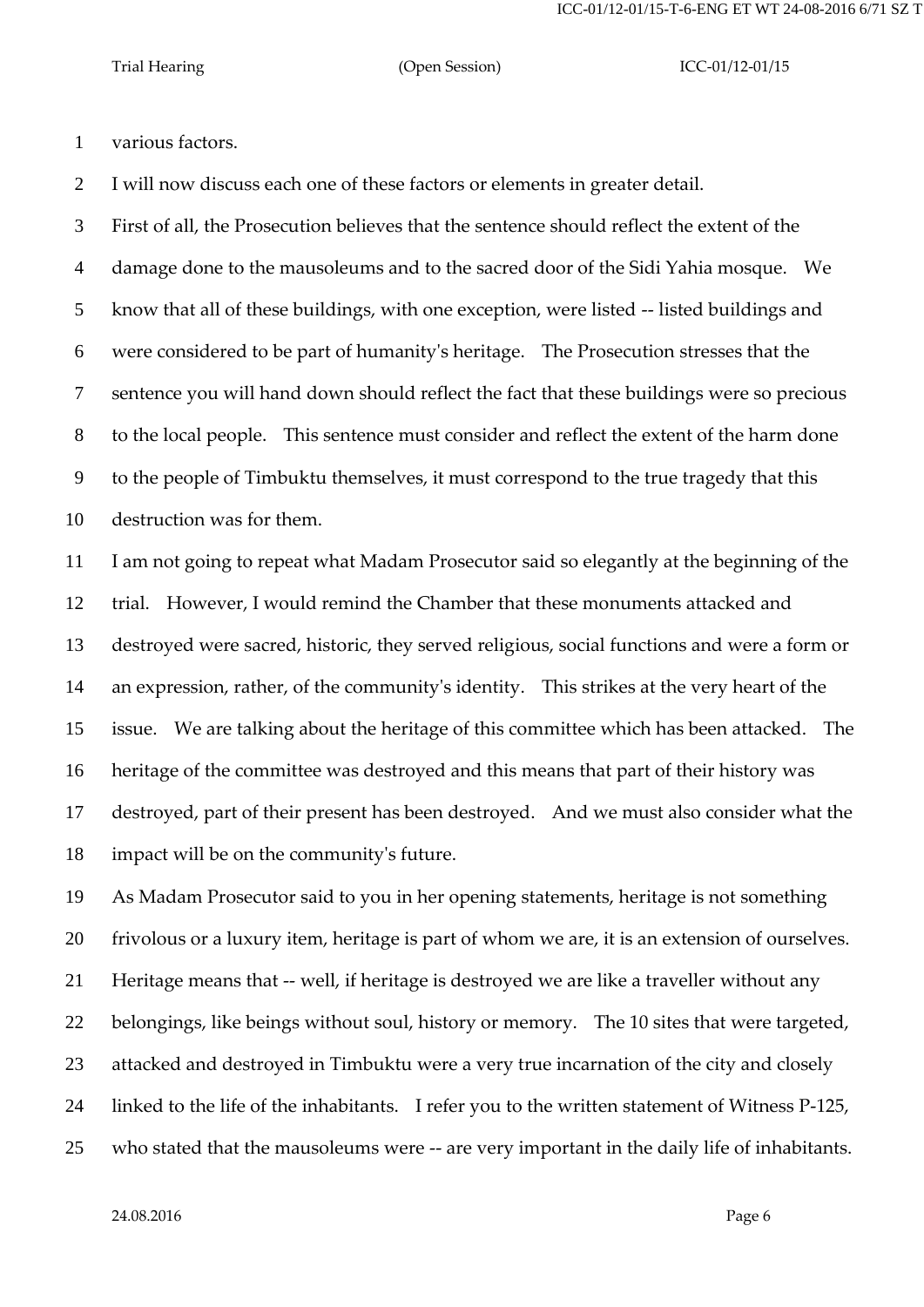Please also recall the words uttered by P-431 yesterday. He stressed the importance of Timbuktu's cultural buildings in the eyes of the local people. In response to a question from the Bench he said that the mausoleums are public buildings, buildings belonging to the entire community, they are places where people go to pray, they represent a form of protection, and he said that the mausoleums were always very much admired. Our evidence contains a long list of similar comments from other inhabitants of Timbuktu regarding the mausoleums and their destruction. I'm sure you heard many such statements throughout the course of the trial, but P-431 was the expert, he, himself, saw just how much the people of Timbuktu were attached, deeply attached to their cultural practices and these buildings. He also told the Court just how much the city mobilised and took action to conserve these cultural buildings, including the mosques and the mausoleums.

 What is more, on this particular point, your Honours, the destruction was deeply humiliating to the entire community, the people of Timbuktu, who found themselves oppressed by Ansar Dine and AQIM. The attack showed that these armed groups were intolerant and they held the cultural practices of the local people in disdain. These armed groups only had their own ideological vision, so when an entire people must stand aside powerless and watch their history being destroyed, their memories being destroyed, their roots being destroyed. There are no words to describe the suffering that they endured. Let us be very clear, this is not a case of vandalism or damage done to a building, what happened here was a form of serious violence that harmed an entire community and struck a blow to the very soul of Timbuktu and its inhabitants. I would like to stress one particular point: Today we have the Legal Representatives of Victims here at the hearing and they will be speaking to what their clients have endured, but I think we must remember that the entire community suffered because of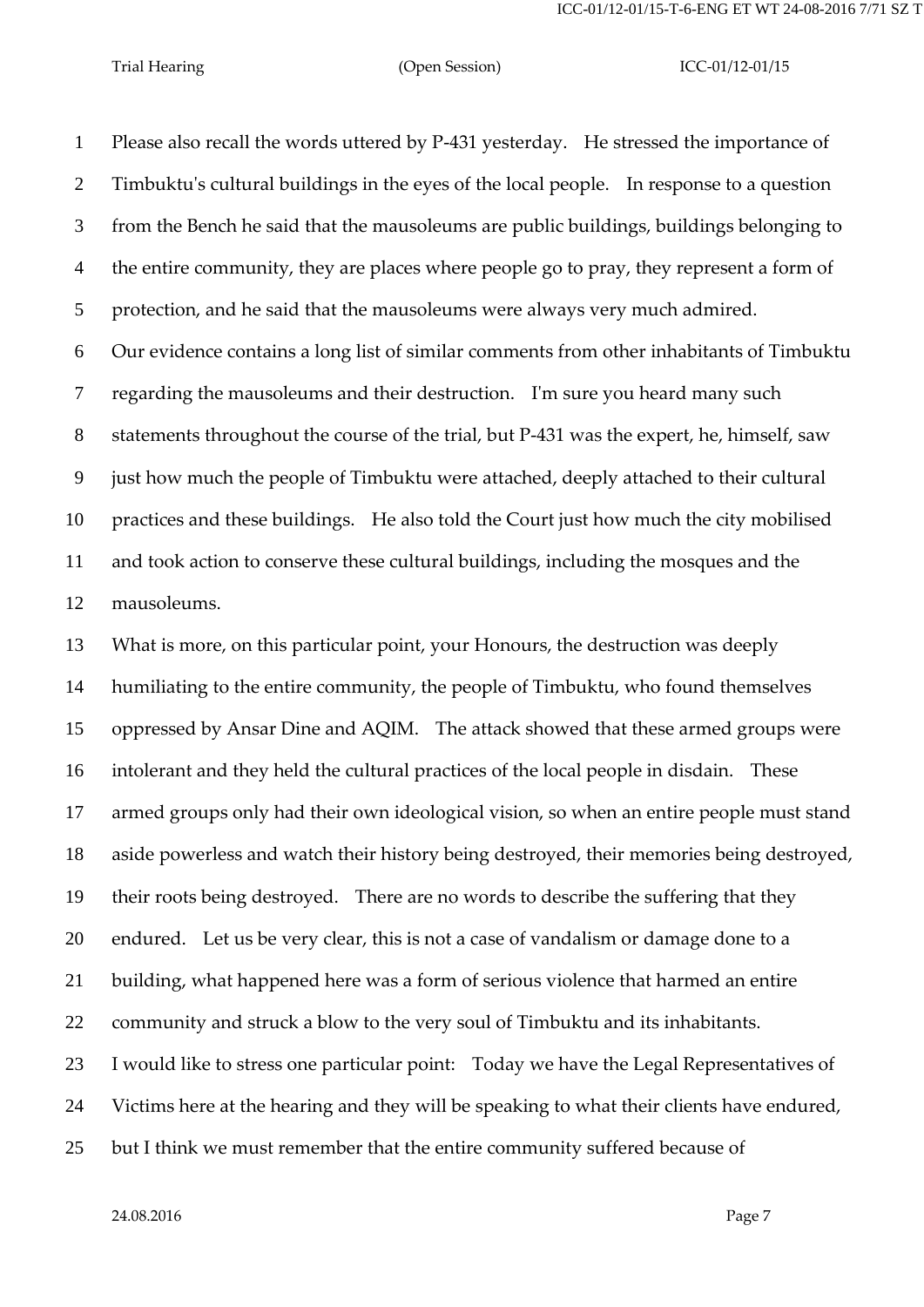ICC-01/12-01/15-T-6-ENG ET WT 24-08-2016 8/71 SZ T

## Trial Hearing (Open Session) ICC-01/12-01/15

 Mr Al Mahdi's crime and the destruction will have a long-term impact. What will the impact be on future generations?

We are dealing with a crime that has hit and harmed the people in question at all levels,

intellectually, spiritually, and at the very core of their being.

I would now move on to another aspect of the seriousness of the crime.

Nine of the 10 buildings attacked were listed on the World Heritage List and so they had a

certain value, a value that went far beyond Timbuktu, they were a sign, a representation, a

symbol of history, a symbol of the expansion of Islam in Africa. P-431 told you that

Timbuktu had always been a very outstanding or significant place within the heritage of

Mali. The mausoleums of the Muslim saints bore witness to the prestigious past of the

city. Mr Bandarin, assistant director general of UNESCO, responsible for culture stated

that Timbuktu was a cultural centre of high importance. He compared the role of

Timbuktu in the past in Africa to the role that Florence played in Europe in other days as a

centre of teaching and intellectual thought. He mentioned the golden age of Timbuktu in

the 15th and 16th centuries. At that time the Djingareyber mosque was built. We also

stressed that the mausoleums that were built on the graves of these Muslim saints were

very important. This explains, your Honours, why over the years ongoing major efforts

have been made by the people of Timbuktu and the international community to preserve

the mausoleums.

Once again, remember the testimony given by Mr Bandarin. He stated that many

missions had been conducted to the site. He also mentioned -- correction, Witness 431

talked about the Timbuktu conservation and management plan for 2006 to 2010. All of

that confirms the importance of these mausoleums and the mosques of Timbuktu,

important for the people of Mali and the international community.

We also saw the ongoing care that has been taken to conserve the buildings. This also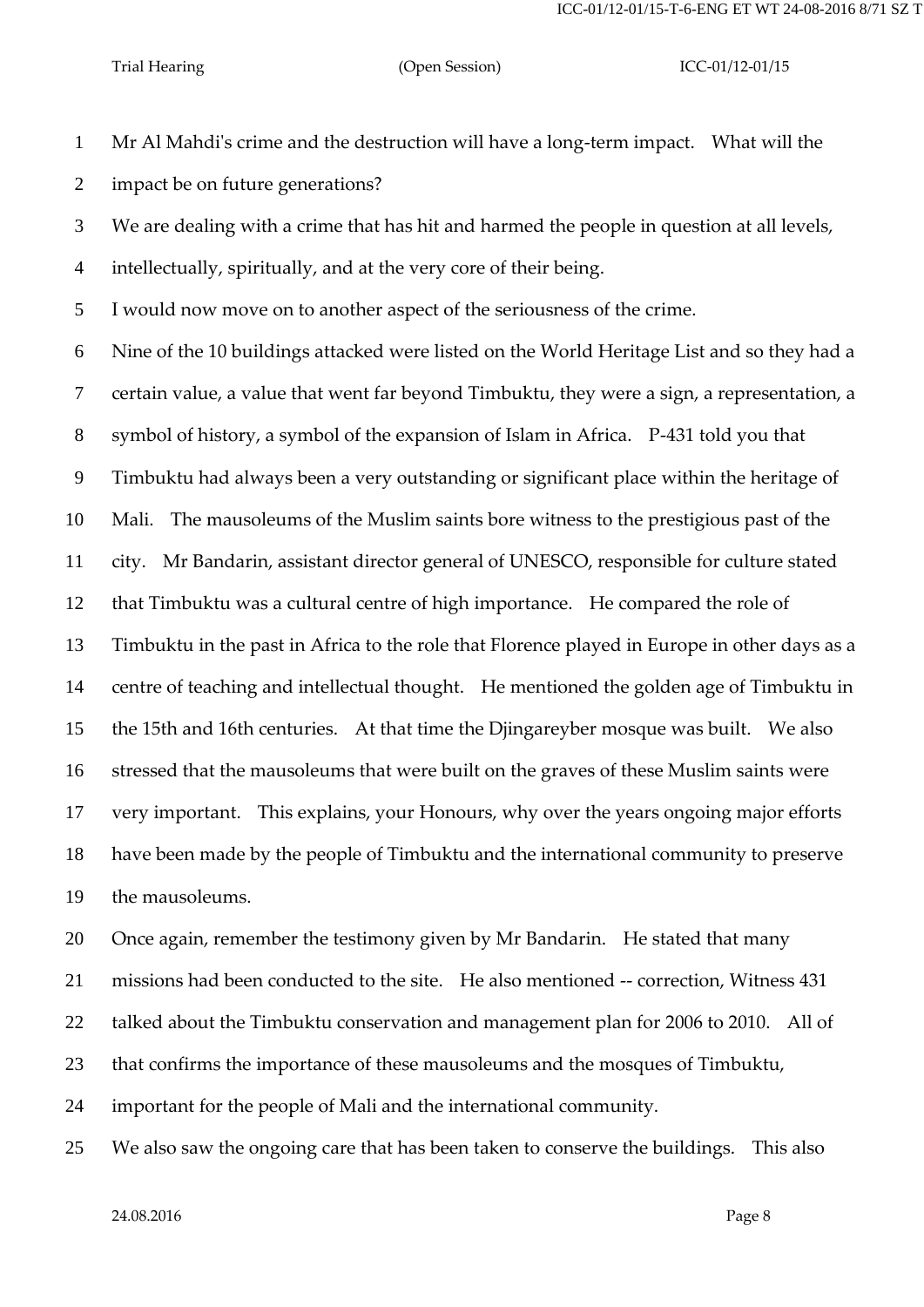came out in the many statements given by Mrs Bokova, director general of UNESCO. And this point also was brought out when the international community reacted to what happened, even in the statement from the United Nations Security Council. At the beginning of the trial we said, and this was a statement given by the Africa group within UNESCO, that group said, and I quote: (Speaks English) "It is not only Mali which is affected by the destruction of heritage sites in that country. Mali's heritage sites are Africa heritage sites and they are also the world's heritage sites."

 (Interpretation) So it is certain that mausoleums have been rebuilt, but as the Judges of the ICTY noted in the Jokic case, reconstruction does not make it possible to get back the intrinsic value of destroyed sites because some of the authentic materials have been destroyed.

 In total, your Honour, your Honours, the attack carried out by the accused has been a considerable harm against all of us. When I say everyone, I also mean everybody in this hearing. The mausoleums are Timbuktu and are part of the history of humanity of which we are all the inheritors. And when you make the sentence it has to make sure that nobody can demolish and raze to the ground historic monuments and buildings given over to religion which are part of a common cultural heritage built centuries ago. And this is the reason why the sentence has to send a clear message showing that this is criminal behaviour which the international community denounces and does not tolerate. I've finished with the gravity of the crimes and I shall now move on to the role, the specific role that Mr Al Mahdi had in the commission of crimes within this case. And I would like to stress the following three points: The attack was premeditated and organised within the framework of a common plan; Mr Al Mahdi, who lived in Timbuktu, knew perfectly the importance and historic and religious value of the attacked sites. The attack showed a discriminatory intent.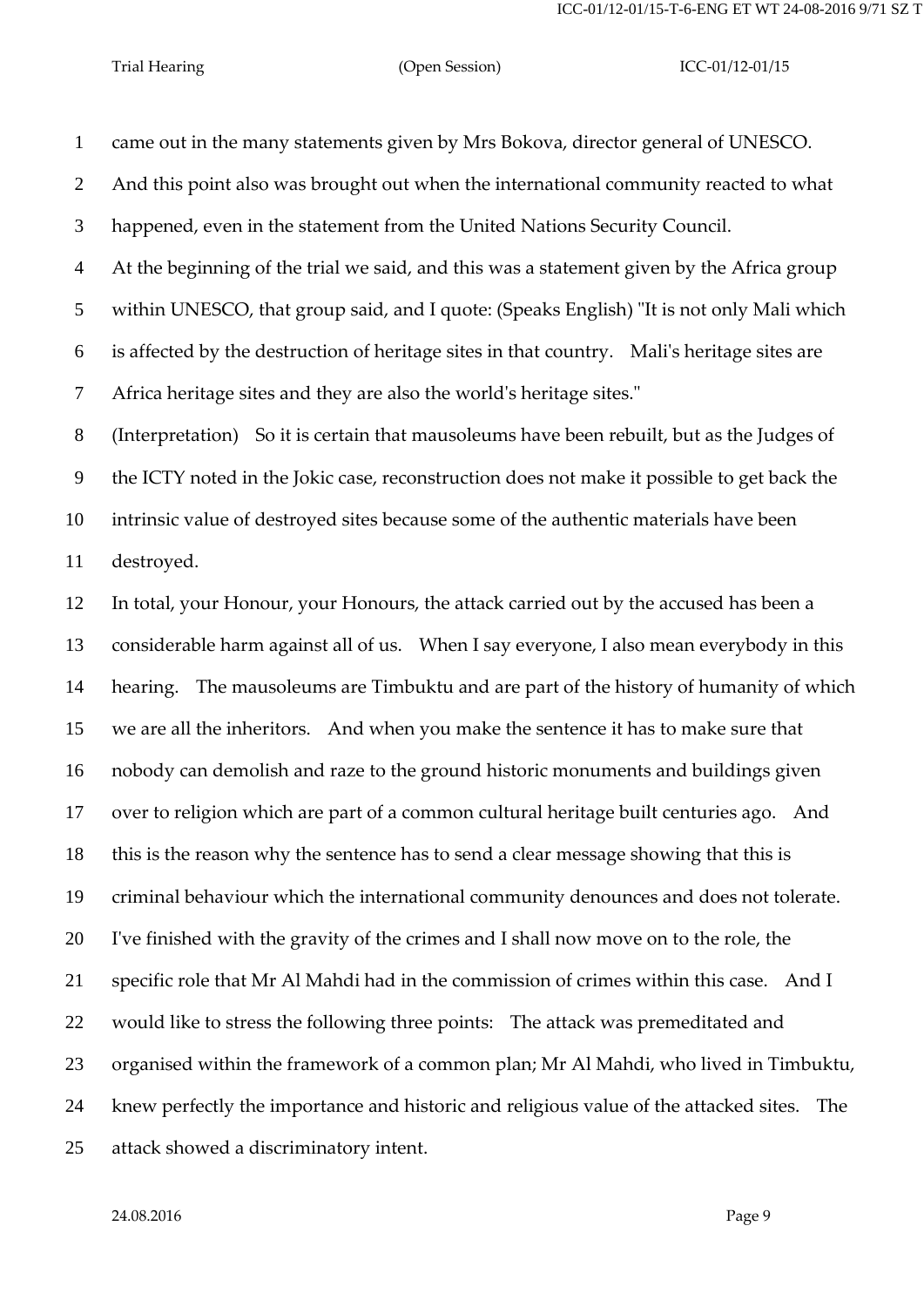First of all, your Honour, your Honours, the attack was premeditated. We're not talking about a spontaneous action at the last minute and without reflection. No. The attack was thought out, it was prepared and implemented in a deliberate way and Mr Al Mahdi had an important part in this process. He was the person who surveyed and identified the mausoleums which were visited by the population. In the first place, he had certain -- been advised to not destroy it, to not attack the population. But when the decision was taken by Iyad Ag Ghaly and the presidency he accepted this decision and he willingly prepared and planned the attack as the head of the Hisbah, the morality brigade. He also followed the instructions. And on the Friday before the attack he gave a psychological preparation for the population, he decided on the sequence in which the mausoleums were going to be destroyed, from the north and going towards the south, and he also provided the necessary tools for its destruction. In other terms, Mr Al Mahdi is not just an executor at the bottom level who was caught up in the action. Furthermore, he knew very well the value of the property attacked, he knows Timbuktu and he knew what these monuments represented at a religious, symbolic and social level. During his hearing in September 2015, during his interview, he also recognized that the people to whom the mausoleums are dedicated are Muslim saints. He also knew that the population went to these mausoleums to fulfil rights and to pray. The explanations and statements made by him on the different sites attacked during the destruction also clearly show that he was perfectly aware of the historic and religious dimension of the sites. And here I refer you to what he said, in particular during the destruction of the Djingareyber mosque and the Bahaber Babadié and Ahamed Fulane mausoleums. It's also established that at least with regards to the site of these mosques, Al Mahdi knew that the two mausoleums in question, Bahaber Babadié and Ahamed Fulane, was part of the UNESCO World Heritage.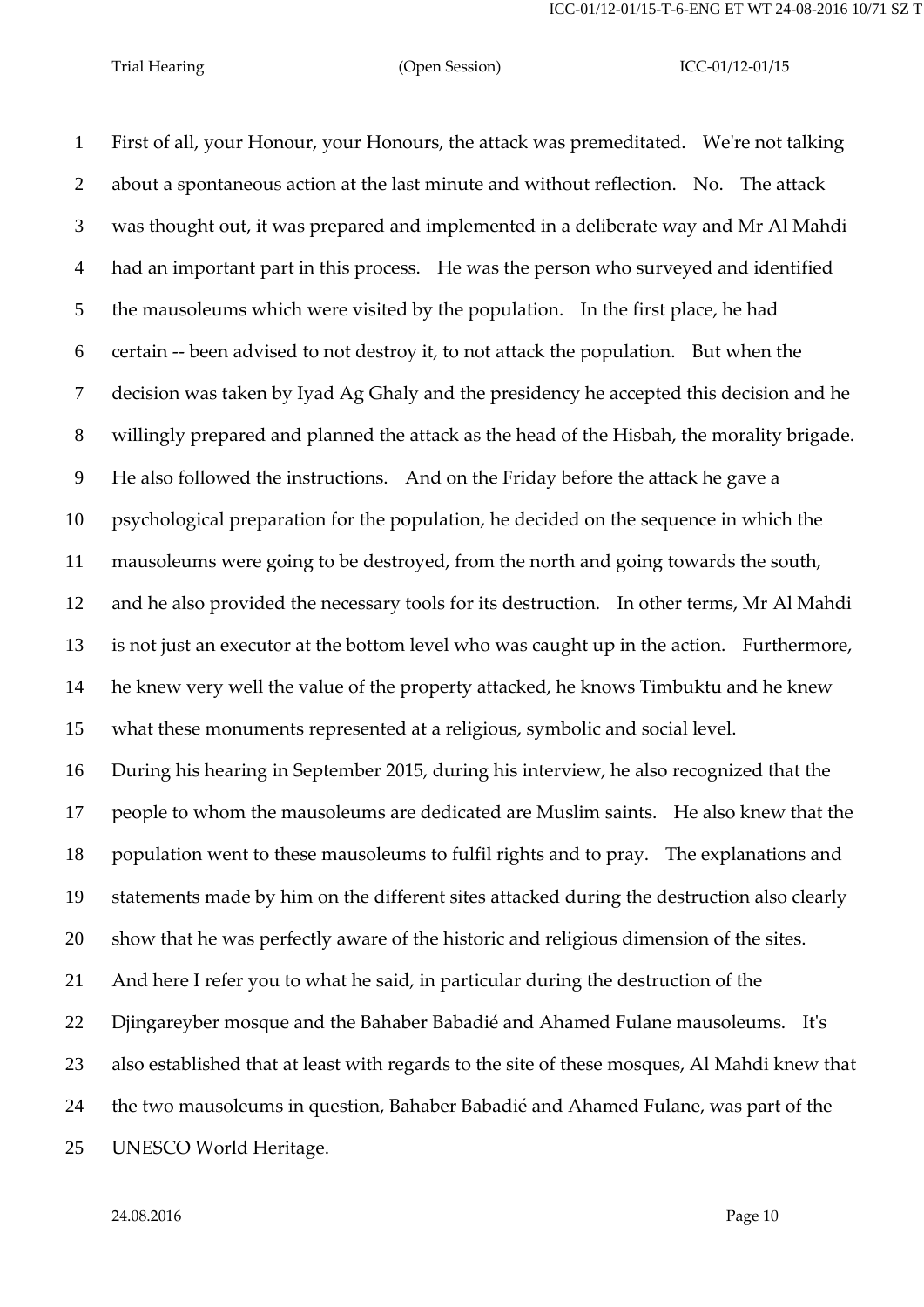A third point, and I've mentioned it, is that the attack was motivated by an intent of religious discrimination. I've also addressed this point from the point of view of intolerance, but I would like to address it from the point of view of discrimination. The attack and the destruction was clearly carried out against the beliefs and cultural practices of the people of Timbuktu, which were different from those of the occupiers, and it's the very reason -- well, these practices constituted the raison d'être for the attacks. Mr Al Mahdi shows in his statements that this was the case. And here I would refer you to the video 0025-0174 in which Al Mahdi states, and here I quote, "We destroyed the cemeteries as a preventative measure to ensure that these cemeteries were not taken as idols." End of quote. The objective of the destruction was therefore to prevent the inhabitants from carrying out their cultural and secular practices which were distinctive from those of the occupiers.

 Your Honour, your Honours, having addressed the issue of gravity, and thereafter the role and behaviour of Mr Al Mahdi in the preparatory phase of the attack, please allow me now to address the issue of the destruction itself and the role of the accused at the time of the destruction thereof.

 Mr Al Mahdi had a key role in the execution of the attack. He was the conductor thereof. His participation in the attack was essential, and I've already said. By way of preparation of the attack he decided on the sequence for destruction, but you have to add his concrete role in that execution. He was present at every site that was destroyed; he had a role of support and moral support as well for the attackers, he supervised the attackers, that is to say his own men of the Hisbah and other members of armed groups made available to him; he provided the tools necessary for the destruction; he used Hisbah funds in order to procure the necessary equipment; he provided food and drink; he also determined the way in which the attackers would behave in place and also the methods to be used; he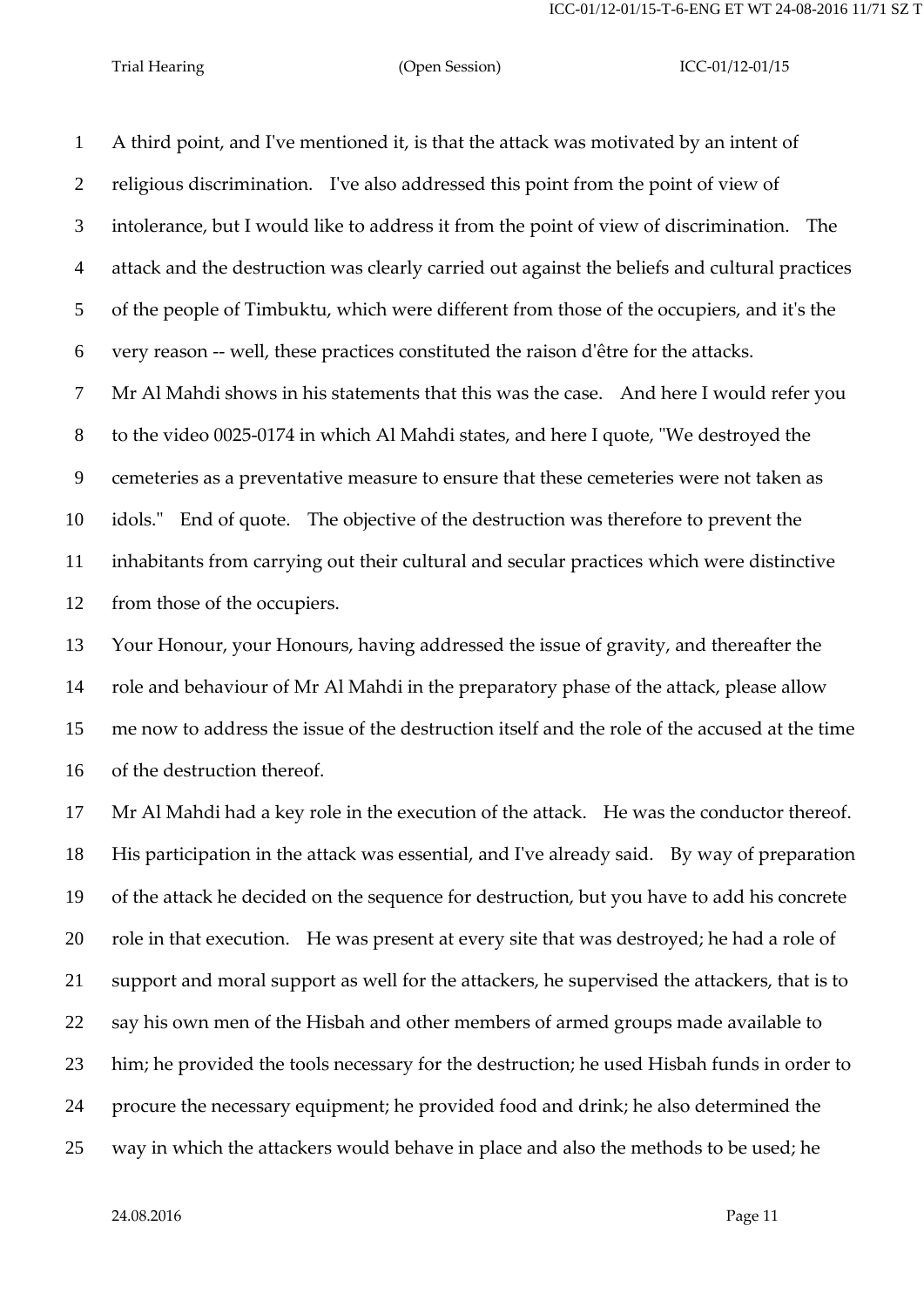also decided on the use of a bulldozer to complete the destruction of the mosque of Djingareyber; and he personally and physically participated in the destruction of at least five of the attacked sites. And this was done to justify the crimes that were committed. And it's for all these reasons that the Prosecution points out that his criminal responsibility under Article 25(3)(a) as a direct co-perpetrator best reflects his participation in the crime. And this is something he does not challenge, indeed he recognizes that.

 But if you'd allow me to go back to two points, the role of Al Mahdi as a moral support in the attack, first of all, and I'd like to point out several elements here: Al Mahdi is the one who Abou Zeid consulted at the start of the occupation on the creation of different bodies in Timbuktu, he is the head of the morality brigade, he is the person who explains the sentences during public punishment before hundreds of persons, he is one of the two or three people who are specialists in religion in armed groups in Timbuktu and the person who is asked for opinions with regards to the different questions. He is therefore an important person. His continued presence and his acts of speaking on repeated occasions during the attacks therefore had a fundamental impact by supporting the attackers in their actions. And this is one of the factors on the basis of which we would state that he abused his authority. I would stress that his statements at the sites, which I have mentioned, also show that he completely assumed responsibility for the attack which he supervised and which he committed.

 And this takes me to my next point, the destruction which are subject to this case took place from the end of June 2012 to 11 and 12 July 2012.

So Mr Al Mahdi and his co-perpetrators showed their destructive intent for over two

weeks, a destructive will that they maintained rigorously until the end at the Sidi Yahia

mosque. He refused the request of a person not to destroy the door. And also towards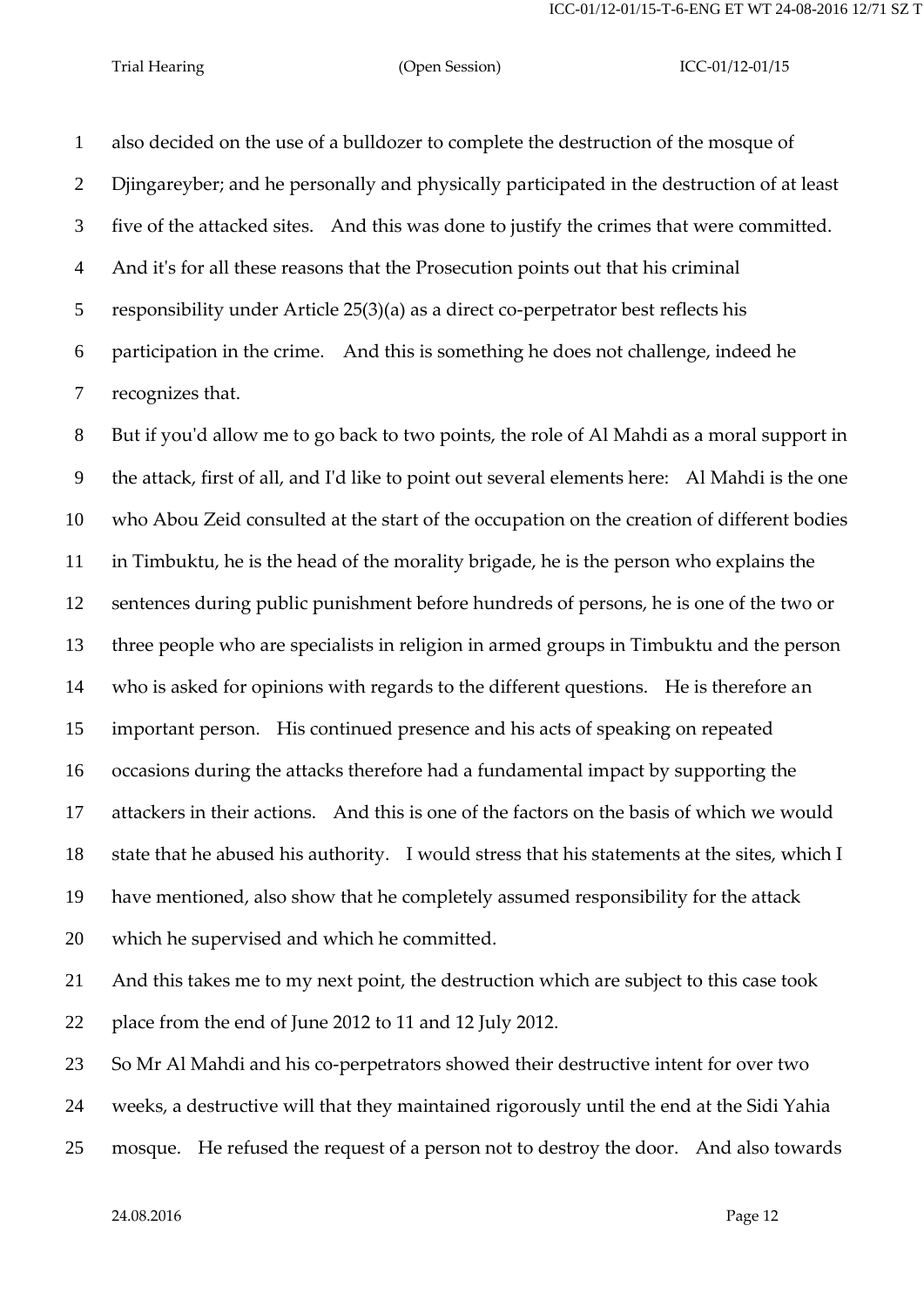the end, when it was a case of destroying both mausolées, Djingareyber, Mr Al Mahdi indicated that he did not even think twice about it. And throughout this the destruction was carried out in a systematic way, razing the mausoleums to the ground. Certainly the remains -- it's true that the remains of the saints were not touched in the destruction, they are buried underneath the mausoleums, but there is nothing left of the mausoleums themselves, they cannot be disassociated from the tombs of the saints that they were built to conserve. In Djingareyber mosque the attackers left no trace, no sign of, perceptible sign of the existence of the two mausoleums which had been built. If we come after the gravity of the crimes and his role in the attack, if you would be so kind, your Honours, let us go to the situation of Mr Al Mahdi himself.

 Mr Al Mahdi is the son of a marabout. He told us that he was listened to within his tribe, he is an educated man, he studied abroad and travelled. He was a teacher and thereafter a school director. Certainly he joined Ansar Dine only in April 2012. The Prosecution does not contest that. But he had already been identified by leaders of the group because of his knowledge and his ideas, and when he joined Ansar Dine it was quick to the point that he was entrusted in the first weeks with the task of creating the Hisbah and to lead it and he had the confidence of Abou Zeid, the main person responsible for the armed groups in town. This wasn't given to everybody to have, as the accused will recognize a confidence and friendship links with the historical chief of AQIM whose criminal past is known. In other terms, we are speaking about a man with manifest intelligence, who very quickly founded direct and close links with the chief of armed groups, and it is included the destruction for the -- of goods of the population. And he knew what he was doing, destroying the sites which are subject to the charge.

 If you would allow me to make a precision in this regard, the Defence will reference to the absence of previous criminal background of the accused. The Prosecution points out that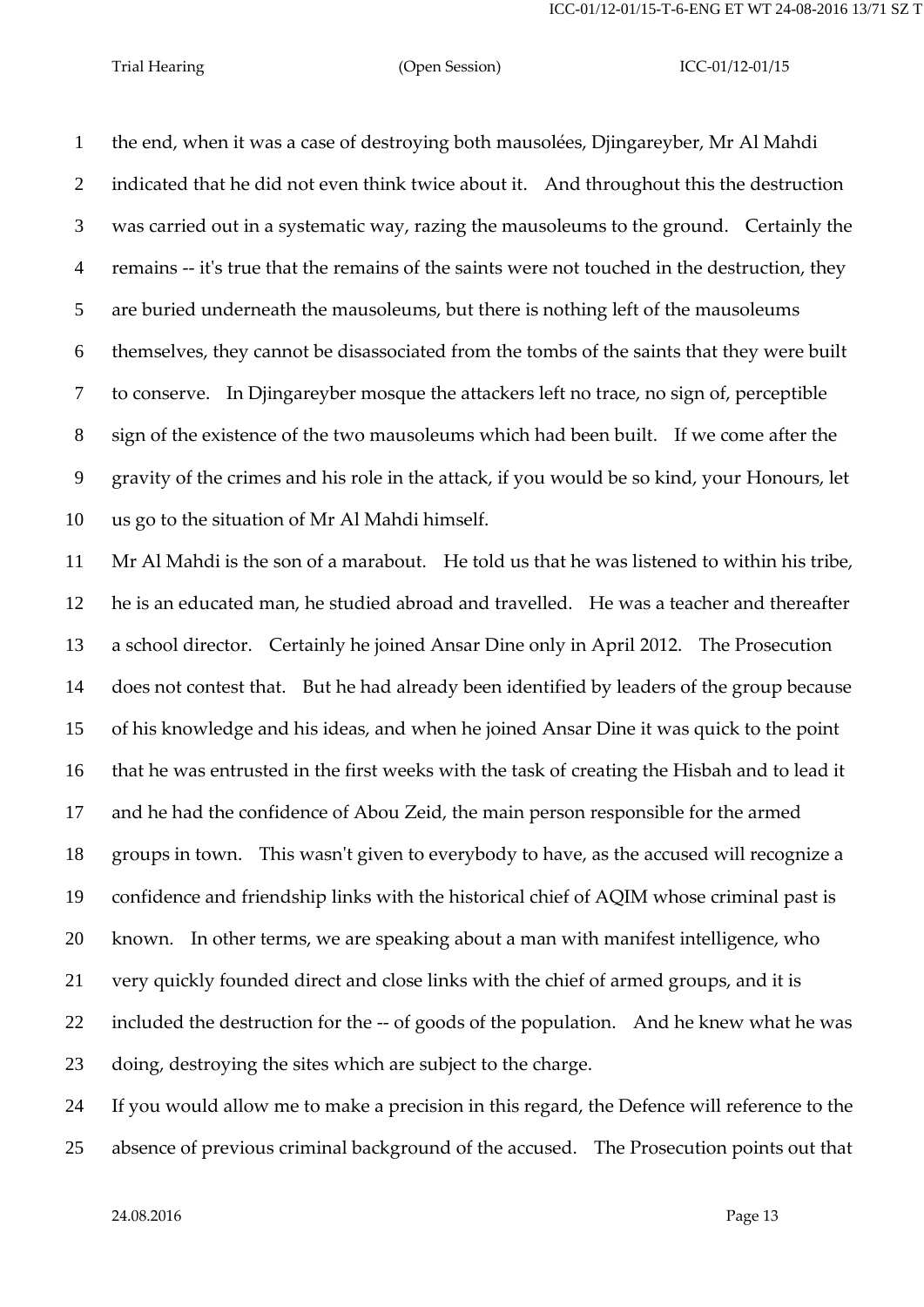this isn't an attenuating circumstance as such. At best, it can only have minimum weight given the personal circumstances of the accused, but it should not attenuate the sentence. There are other elements mentioned by the Defence which can be taken into account as personal circumstances, but it does not constitute attenuating circumstances in its own right. Having stated that, all the different elements that I have mentioned, the gravity, the role of Al Mahdi, his intention, his profile, call for a sentence which fully reflects his guilt and which is an effective deterrent, a sentence which gives justice to the victims. The perpetrators of such crimes must understand that these are serious crimes subject to heavy sanctions. It cannot be tolerated that the heritage of a collectivity or world heritage can be deliberately destroyed with disdain for the importance that it has for other people. And this is the whole point of the hearing we are having today. Now, your Honour, your Honours, the Prosecution also takes into account a certain number of elements which come after the crimes and these elements are significant. That is something that has to be stated from the outset and these elements do call for an attenuated sentence. And here we are talking about the admission of guilt, the cooperation that Mr Al Mahdi has shown and remorse which has been expressed at the hearing. The Prosecution recognizes that during his interview with the Office of the Prosecutor in September 2015 Mr Al Mahdi showed his will from the very beginning to speak openly and to recognize his responsibility for his acts. He also immediately cooperated and recognized the crimes, providing numerous details which corroborated the evidence which the investigators had already collected. He also provided important information

on other subjects. Thereafter Mr Al Mahdi very quickly signed numerous agreed facts on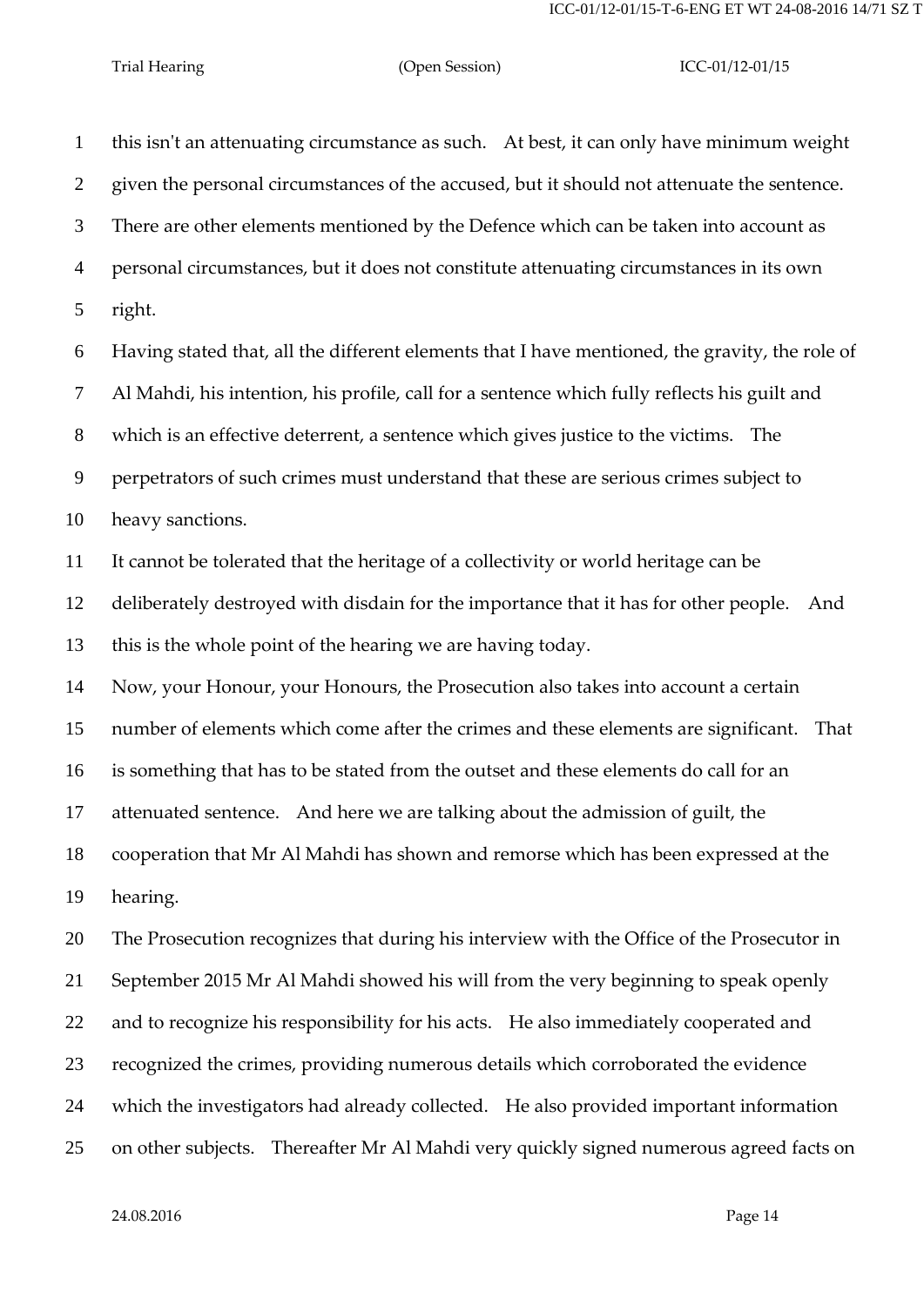different points within the case which showed his will to constantly recognize the crimes. And beyond the agreed facts, he took the initiative to go to the Prosecution to confirm his intention to plead guilty. Mr Al Mahdi initiated this step.

 Very shortly after his transfer to the headquarters of the Court, discussions took place from autumn 2015 and they led to the conclusion of an agreement on the admission of guilt. That you know. It was concluded before the confirmation of charges of March 2016. In this agreement, as you know, he committed himself in particular to recognize his guilt. As a counterpart, therefore, the Prosecution was going to ask for a sentence between 9 and 11 years. This agreement was made public last week and it also contains a complete narrative of the facts at the very heart of this case which are admitted by Mr Al Mahdi.

 The Prosecution also points out that Mr Al Mahdi continued to cooperate in a real and concrete way during the framework of the investigation carried out by the Office of the Prosecutor in Mali. This was mentioned in the hearing and this is an important aspect in a context in which security is very concerning.

 The Prosecution also notes that Mr Al Mahdi effectively pleaded guilty at the hearing and expressed remorse. This remorse are associated with a clear call for individuals throughout the world not to commit the crimes that he committed and he recognizes the consequences, that the consequences of these actions have no limit. The Prosecution also points out that this attitude are serious attenuating circumstances in this case and the Prosecution would ask the Chamber to take that into account in the determination of the sentence.

Your Honour, I am now coming back to the agreement concluded between the

Prosecution and the accused.

As I just mentioned, this agreement says that the Prosecution will ask for a sentence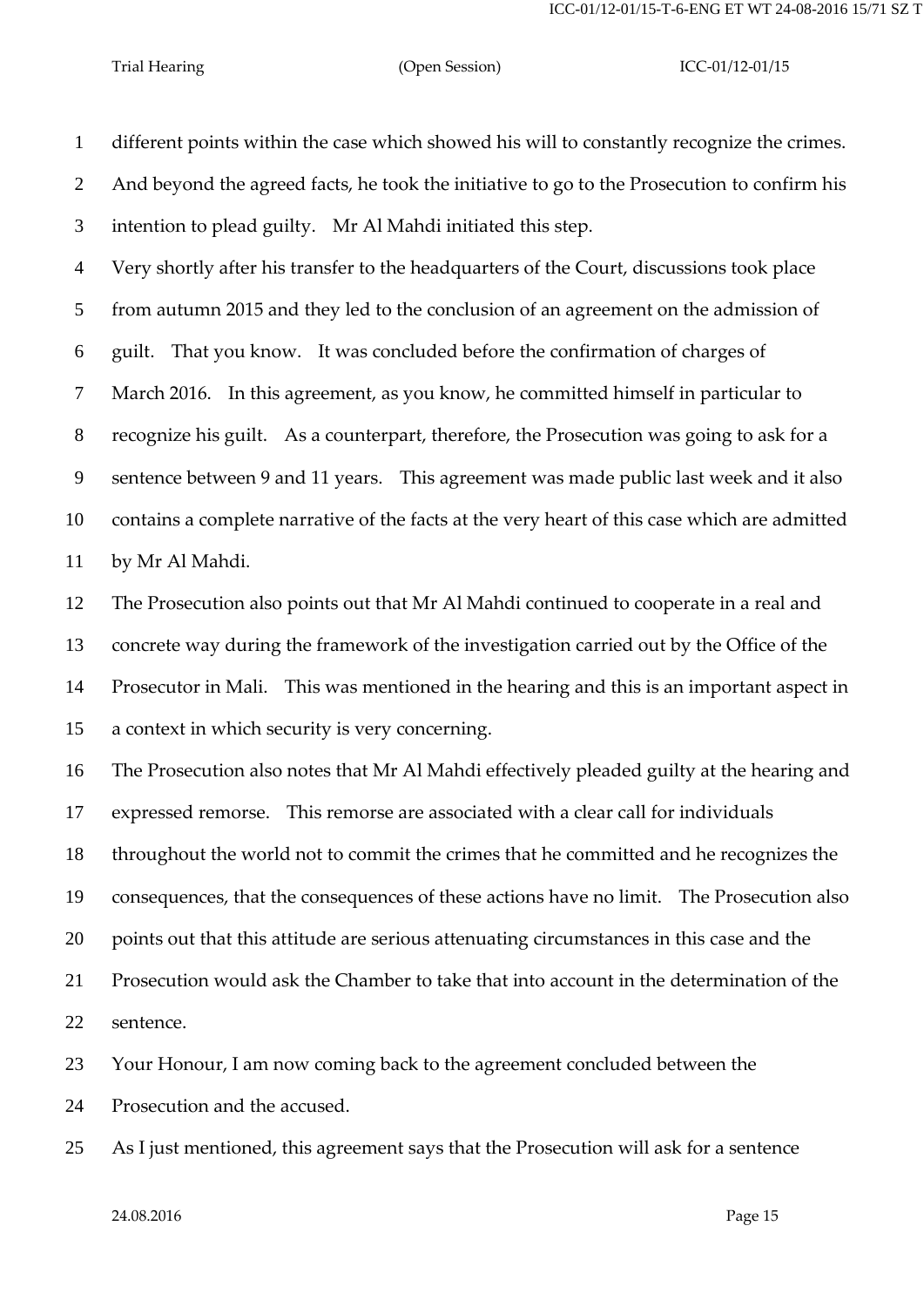between 9 and 11 years of imprisonment. The accused also says that he will not ask for a sentence outside this framework. But, of course, this does not bind you in any way, you are free to judge this in complete sovereignty. And your decision will have great importance because it is the first decision with regards to an attack on an historic monument and a religious monument and it is also the first case where Article 65 has been implemented with this beneficial mechanism. And today after two days of hearing, almost at the end of this trial, the Prosecution calls upon the Chamber to give a sentence within this framework of 9 to 11 years of imprisonment. It considers that that takes into account the very serious gravity of the crime, its impact and the role of Mr Al Mahdi, while at the same time recognizing the real attenuating circumstances which come from his behaviour post facto. We are not here to decide about the perpetrator of an act of vandalism, we are here to give justice to memory, to reaffirm the importance of symbols in the existence of a people, we are here to repair the humiliation felt by a people without defence and under occupation while the symbols of their identity, their history and their religious vision was reduced to dust.

 And the Prosecution also supports staying within this 9 to 11 years and believes you will establish an appropriate balance between, on the one hand, retribution for the criminal behaviour of Mr Al Mahdi and the necessary dissuasion or deterrent that this decision must have, and the attitude that he has constantly displayed thereafter.

20 And it is this framework of 9 to 11 years and all these different factors, your Honour, that I

would ask you to bear in mind when you decide on the issue of the sentence.

I would like to thank you, your Honour, your Honours.

Mr President, your Honours, I have been informed that there is a translation problem at

page 21, the first three lines, to the extent that the English does not exactly reflect what I

said in French.

24.08.2016 Page 16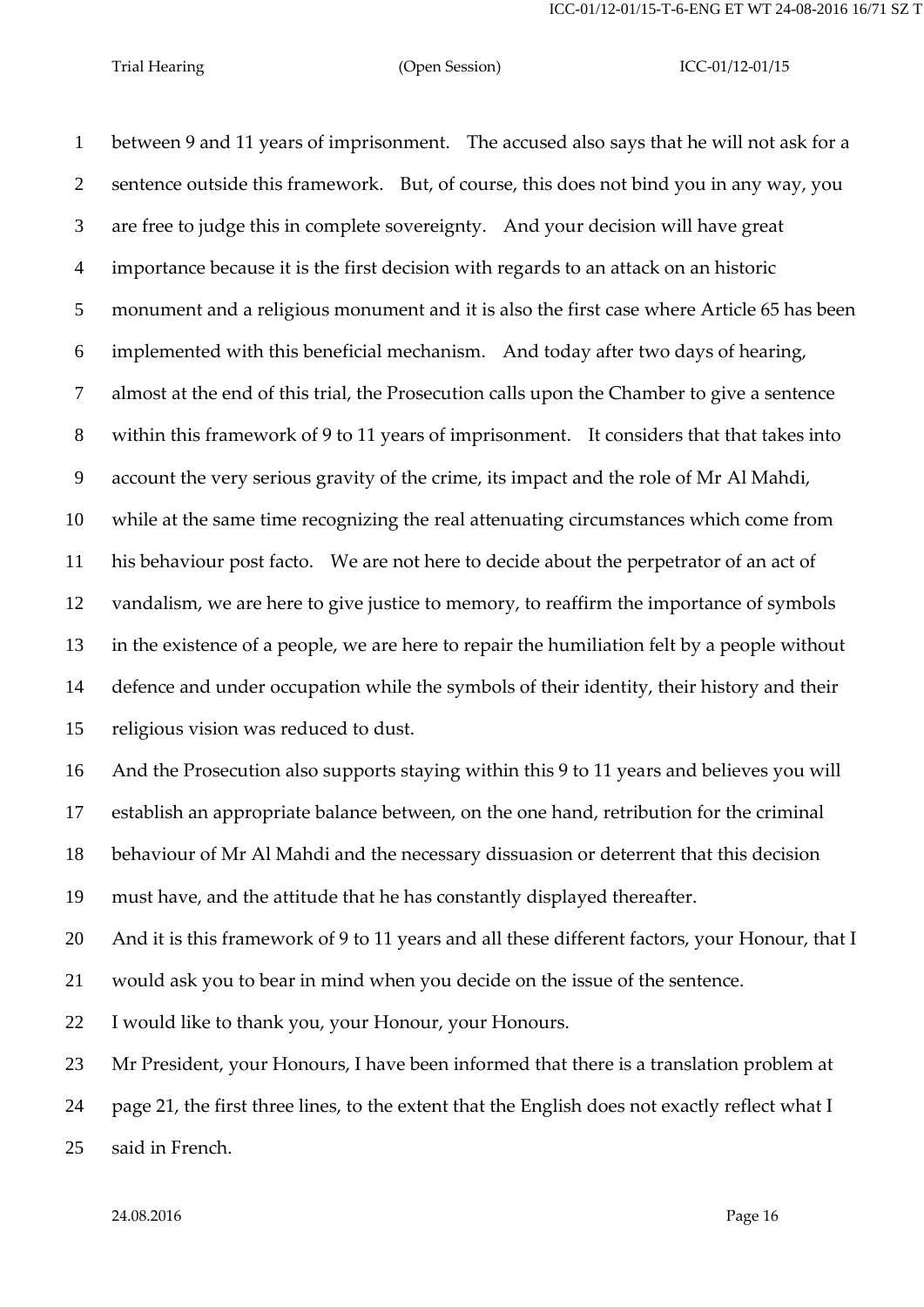- What I said is that the accused has committed himself not to appeal against any sentence that falls within the bracket of 9 to 11 years. Thank you, Mr President, for that clarification. PRESIDING JUDGE PANGALANGAN: [9:58:32] Thank you very much, Mr Dutertre, for your statement, for that clarification, which is also consistent with what Mr Aouini clarified on Monday, during the hearing on Monday. Is there any further statement from the Prosecution, Mr Dutertre? MR DUTERTRE: [9:58:56] (Interpretation) No, Mr President. The Prosecution has no further observations. Thank you. PRESIDING JUDGE PANGALANGAN: [9:59:03] Thank you. Thank you so much. We will now proceed to the submissions by the Legal Representative for Victims and then by the Defence. As Mr Aouini will be aware, under the Rules the last statement will be made by the Defence. (Trial Chamber confers) PRESIDING JUDGE PANGALANGAN: [10:00:04] It is now the turn of the Legal Representative for the Victims to make its submissions. May we know if Mr Kassongo will be here soon? MR ABDOU: [10:00:17] Yes, Mr President. Just the most up-to-date information, my understanding is that Mr Kassongo is on his way to the courtroom now. It should take between 5 or 10 minutes at most. So that's my understanding. And I believe that he would be able to be present in the courtroom and make the submissions on behalf of the victims in person himself. Of course the OPCV in accordance with your Honours' decision has been appointed to
- represent and appear on behalf of the legal representative during his absence. While he's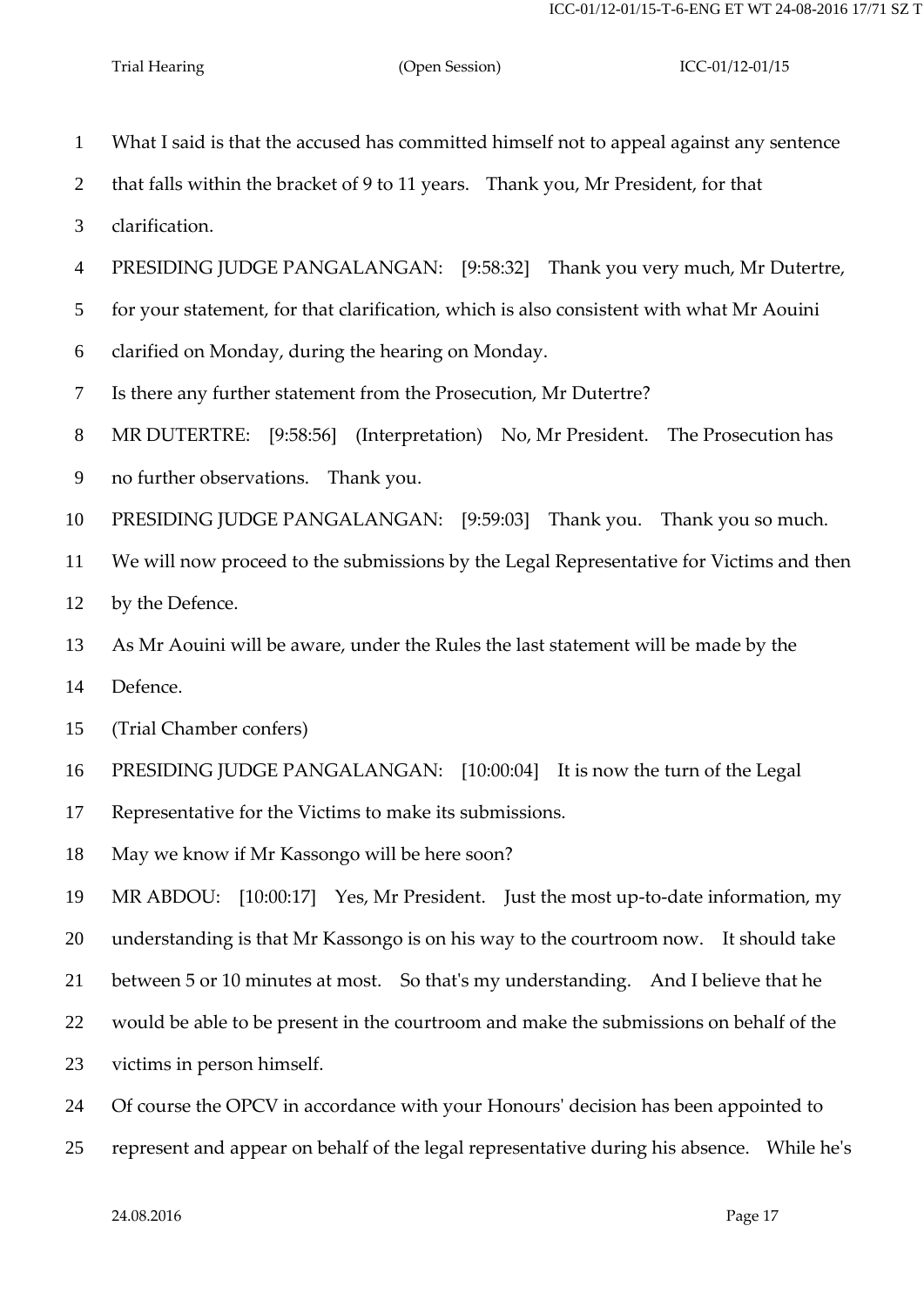- not physically still here, but we expect him to be shortly in the courtroom, so I'm in your
- hands, your Honours.
- PRESIDING JUDGE PANGALANGAN: [10:01:15] Thank you so much for that update.
- In which case the Court will take a break so that we will have a chance to hear from
- Mr Kassongo himself.
- Okay.
- THE COURT USHER: [10:01:33] All rise.
- (Recess taken at 10.01 a.m.)
- (Upon resuming in open session at 10.13 a.m.)
- THE COURT USHER: [10:13:23] All rise.
- Please be seated.
- PRESIDING JUDGE PANGALANGAN: [10:13:49] May we ask the Legal
- Representative for Victims to present himself before the Court.
- MR KASSONGO: [10:14:03] (Interpretation) Thank you, Mr President. My names
- are Kassongo Mayombo of the Congo Bar Association of the ICC Bar Association, of the
- ICC Bar Association Bureau, and I belong to an association which defends victims of
- international crimes.
- PRESIDING JUDGE PANGALANGAN: [10:14:45] Thank you, Mr Kassongo. Please
- proceed with your submission.
- MR KASSONGO: [10:14:56] (Interpretation) Thank you, Mr President.
- I would like to start by tendering my sincere apologies to the Chamber and to all in the
- courtroom for my late appearance owing to circumstances beyond my control. I am just
- coming back from Timbuktu and I am happy to be here with you.
- My submission will focus mostly on two items: First a number of remarks more or less
- relevant pertaining to this matter, while the second throng will deal with the response of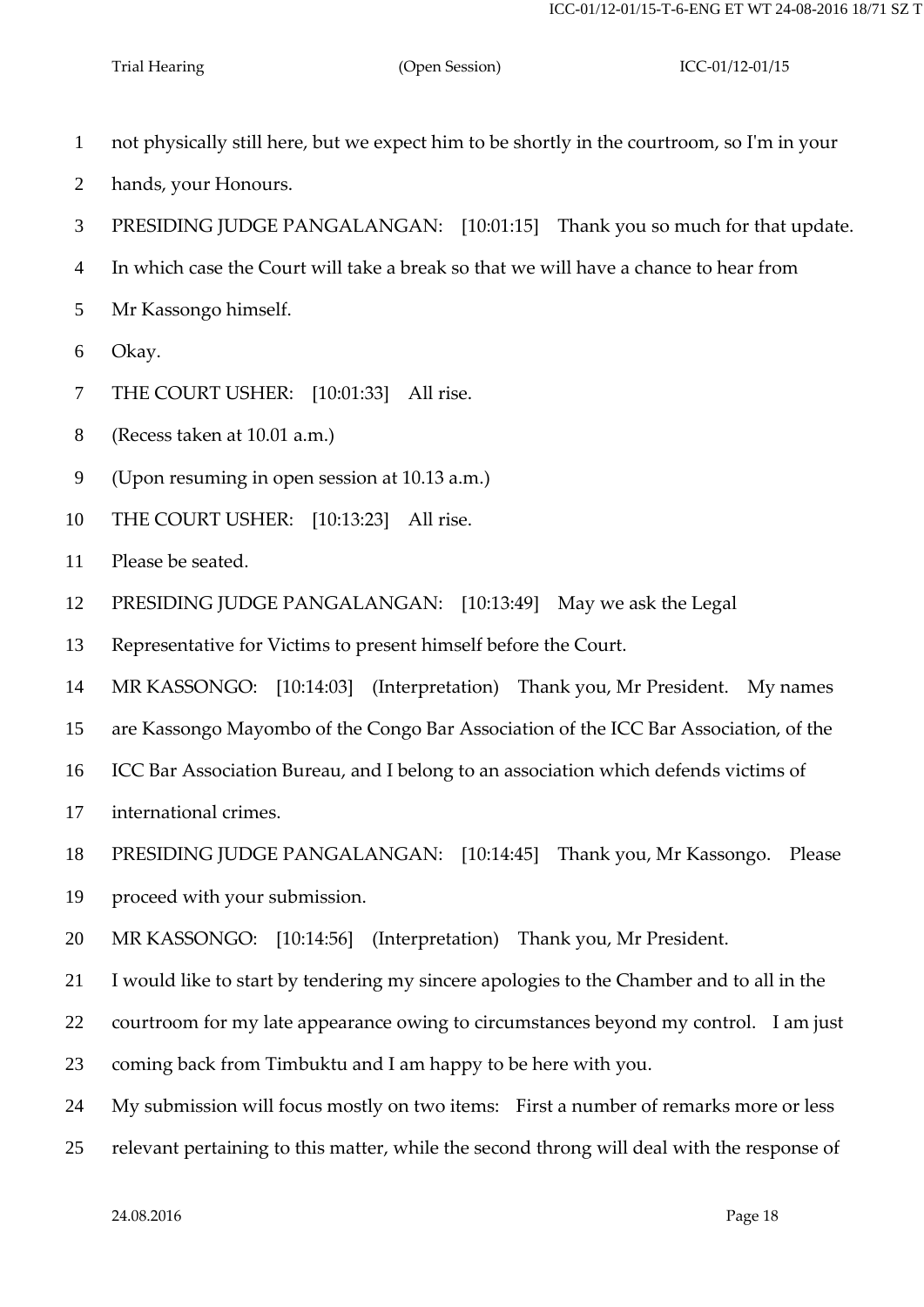ICC-01/12-01/15-T-6-ENG ET WT 24-08-2016 19/71 SZ T

Trial Hearing (Open Session) ICC-01/12-01/15

 the victims relating to the guilt and to the request for pardon as expressed during the previous hearings.

 Mr President, your Honours, I am the Legal Representative of the Victims of Timbuktu who have in their totality had to bear a shameful experience, shame that was brought upon them by Mr Al Mahdi and the members of Ansar Dine in the course of the events of 2012, an indescribably shameful experience that has befallen these people who have seen their ancestors uncovered and exposed using pickaxes, hoes and bladed weapons. The shame of seeing their saints uncovered, demystified and diminished without any form of explanation whatsoever.

 Where there is shame, the desire to hide simply overwhelms a simple desire to veil over one's blemishes, yet the victims of Timbuktu have refused to go into hiding or to hide.

 Through us and by our voice they appear before your Chamber to express their views on their shame and suffering, but also on their hopes and confidence.

 Mr President, your Honours, I am the spokesperson for the victims of Timbuktu, I am the voice of the monuments and mausoleums tolling here on behalf of these victims, tolling

here that you may hear their cause and also the cause of the entire international

community. This voice brings echoes to those listening of the hatred and the anger and

violence that has been experienced, and it also carries the cries of their pain. That is what

the victims of Timbuktu want to shout out so that they may be heard and understood.

Mr President, for the very first time, the first time in its history your Court has the

opportunity to try a man, Mr Al Mahdi, for the destruction of a world cultural heritage.

It is indeed a singular opportunity to address what we see as the constant destruction of

historical and religious monuments which again must be said is ongoing, even to this day,

across the world.

Mr President, when I took up this case, the victims were not participants in the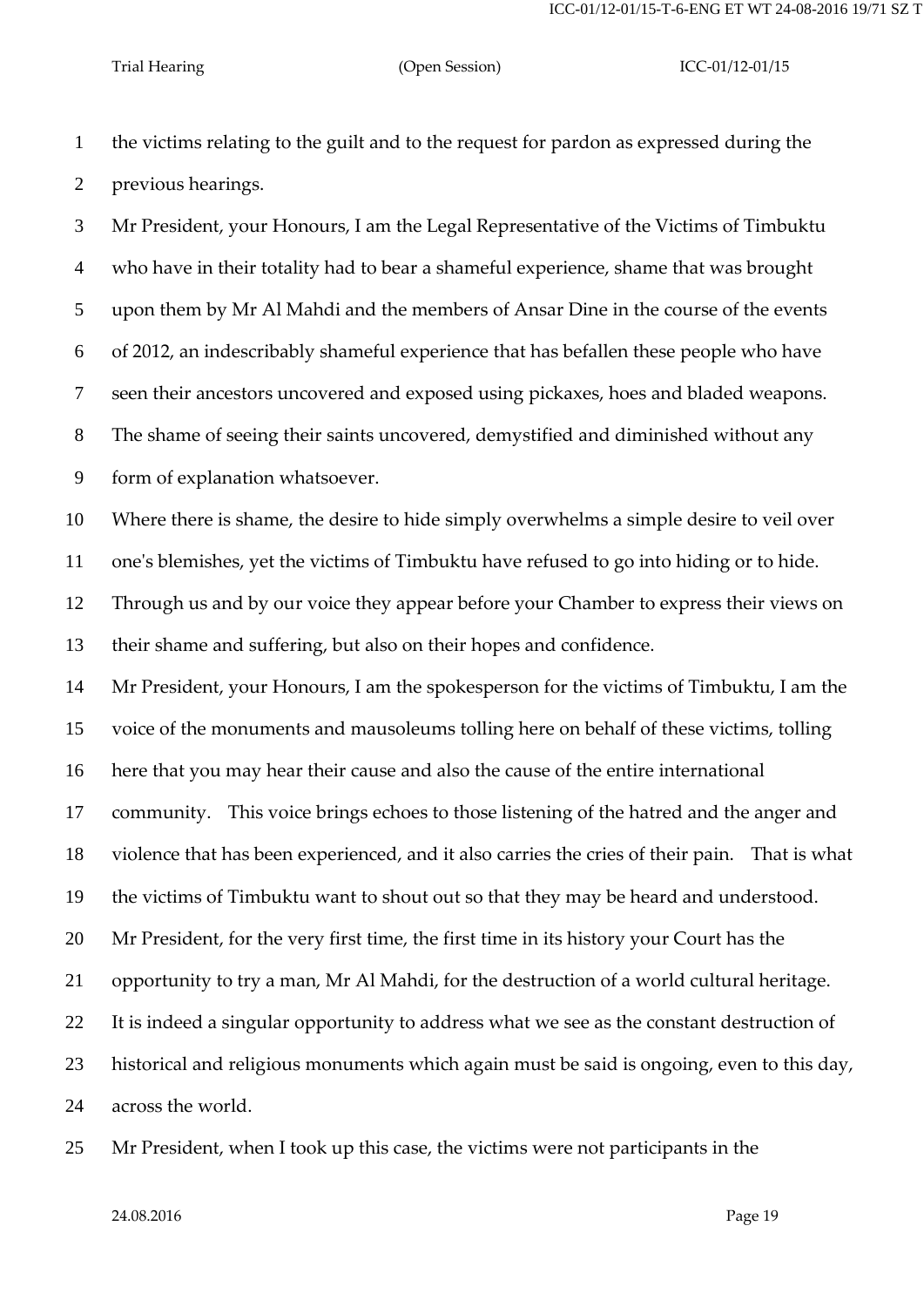| $\mathbf{1}$   | proceedings. Today, however, they appear before you in this matter because all of them,     |
|----------------|---------------------------------------------------------------------------------------------|
| $\overline{2}$ | albeit in different ways, have experienced irreparable shame and suffering.                 |
| 3              | Your Honours, in order to understand these things, I raised three questions to myself at    |
| $\overline{4}$ | the very site of the crime during my interviews with victims in Timbuktu. The questions     |
| 5              | are as follows:                                                                             |
| 6              | What is the relation between the victims and the mausoleums?                                |
| 7              | How did the victims feel at the time of the destruction of the mausoleums in 2012?          |
| 8              | And what is the impact of the destruction four years later?                                 |
| 9              | Without consulting each other, it must be said that all persons I interviewed had the same  |
| 10             | answer, all of them mentioned their suffering and their expectation that justice delivered  |
| 11             | would be commensurate to the crimes committed. All the victims whom I met expressed         |
| 12             | their shame and the intellectual disconnect that occurred after the destructions.           |
| 13             | When I questioned victim a/35006/16, I quote, "I was overwhelmed, I had vertigo, I was      |
| 14             | powerless, I was unable to act."                                                            |
| 15             | All the victims whom I represent before you clearly expressed their shame and the fact      |
| 16             | that there was an intellectual disruption, as I mentioned a short while ago.                |
| 17             | Mr President, the victims appear before your Court because they are able to prove that      |
| 18             | damage has been done in a direct nexus to the alleged crime. In the case at hand, it is the |
| 19             | shame and the suffering that have been experienced by the victims arising from the          |
| 20             | destruction which amounts to moral prejudice directly linked to the crime committed by      |
| 21             | Mr Al Mahdi and the members of Ansar Dine.                                                  |
| 22             | Further to this moral prejudice there is also financial damage. When I interviewed the      |
| 23             | victims, a/35004/16, for example, shame again was mentioned, financial loss again was       |
| 24             | mentioned; therefore, there is moral prejudice and financial prejudice.                     |
| 25             | Many victims earned a living from tourism and pilgrimage activities in their area.          |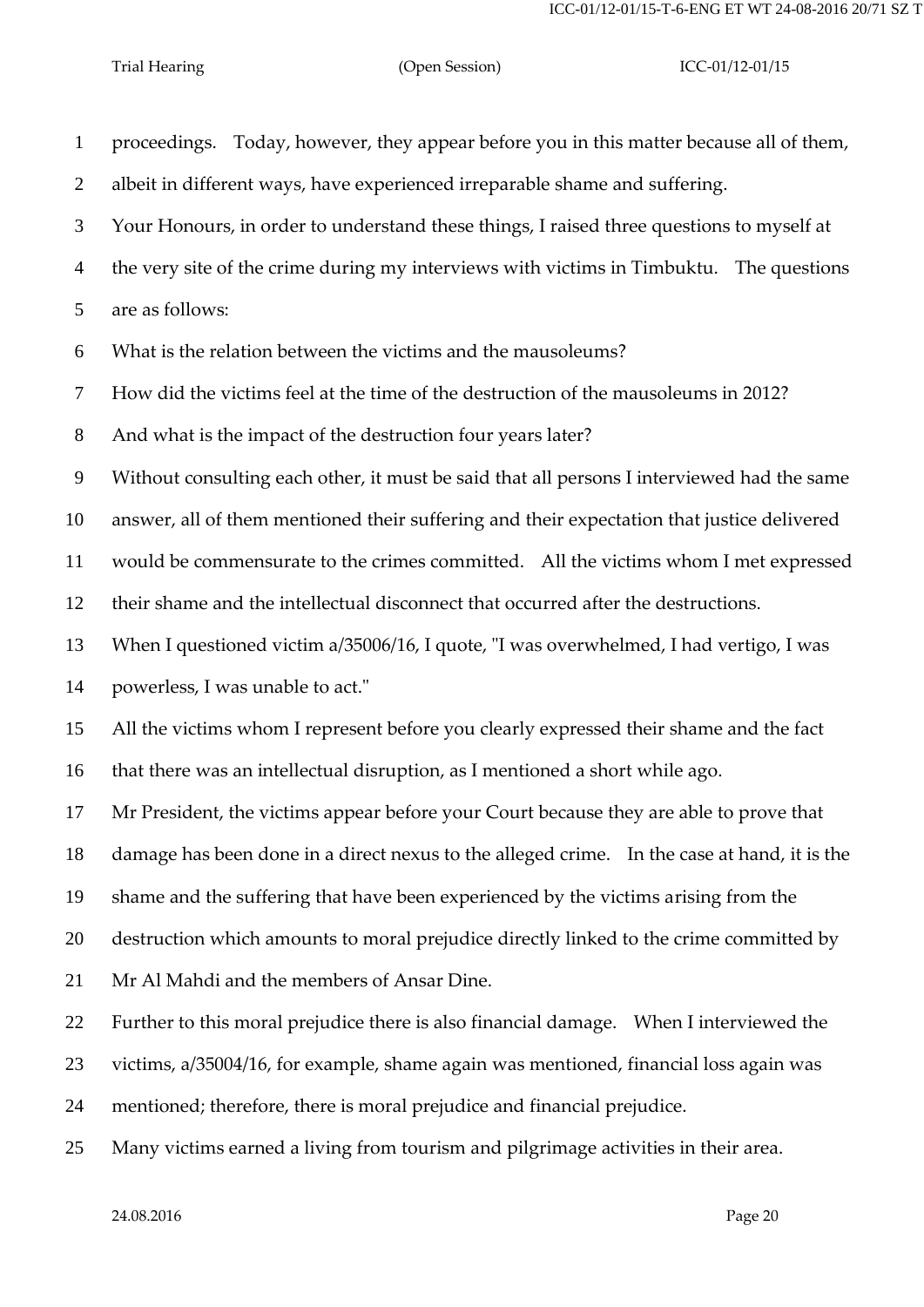Following the crisis in Mali, tourists have abandoned the area and the incomes of victims have significantly been reduced. In any event, the prejudice suffered by the victims is shameful and has been brought to bear not only on the physical persons whom I represent, but also on the mausoleums as legal entities. Mr President, your Honours, there is a direct link between the crime committed by Mr Al Mahdi and the members of his group on the one hand and the prejudice suffered by the victims on the other hand, the shame that the victims have experienced by seeing their saints stripped naked and the shame experienced by their powerlessness, the helplessness that arose because they could not do anything. You see, Mr President, it is not possible to defend spirits, rather the spirits protect and defend living people and they cannot ask living human beings to protect them. In Timbuktu those alive stood helplessly as their saints were being attacked and that is the source of the shame that the victims feel, shame in relation to their saints for some and shame in relation to their ancestors for others. Mr President, all those whom I represent today before you have very close links with their ancestors and their saints. These ancestors and saints were previously covered by their tombs which today have been demystified. The dead are already dead, but Mr Al Mahdi and his group took it out on their tombs with a view to terrorising the living. The accused and his group acted as a common entity with the intent to destroy monuments and the specific symbols that are the substrate of the identity and culture of a nation, namely Mali. The intent was to assert a different identity, which at this historic moment does not in any way correspond to the values protected in the convention of The Hague. Mr President, your Honours, I have been given the opportunity to see and to understand these things before this hearing, and I'm referring here to the scope of the prejudice on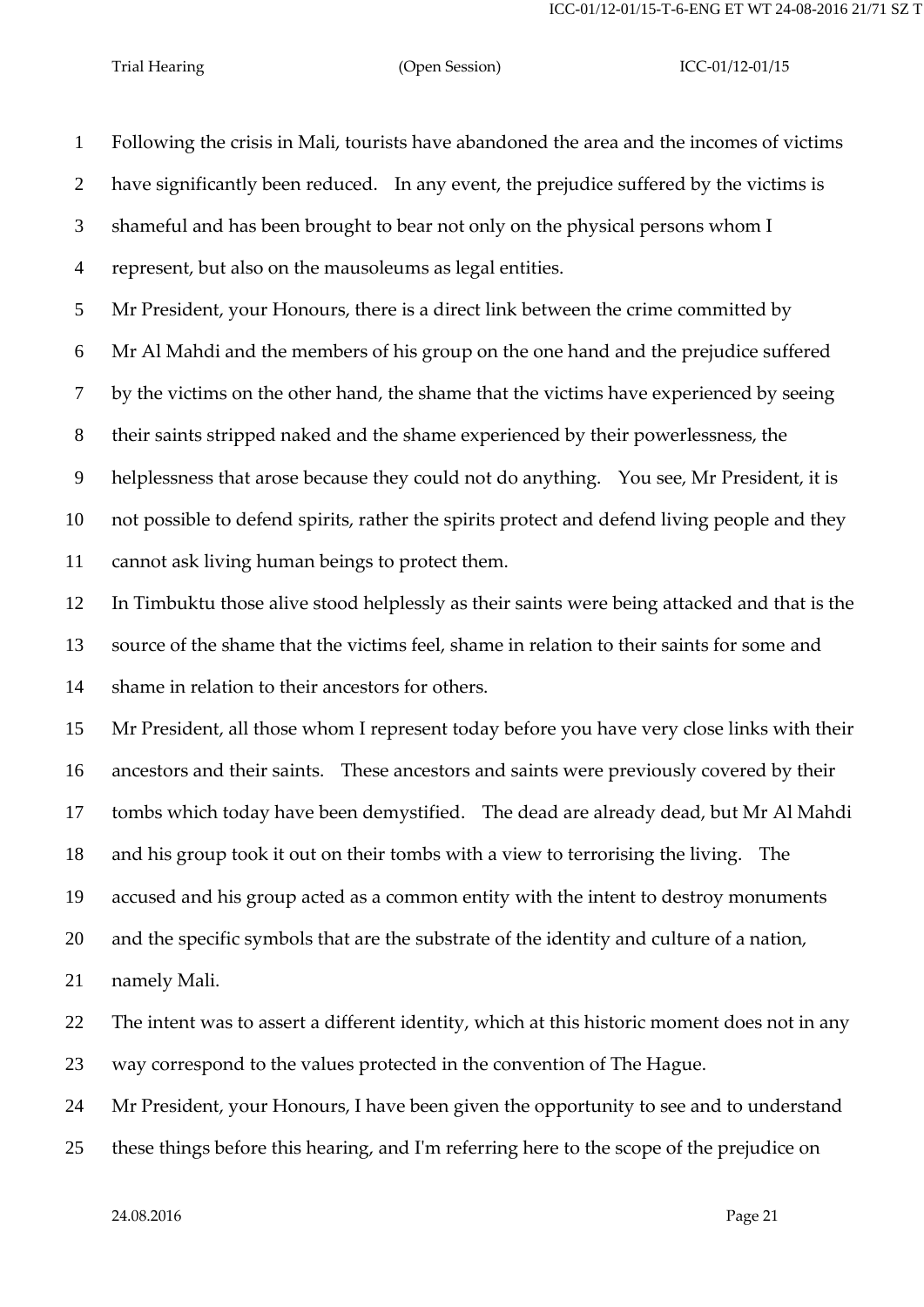damage suffered by the victims.

 In Mali people believe in a single creator who breathed life into all things, living or not. Ancestral worship is also important. Beliefs in magic are commonplace. Islam, which initially was a religion for the elite, is widespread in Mali without, however, having annihilated so to speak the animistic beliefs of the people. In Timbuktu most of the inhabitants practice very strict Islam, yet they still cohabit with animistic or mixed-belief systems. These belief systems have a profound influence on the organisation of society which today is still being led by elders.

Once again, Islam and the Sharia have only been superimposed on these ancient customs.

Family duties, clan responsibilities pertaining to crimes, conflict settlement through

financial compensation are also matters that remain governed by a number of practices.

 And in spite of the Islamisation of the people, the matrilineal lines continue to obtain and succession has continued to be collateral.

 Mr President, Timbuktu has had a prestigious past, but its troubled modern history has led to the subsistence only of a few architectural vestiges. However, the religious

monuments remain an essential reference in today's town. The El-Hena, Kalidi,

Algoudour-Djingareyber mosques may have been destroyed a long time ago.

Three essential mosques, the Djingareyber mosque, the Sankore mosque and the Sidi

Yahia mosque fortunately still stand today as testimony of the greatness of Timbuktu.

Furthermore, in addition to the mosques, the 16 cemeteries and the mausoleums of the

saints continue to stand as essential elements of the local monuments in the area rather

than appear as piles of stones. These religious monuments are vestiges of ancient

centuries and bear significant religious and effective value to the people of Timbuktu and

are, indeed, a rampart that provides protection for the city founded between the 11th and

12th centuries by Tuareg tribes.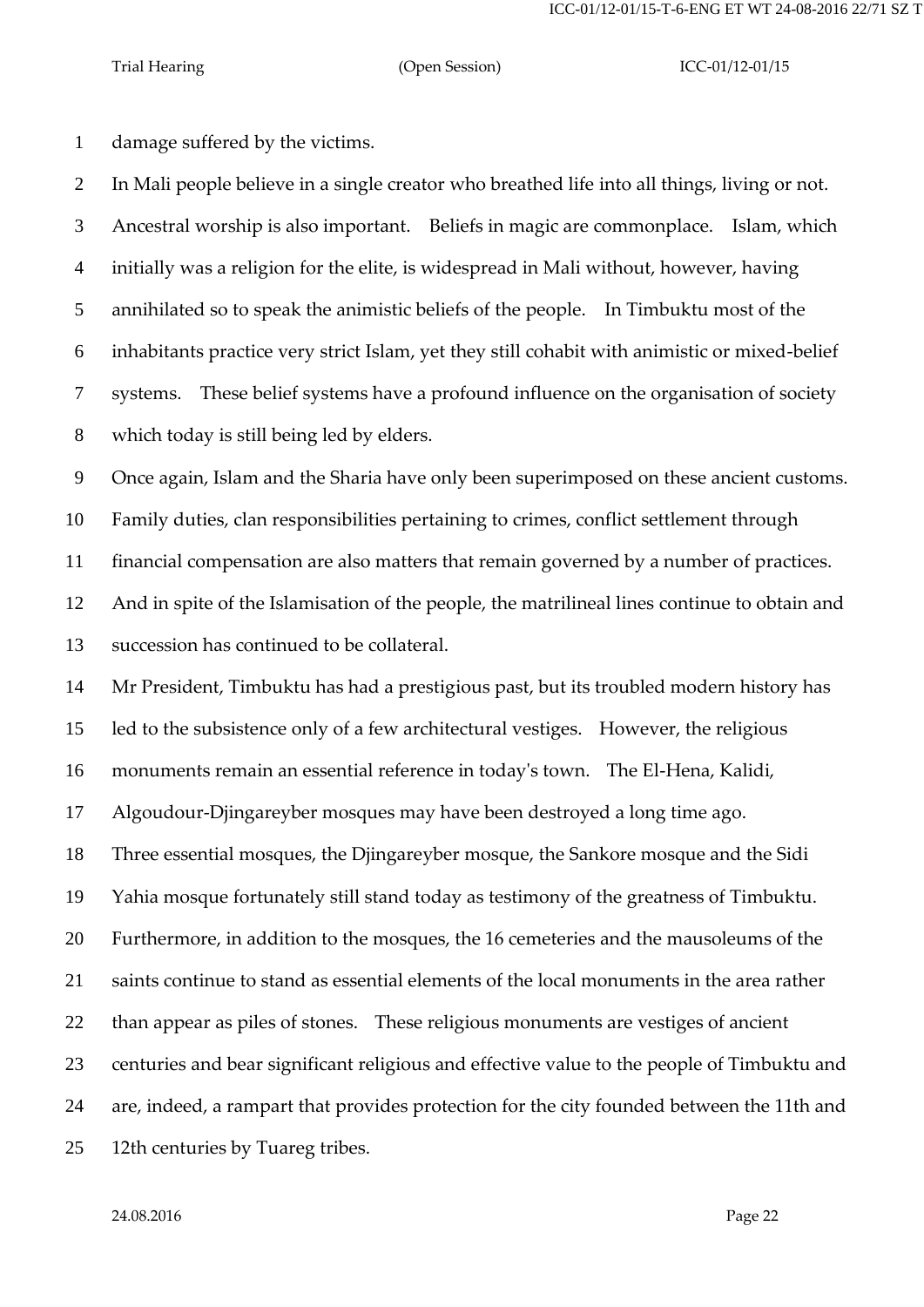Timbuktu has been listed in the World Heritage since 1988 and has become an important as well as ancient centre of Islam and trade. The City of 333 Saints was at its highest in the 15th century as a Pearl of the Desert that it was at the time. Timbuktu was a major centre for Islamic teaching and through its mausoleums and mosques has continued to conserve rare treasures. This is the historical and cultural heritage that was destroyed by Mr Al Mahdi and his Ansar Dine accomplices. In the City of 333 Saints the group did not only attack simple or ordinary tombs, but targeted precious vestiges of African and world history. Such destruction is indeed tragic, not only for the country, but for all of Africa and for all of humanity.

 This destruction is an annihilation of the efforts that were undertaken since 1993 by the Malian ministry in charge of culture. It is in 1993 that this ministry created the cultural mission of Timbuktu, a small structure whose basic role was to conserve and to promote the various sites in collaboration with various community groups.

 Furthermore, Mr President, your Honours, there has always been within the international community a great concern for the protection of Timbuktu and its mausoleums. At the beginning of the crisis in Mali, the director general of UNESCO, Madam Irina Bokova, called out to all parties on no less than 10 occasions, she called out to the parties in the conflict to respect and protect these sites as well as called on the international community to be mobilised for the protection of the Malian cultural heritage.

 Similarly, on behalf of the entire international community, UNESCO sent or addressed letters to the leaders of countries neighbouring Mali, to the African Union, to ECOWAS, to the Islamic Organisation for Education and Sciences and Culture, to the European Union, to the secretary general of the United Nations and to the International Criminal Court informing them and asking them to take all pertinent measures for the protection of the endangered heritage of Mali. That is how UNESCO called on all to cooperate in the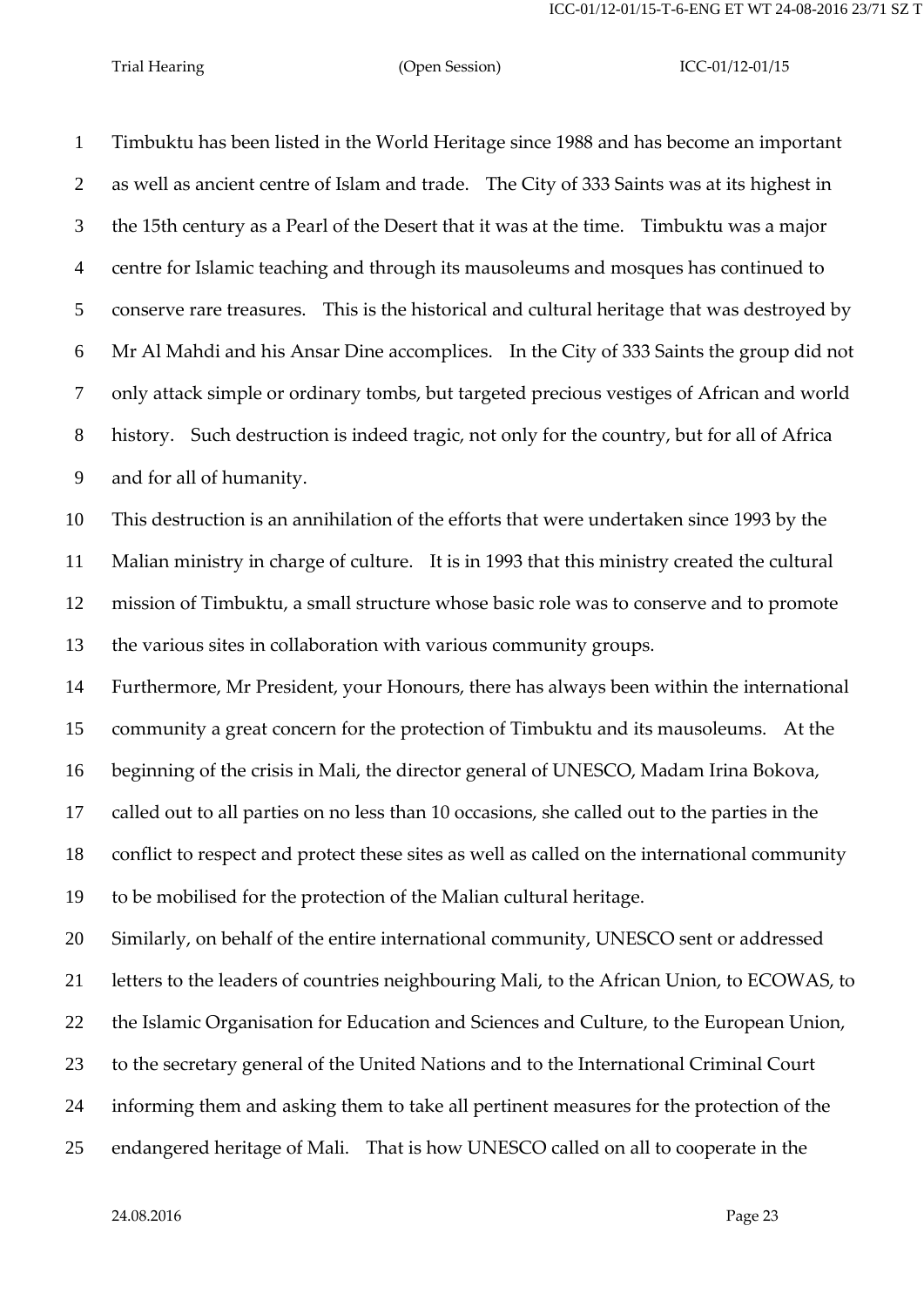protection of these sites which testified to the golden age of Timbuktu and to its history that is around 10 or so centuries old.

 Following the destruction of monuments in Timbuktu in June 2012, Madam Bokova expressed her disappointment and consternation. She said that information relating to the Sidi Mahamoud, Sidi Mokhtar and Alpha Moya mausoleums destructions was disconcerting. She argued that such destructions cannot be justified by any reason whatsoever. She then called on all the parties involved in the conflict to put an end to these terrible and irreversible acts and to show responsibility for the protection of the inestimable cultural heritage for the benefit of future generations.

 Following the Operation Serval and the liberation of Timbuktu, a report was forwarded to UNESCO on the state of the conservation of the property. This report was submitted by Mali in January 2013 based on information collected from resource persons who had remained in the area in spite of the conflict. The report provides an overview of the situation of the various monuments that were part of the protected heritage. The report outlines the destruction by armed groups of the Ahamed Fulane and Bahaber Babadié mausoleums as well as of the sacred door of the Sidi Yahia mosque. The report further describes the complete destruction of 9 of the 16 mausoleums between May and July 2012. This report also deals with the destruction and the prejudice, the serious prejudice arising therefrom to the authenticity and integrity of these items that appear on the World Heritage List since 1988.

 Mr President, so much may have been done for the conservation and preservation of Timbuktu and it has been thanks to the intrinsic value of these monuments as well as their substantial quality, not only traditional but also spiritual.

Mr Judge, your Honours, Timbuktu is not only a mass of stones and tombs for the 333

saints and other mausoleums, it is indeed an incarnation of the grandeur of African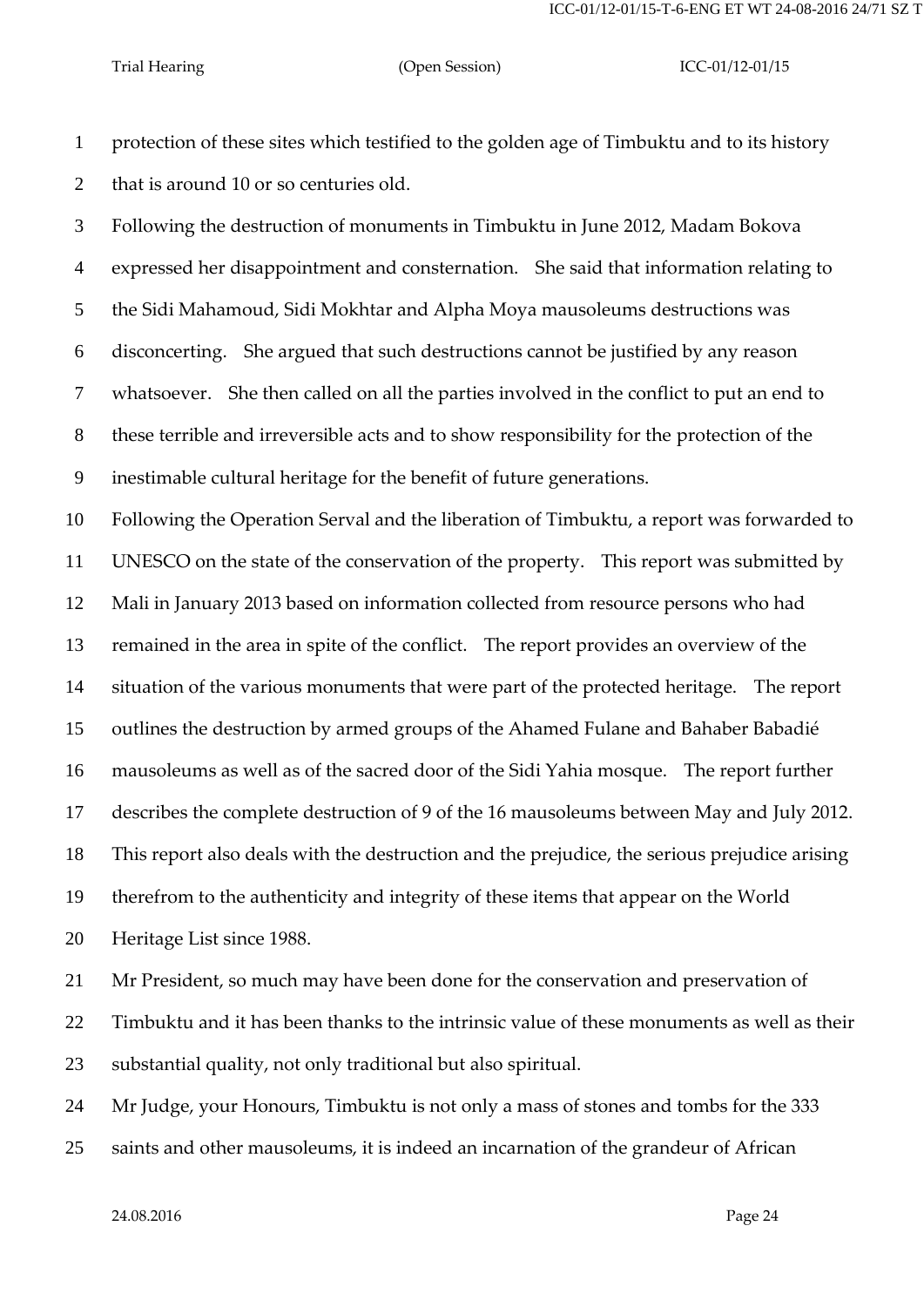civilisation. Timbuktu is an incarnation of African Islamic intelligence. It represents scientific, philosophical and spiritual research which unfolded in that city. The destruction of Timbuktu should not override its construction in the collective memory. Suffering has arisen from these broken beliefs and this remains present on the minds of the people. An incomplete restoration will not remedy the situation. Therefore, Mr President, your Honours, Timbuktu is a city which the entire world knows as a mythical and mystical city, one of the very first African sites to have been entered on the World Heritage List. When the nomination of this area was ongoing it is particularly the historical and intellectual as well as spiritual aspects that were highlighted. The 3 major mosques and the 16 mausoleums of the main sense were recognized as an entity of elements that participated essentially to the spread of Islam in Africa at a very significant time which testifies to the golden age of this intellectual and spiritual capital of the last days of the Askia dynasty. Mr President, your Honours, the African continent has always sought to protect the listed cultural entities and has already meted out punishment for various breaches of this principle. The mausoleums in Timbuktu also are a great symbol of the identity of a people. When a symbol is attacked and destroyed and broken, this, Mr President, is something that denies Timbuktu of its golden age and deprives it of its myth, and its victims deserve to be compensated. Timbuktu for Africa is like the tour Eiffel for France and the pyramids in Egypt. All tourists tend to go there. The reconstruction of the mausoleums undertaken by UNESCO did not sufficiently remedy the prejudice suffered by the victims. For all the victims whom I represent, the reconstruction of the monuments did not reconnect them spiritually with the saints through this link that existed. Therefore, the reconstruction and safeguarding of the Malian cultural heritage did not repair the spirit of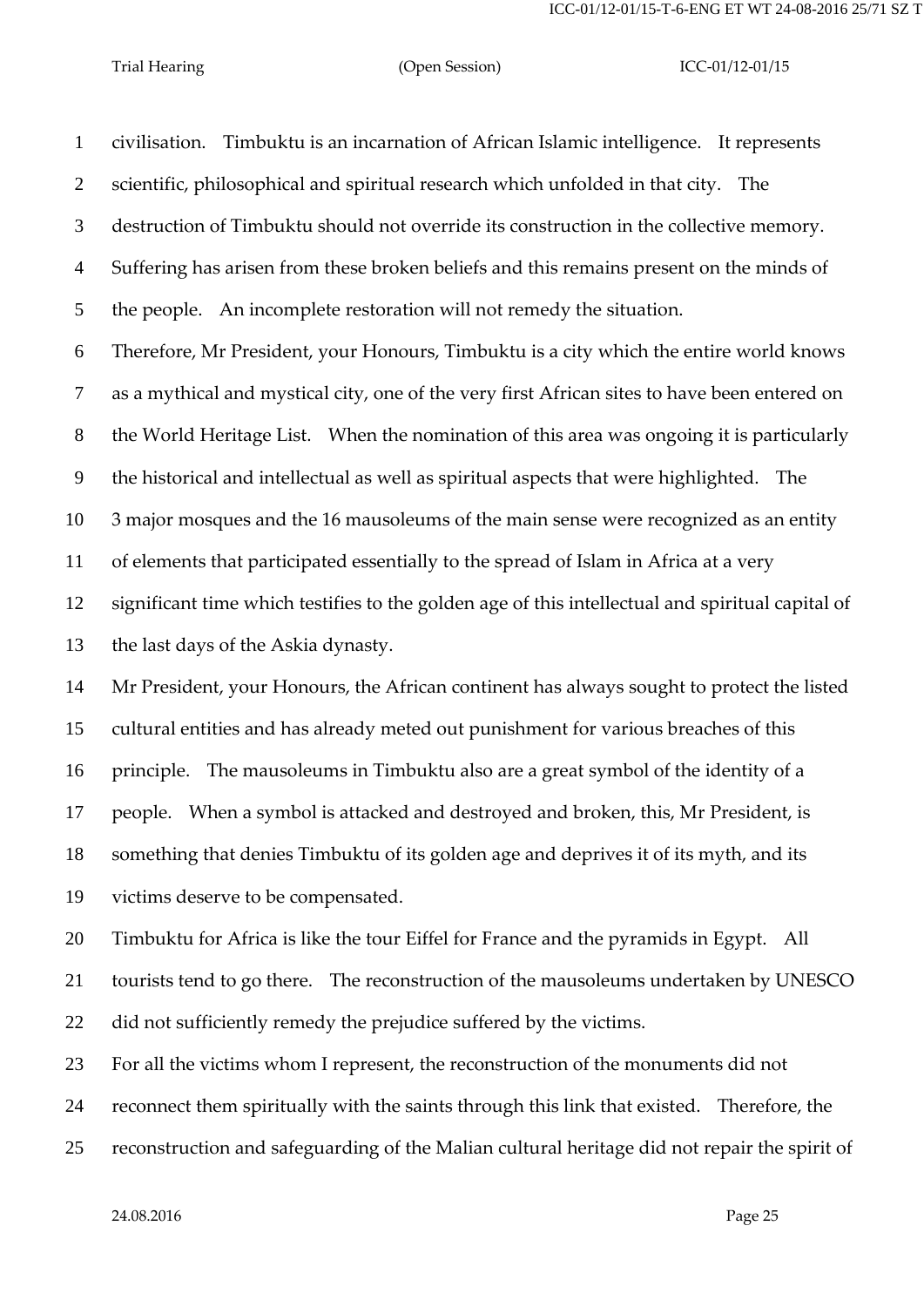the people.

 During that reconstruction exercise, Madam Bokova again travelled to Timbuktu and paid homage to the local communities, without whom that reconstruction would not have been possible. The general director particularly saluted the work of the masons in Timbuktu whose know-how was most important in the reconstruction of some of the ransacked buildings and monuments.

 I quote the director general when she said, "Your courage is a lesson in tolerance, dialogue and peace and an answer to all extremists." She said, "Your action to safeguard the essential elements of your history is proof that Mali is picking up herself and is coming together with renewed confidence."

 Yes, Mr President, it is true that Mali is picking itself up, but unfortunately and in spite of the efforts undertaken, these broken links are still in place and, according to the victims whom I represent, amount to an irreparable prejudice.

The link between those who are alive and the saints is through the keys of the

mausoleums who are handed over -- which are handed over to their guardians, and that

link is broken today. All the physical persons whom I today represent before you did

indeed have a key, a symbolic key which is the link between the living and the spirits.

 This key is a relay, a link between one generation which leads on to another and all of that is linked to the existence of the mausoleums.

 Your Honours, we must understand that these keys represent a more or less palpable link between a physical person and the sacred monuments. A relationship with God may be represented symbolically by this key, the key whereby those who receive it have today become victims, so to speak, as they remain guardians of spiritual and ancestral values that have been handed down from generation to generation. That is why, Mr President, the victims felt that the destruction of these mausoleums were an attack on the dead and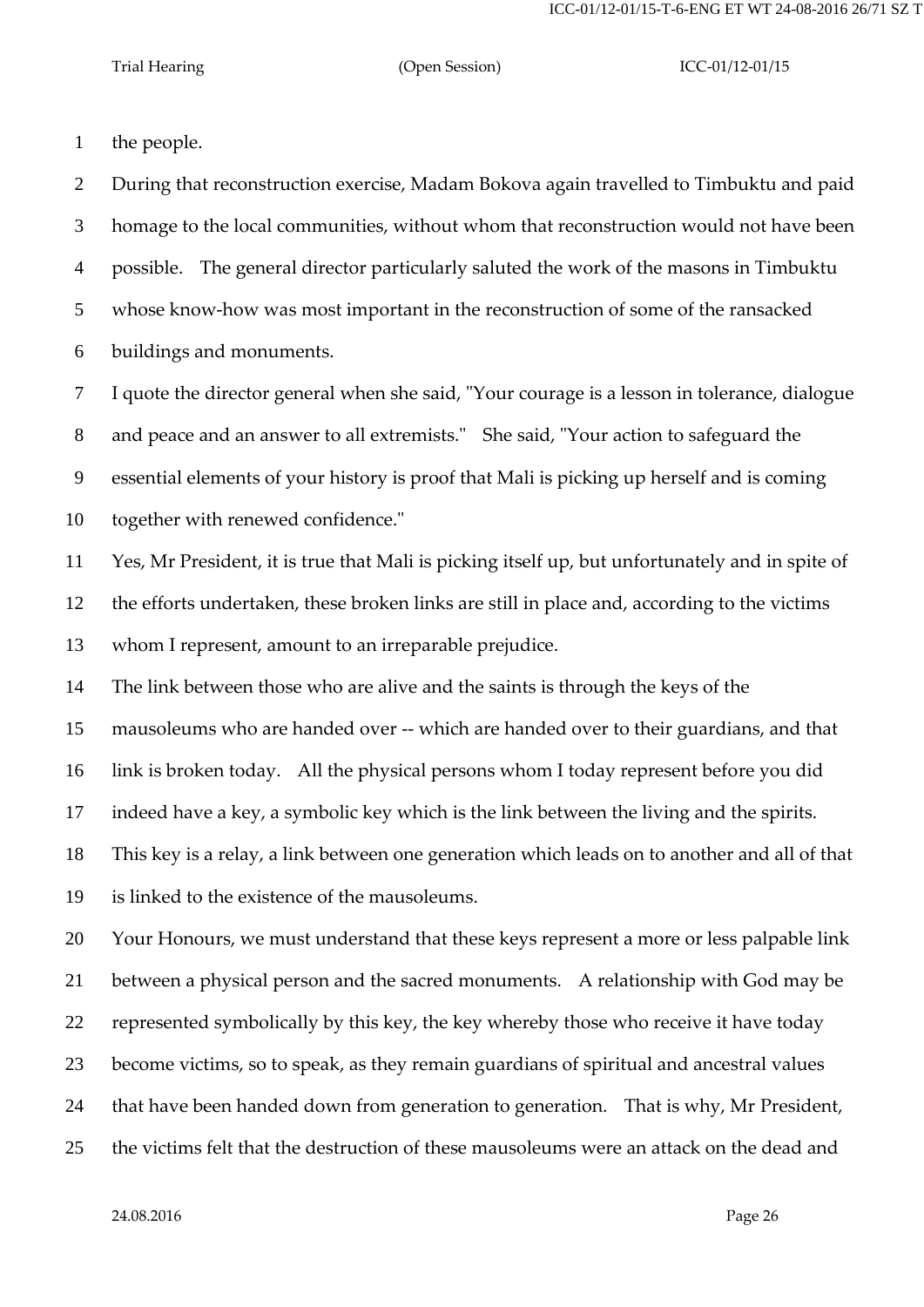the victims felt that attacking the dead, Mr Al Mahdi and his group actually attacked the living.

Mr President, when the myth in a child's mind collapses, his entire universe collapses.

And rebuilding confidence in such circumstances is extremely difficult.

The victims whom I represent today all have the same saints in their belief systems and

their worship systems, the same sanctified ancestors who today have been demystified.

Mr President, your Honours, it is this sentiment that the victims whom I represent want to

bring to your attention, to the attention of this Chamber, the sentiment that things are

irreparable, the sentiment of suffering that has brought them to shout and to cry rather

than to pray.

When a child sees his father stripped naked, his hero, his model collapses in his mind.

The child will no longer see his father as a supernatural hero, but as a fallible human

being.

 The victims of Timbuktu ordinarily would admire their saints as a child would admire his father, but again, like a child, they stood helpless as their myth was being destroyed.

Mr President, the purpose of this crime, namely the destruction of historical monuments,

is a philosophical and revisionist purpose. It is a worst-case scenario and a politicisation

of the crime that was implemented by armed bandits. It is a well-planned crime -- it was

 a well-planned crime which sought not only to destroy people's spirits and souls, but also to demystify their spirits.

 In general terms, the purpose was to attack a culture, to attack the heritage of the people and to wipe out the people's soul and their roots, to wipe out their memory and to clear all their bearings and values.

 The perpetrators of such a crime are not acting against a specific individual, but against an entire community.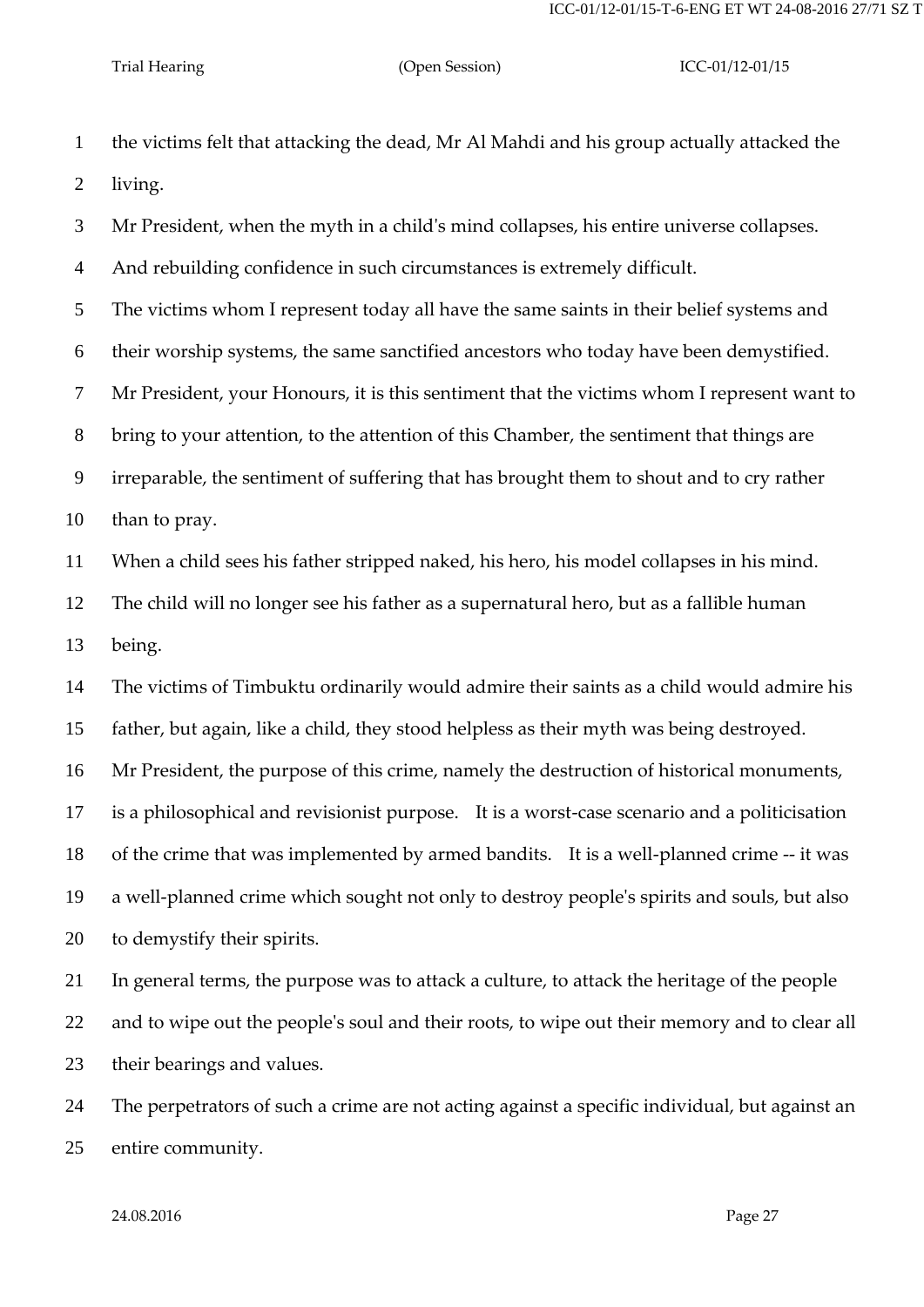I would like to briefly quote Steven Rapp, former chief prosecutor at the International Criminal Tribunal for Rwanda and at the Special Tribunal for Sierra Leone, who is a specialist in war crimes. Mr Steven Rapp said the following: "The destruction of religious, cultural or historical objects, as well as heritage, is another

 way of destroying a civilisation, of destroying a religion, such things on which societies are built."

 These crimes have not yet been prosecuted. The demolition of holy places in Timbuktu by Mr Al Mahdi and his people is in fact not an accident, but, rather, a demonstration of a true will to destroy. According to Mr Al Mahdi and his group, they believe that these mausoleums are idols which are banished under the Sharia law. What they sought to do was to destroy items which they believed were heretical and forbidden according to a fundamentalist interpretation of the Quran. Ansar Dine therefore sought to eradicate the past of the people of Timbuktu and its identity.

The issue here was not just a matter of collateral damage arising from traditional warfare,

but rather the annihilation of heritage as a weapon of war. Therefore, the victims in

Timbuktu suffer morally in the same way as others suffer similarly across the world.

That is why Timbuktu has become a reflection of common suffering, particularly in

relation to its recognition as world cultural heritage.

Mr President, your Honours, let me quote from Raphael Lemkin who already in 1933

spoke about the necessity to include acts of vandalism in the various categories of most

serious international crimes.

According to that lawyer, an attack against a collectivity can also be carried out through

the destruction of various items which testify to its soul and to its genus or creativity.

Mr President, the purpose of this statement is that culture constitutes immensely to world

cultural heritage and therefore is wealth for humanity in its totality. Therefore, when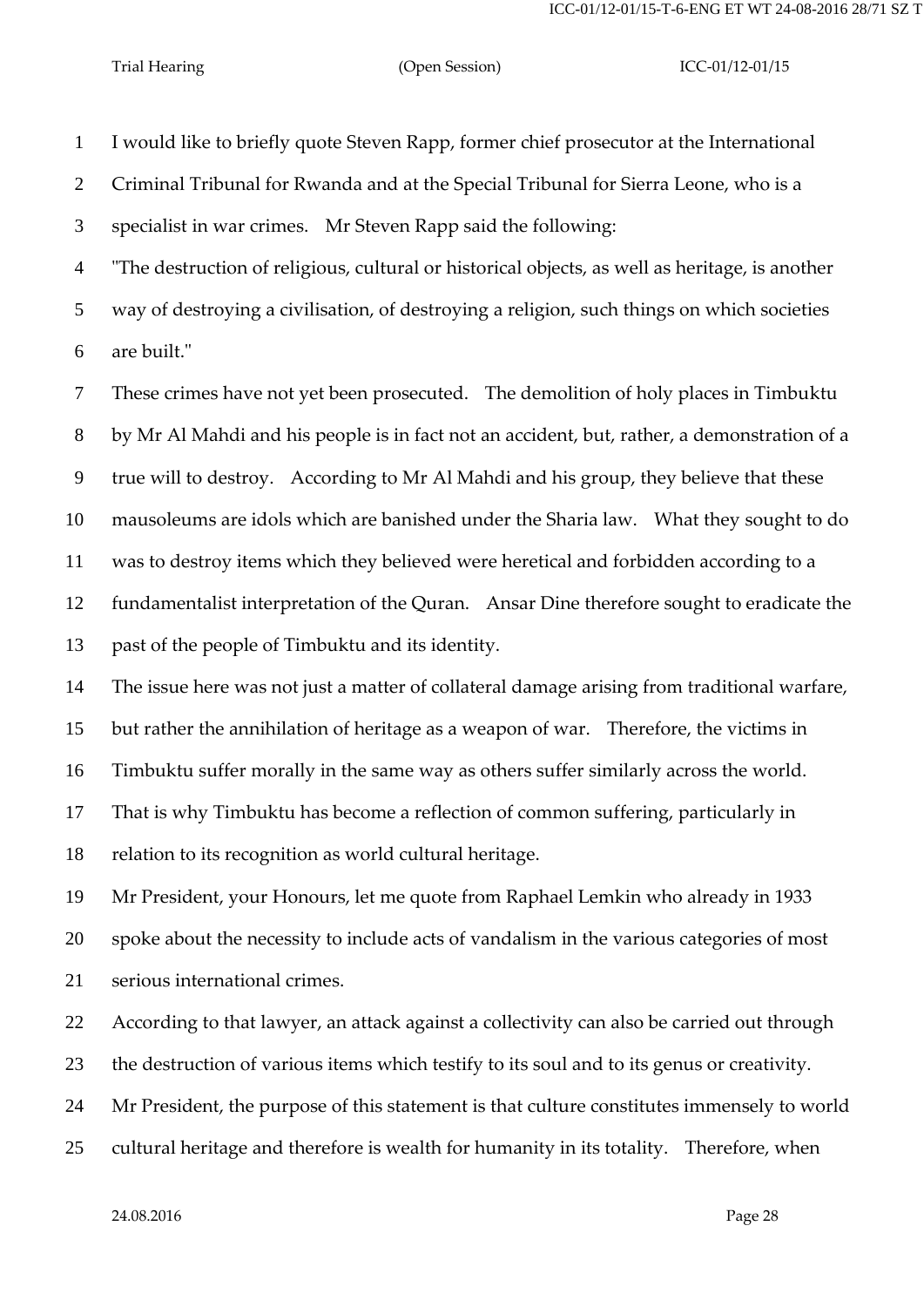cultural heritage, art and what have you are destroyed systematically this must be considered to be an act of vandalism against world culture. The perpetrator of such a crime causes irreparable damage, not only to the owner of the destroyed items, but also to the collectivity to which the item belongs, as well as to the entire humanity. Clearly the criminal intent of the perpetrator of such a crime according to this lawyer, Mr Lemkin, was contrary to culture and to the progress of humanity. Since 1933 things have not changed. The jurisprudence of the International Tribunal for the Former Yugoslavia recognized war crimes for the destruction of cultural and historical heritage as a crime destroying memory and souls. The 2004 judgment is the relevant precedence whereby an accused found guilty of such a crime led the Chamber to consider that the bombing of Dubrovnik town, that appeared on the World Heritage List since 1974, amounted to an attack not only on the history and heritage of the area but also on the cultural heritage of humanity. It is a crime. The Chamber in that case further held that attacks against civilian buildings amount to serious violations of international humanitarian law, and more so when such attacks target specifically protected sites. Mr President, this judgment shows that such crimes are irreparable crimes similar to the crime which your Chamber must consider today, and such is not mitigated by a guilty plea even if all parties agree thereto. 20 Mr Al Mahdi through his crimes -- Mr Al Mahdi, rather, has in fact acknowledged guilt for his crime. Mindful of the evidence provided by the opposition, it was difficult for 22 Mr Al Mahdi to proceed otherwise. And today he attempts to convince the Court that by entering a guilty plea in unconditional and open circumstances he has expressed his

remorse for the acts that were committed.

However, the true question that must be addressed, Mr President, is the following: Is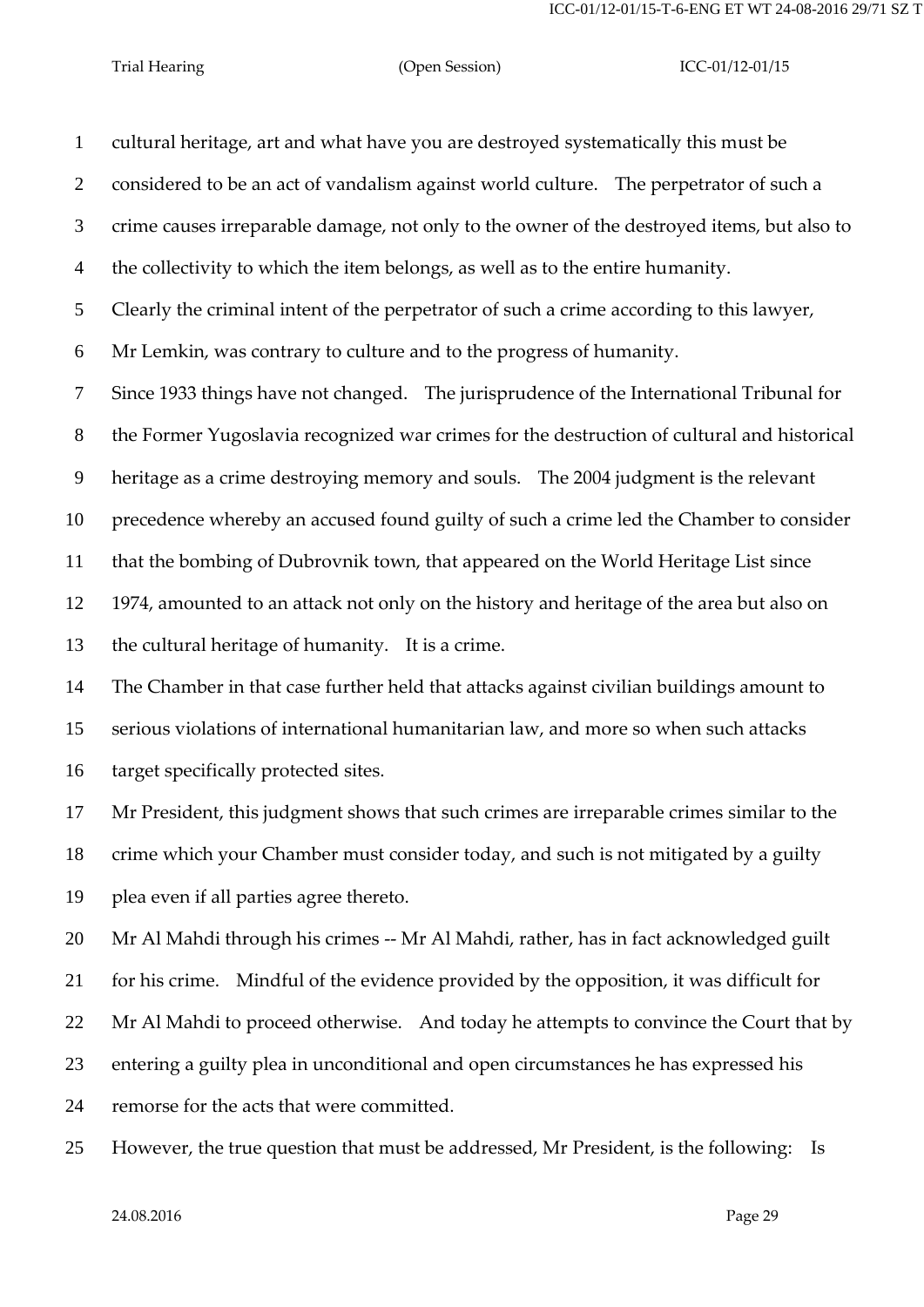this guilty plea sincere and does it flow from a genuine desire to repair the prejudice arising from the crimes?

 Let us not be misled. Words alone are not sufficient. In parenthesis, the request for forgiveness could have been uttered at the pre-trial level, but it was never uttered. We must bear in mind that the modus operandi of Ansar Dine, as illustrated in its various propaganda videos that were displayed by the Prosecutor, point to the deliberate nature and the well-planned and thought-out systems of the attack on the historic and religious monuments. Mr Al Mahdi supported all of this and provided all possible assistance to these acts by participating himself in the destruction of the mausoleums and collaborating with others. Worse still, he used his knowledge and know-how, not for the promotion of diversity and respect, but to sow seeds of ignorance and intolerance. He played a unique and central role in preparing -- by conducting research and expressing opinions that justified the atrocities and crimes committed.

Mr Al Mahdi was the key in this propaganda and in the actions of the armed groups.

This support from Mr Al Mahdi was essential in providing the wisdom that would guide

these unacceptable acts when he supported the Ansar Dine strategy and the media

coverage that went with it.

 Your Honours, this case is one that deals with a crime against cultural heritage. So there is no more proof that such a crime only contributes to obscure the minds of people, it is prejudice and damage that goes beyond the simple and dramatic destruction of material monuments, to the destruction of the minds which, therefore, must be understood to be crimes that fall within the jurisdiction of this Court. And it is for this reason that the victims question the sincerity of the guilty plea and the remorse expressed by the accused person.

The victims do not accept Mr Al Mahdi's confession. Some even argue that this guilty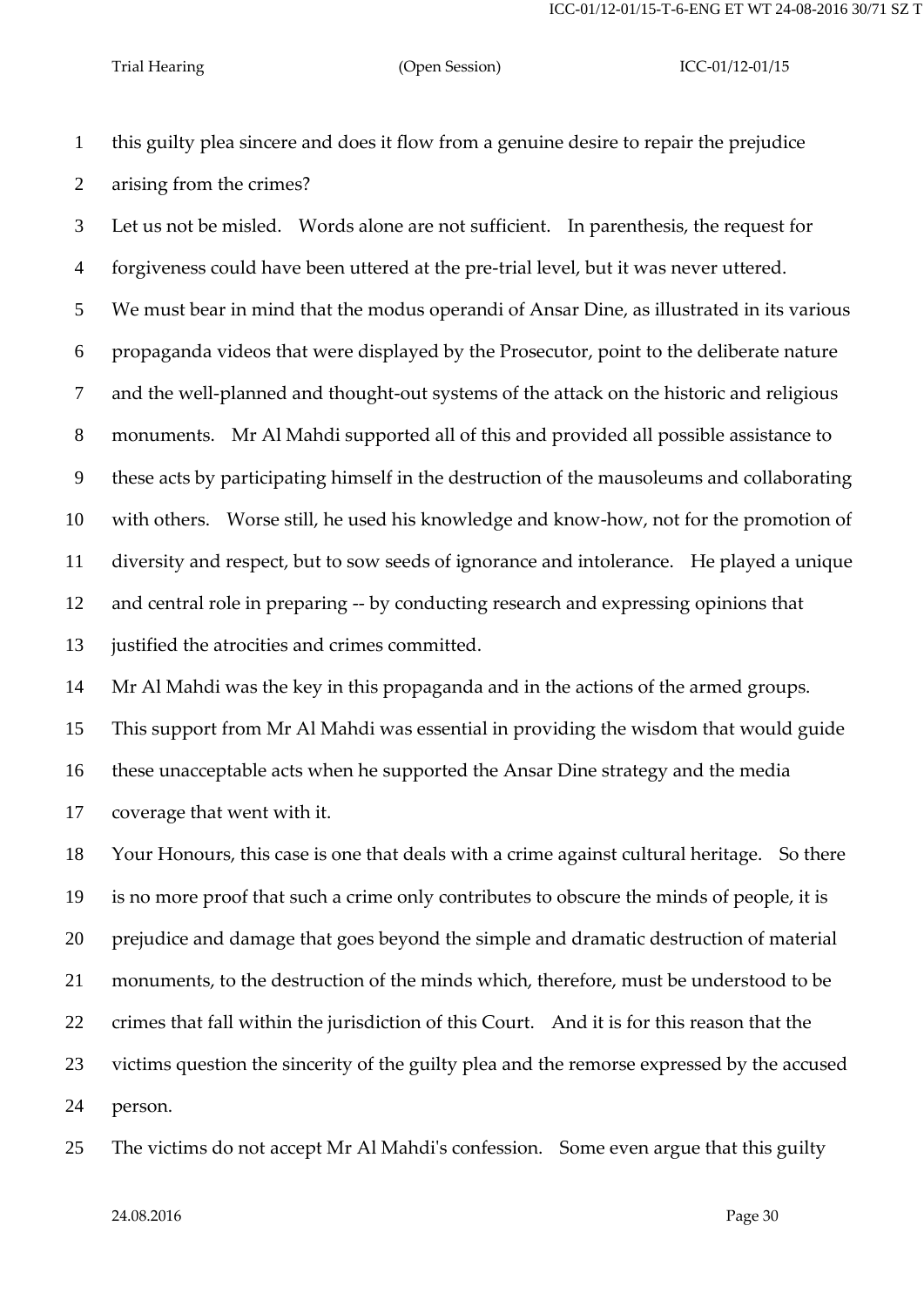plea only serve to address matters of liability. I can talk about this because I am just returning from Timbuktu. The victims say that forgiveness has been asked for at the wrong place. Why is he doing it only here in the Court? Why is that guilty plea being entered so late when the trial is already ongoing?

 Mr President, for all these reasons, the victims appear respectfully before your Court to ask for the conservation and protection of cultural heritage and that any crimes in that regard should be severely punished. The issue they say is not only to reconstruct the heritage, but that a clear signal must be given to the world that such crimes cannot go unpunished.

 Your Honours, the exemplary sanction that you will provide will usher in a new era for the protection of protected sites. The time has come for severe sanctions to be meted out against those who contribute to such destruction; in Mali, in Afghanistan, in Syria and in Iraq such must be the case.

This trial must be historical to the extent that it upholds the fight against impunity and the

fight against the destruction of mankind's common heritage. The victims whom I

represent consider this to be a historic crime, a historic crime, one of the most serious

crimes, which is the reason for which a permanent International Criminal Court was

created. The destruction of sacred and historical monuments is something that must be

 punished severely. They expect that the -- that your judgment will be an exemplary sanction, both for the past and for the future.

 Mr President, your Honours, the victims whom I represent thank your Chamber for the time that you granted them and I thank you.

 PRESIDING JUDGE PANGALANGAN: [11:08:25] Thank you. Thank you very much, Mr Kassongo.

Judge Mindua would like to ask you some questions, Mr Kassongo.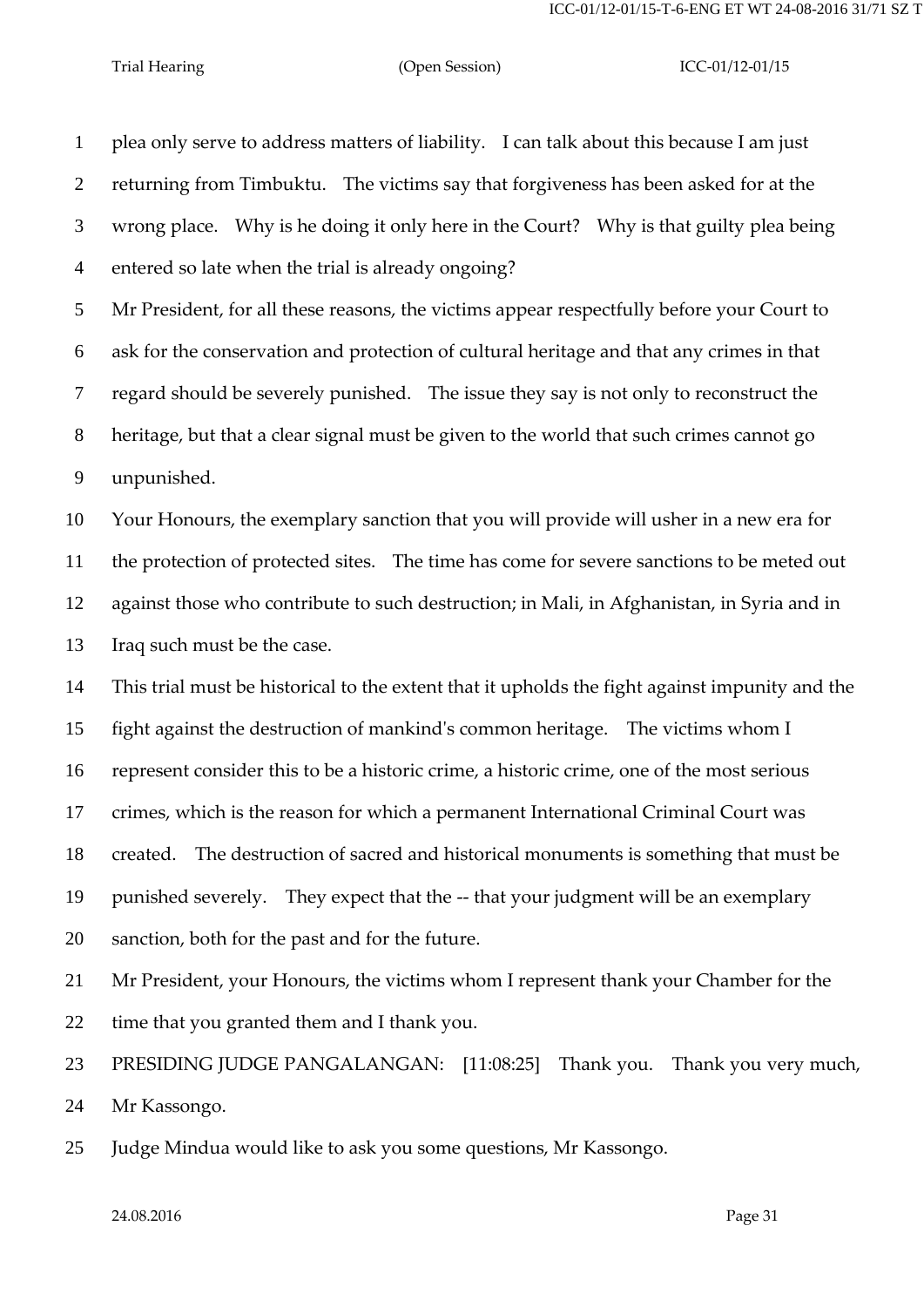JUDGE MINDUA: [11:08:42] (Interpretation) Counsel, I have two questions for you. My first question is this: Exactly which victims do you represent, the ones who filled out the victims forms, or are you representing the entire community? MR KASSONGO: [11:09:07] (Interpretation) Thank you, your Honour. I represent the victims who were authorised by this Chamber to take part in these proceedings. JUDGE MINDUA: [11:09:18] (Interpretation) Perfect. Very well. Thank you. Now, my second question: I'd like us to return to the issue of harm done to these victims. Of course now you said that Timbuktu is not just a city made up of stone, by destroying the mausoleums the attackers did not just tear down stone buildings, they did harm to the people of Timbuktu and to the entire international community, thus irreparable harm was done to the local inhabitants and to all of humanity, but I'd like us to go back to the mausoleums themselves.

 In Romano-Germanic law which you have studied, reparations for material harm is governed by the principle of integral reparations of harm done and thus compensation must cover the loss suffered by the victim and of lucrum cessans, what has been lost. Now, the families that were the guardians or custodians of the mausoleums, should they receive -- you mentioned income derived from tourism and I am still somewhat at a loss. Did the families receive any sort of income derived from tourism? Thank you. MR KASSONGO: [11:11:38] (Interpretation) Thank you very much, your Honour. If I could specify one particular point. I am speaking on behalf of the victims and I asked, and this was not an easy endeavour, law can be very technical in nature and since we have a mixture of various legal systems here at the Court, it is not necessarily easy for the victims in the field to understand all of the legal issues at stake. To my mind I had to strike the right balance between the loss of income and I did not spend a great deal of time on that particular issue because I wanted to avoid --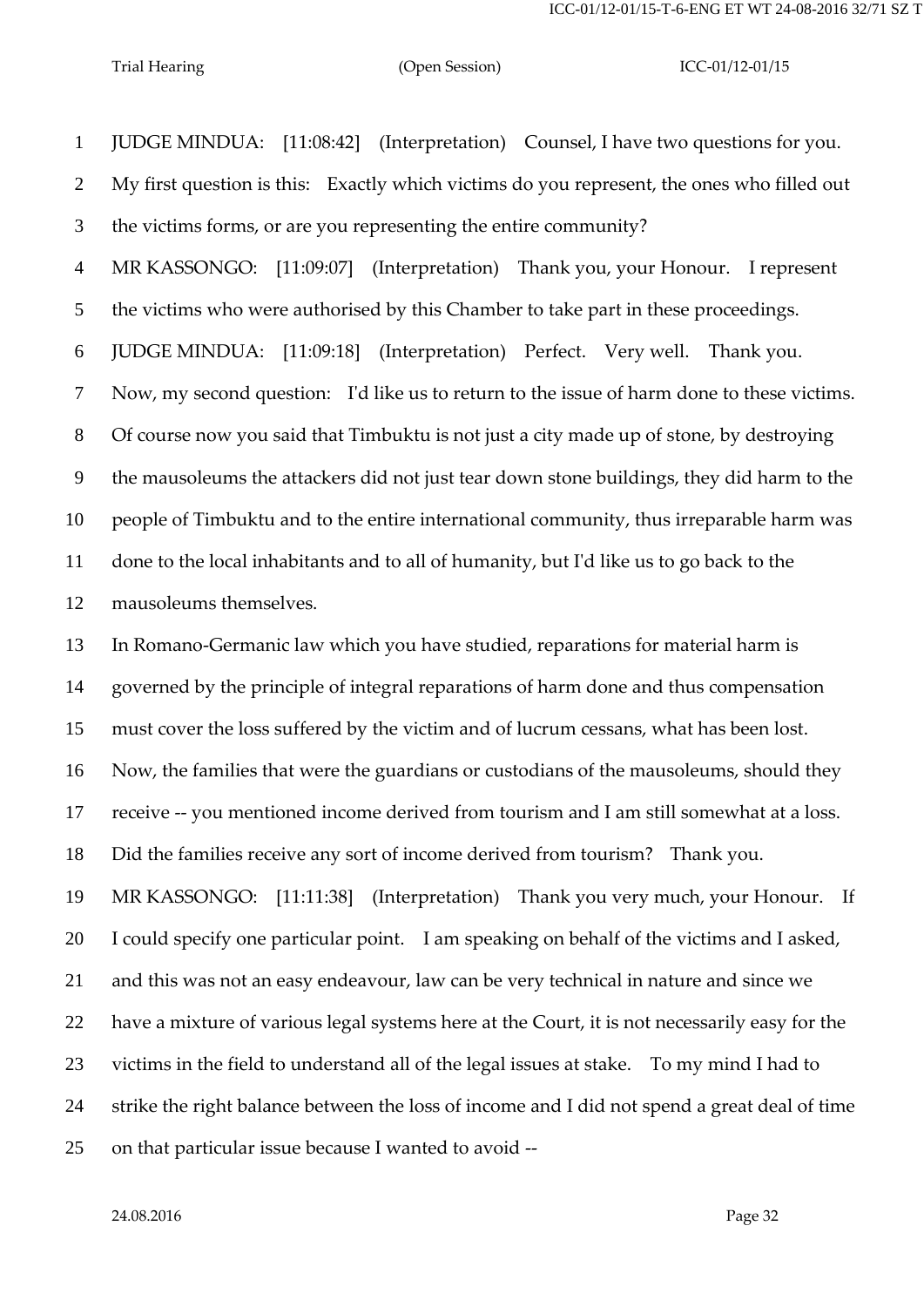THE INTERPRETER: [11:12:34] Inaudible.

 MR KASSONGO: [11:12:38] (Interpretation) The western concept of income is one thing, but there is a local meaning as well. Beside the mausoleums, you see, people live their lives, conducted their businesses and when tourists would visit, your Honour, the people who were in the area who were adjacent to the mausoleum would earn or gain some meagre income, very meagre, small amounts, but I would not say that this money was income in a western sense or in a technical sense. But obviously without the mausoleums these earnings have dropped. And what is more there are fewer and fewer tourists coming to the city. Also the fact that the city is perceived as a less safe place, so less tourism. We can speak of income, but perhaps we should speak of the money that can be earned by way of any sort of transaction relating to tourism.

 Up until now, these people who have responsibility for the mausoleums do derive a little bit of money, very, very meagre amounts, but because tourists are far and -- are few and far between, these people are only earning a few cents here and there, so I really don't think we can talk about the loss of a certain amount of income. I think your Chamber will have to make the appropriate determination.

 But the meaning that we attach to the words "material harm" or "prejudice" in our legal systems must be adjusted to take into account the local realities. I mean, tourists do not necessarily bring in a lot of money. I can only speak to a general -- in a general sense to what the people have lost.

JUDGE MINDUA: [11:15:35] (Interpretation) Thank you very much for your

explanations, Counsel.

PRESIDING JUDGE PANGALANGAN: [11:15:41] Judge Schmitt?

No questions from Judge Schmitt. None from me as well.

We thank the Legal Representative for Victims for his submission before this Chamber.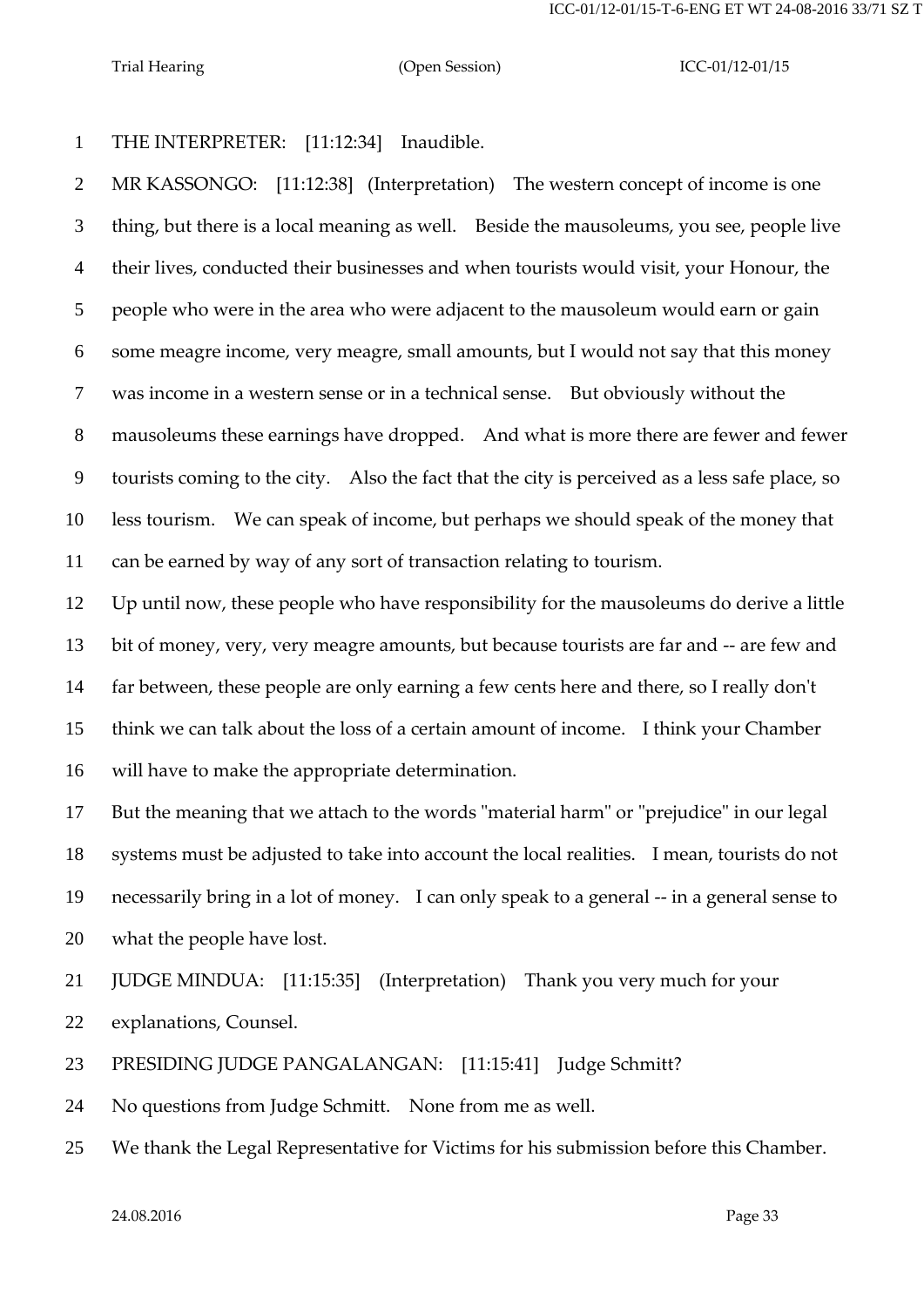- We will now take -- we will now take a break, a 30-minute break and we will resume at
- 2 11.50 for the Defence, yes.
- THE COURT USHER: [11:16:09] All rise.
- (Recess taken at 11.16 a.m.)
- (Upon resuming in open session at 11.52 a.m.)
- THE COURT USHER: [11:52:45] All rise.
- Please be seated.

PRESIDING JUDGE PANGALANGAN: [11:53:00] We will now proceed to the

submissions by the Defence.

Just in order to make sure everyone is aware of the schedule, we will stick to our original

plan to break at 1.30 for lunch, which means that this session will last for an hour 40

minutes.

I see the LRV rising. Please.

MR ABDOU: [11:53:33] Indeed, Mr President. Sorry for the interruption, just a short

submission on behalf of the OPCV. I believe, it's my understanding that our

appointment was limited to the time during which counsel was not present. We are

happy and glad that finally Mr Kassongo is here and able to be representing in person the

interest of the victims. I believe that as OPCV we have accomplished our mandate and

now it comes to an end. I just respectfully request your Honours to be excused from the

Court, if this does not pose a problem to the Chamber, to your Honours.

PRESIDING JUDGE PANGALANGAN: [11:54:18] Thank you very much. No, it does

not pose any problem to the Chamber. Mr Kassongo is here to represent the victims.

And thank you so much to your office for making yourselves available to be present here

on very short notice. Thank you and you are excused.

MR ABDOU: [11:54:37] Thank you very much. And it has been a pleasure to work on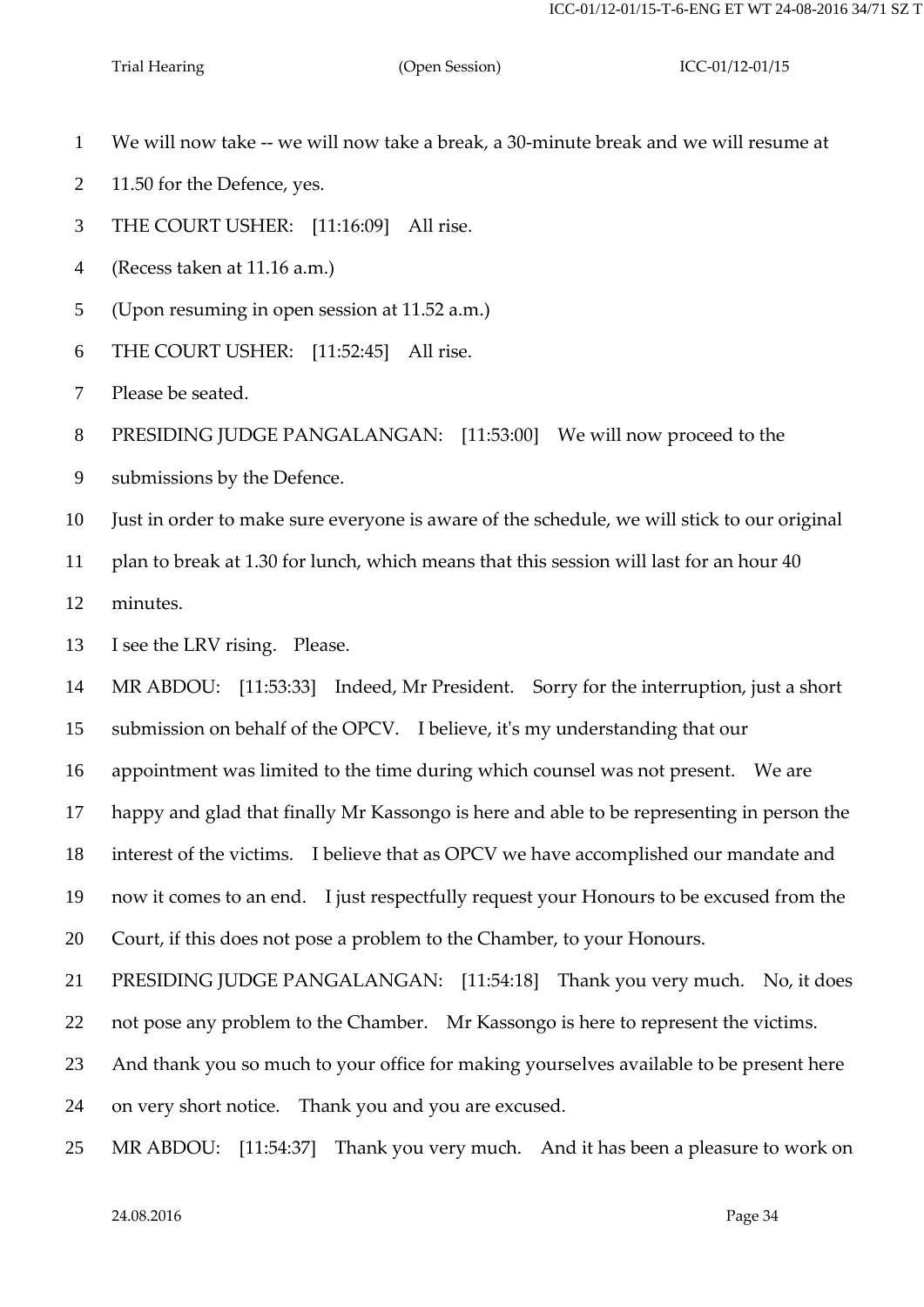this case. Thank you.

PRESIDING JUDGE PANGALANGAN: [11:54:40] You're most welcome.

Mr Aouini.

MR AOUINI: [11:54:54] (Interpretation) Thank you, Mr President.

Mr President, your Honours, it is a great honour for me to stand here before you to defend

my client, Mr Ahmad Al Faqi Al Mahdi, in a unique case and in a unique and

unprecedented procedure which takes place for the first time in the history of the ICC.

I say unique because Mr Al Mahdi pleaded guilty, he acknowledged the charges brought

against him.

This recognition of guilt, as you are aware, your Honours, was part of the agreement

concluded between the two parties to the case. The agreement contains the details of

arrangements reached in relation to this case and the charges brought against

Mr Al Mahdi.

As such, your Honours, my initial submission today will not include any different

presentation of what was presented to us by the Prosecution. However, we will be

presenting an explanation, an interpretation of these events and putting them in a context

through which the august Chamber will be able to consider all personal and

circumstantial issues surrounding Mr Al Mahdi's actions when the Chamber should make

a decision or a ruling.

The events presented to you reflect the truth, the truth as was unearthed by the

investigations of the Office of the Prosecutor. However, they also reflect the actions of

Mr Al Mahdi in terms of cooperation, submissions, acknowledgement and the effects of

his actions and presented a true reflection of the charges brought against him.

Mr Al Mahdi, through his testimony, his submissions from the early stages of

investigation provided with conviction, with sincerity from day one, without any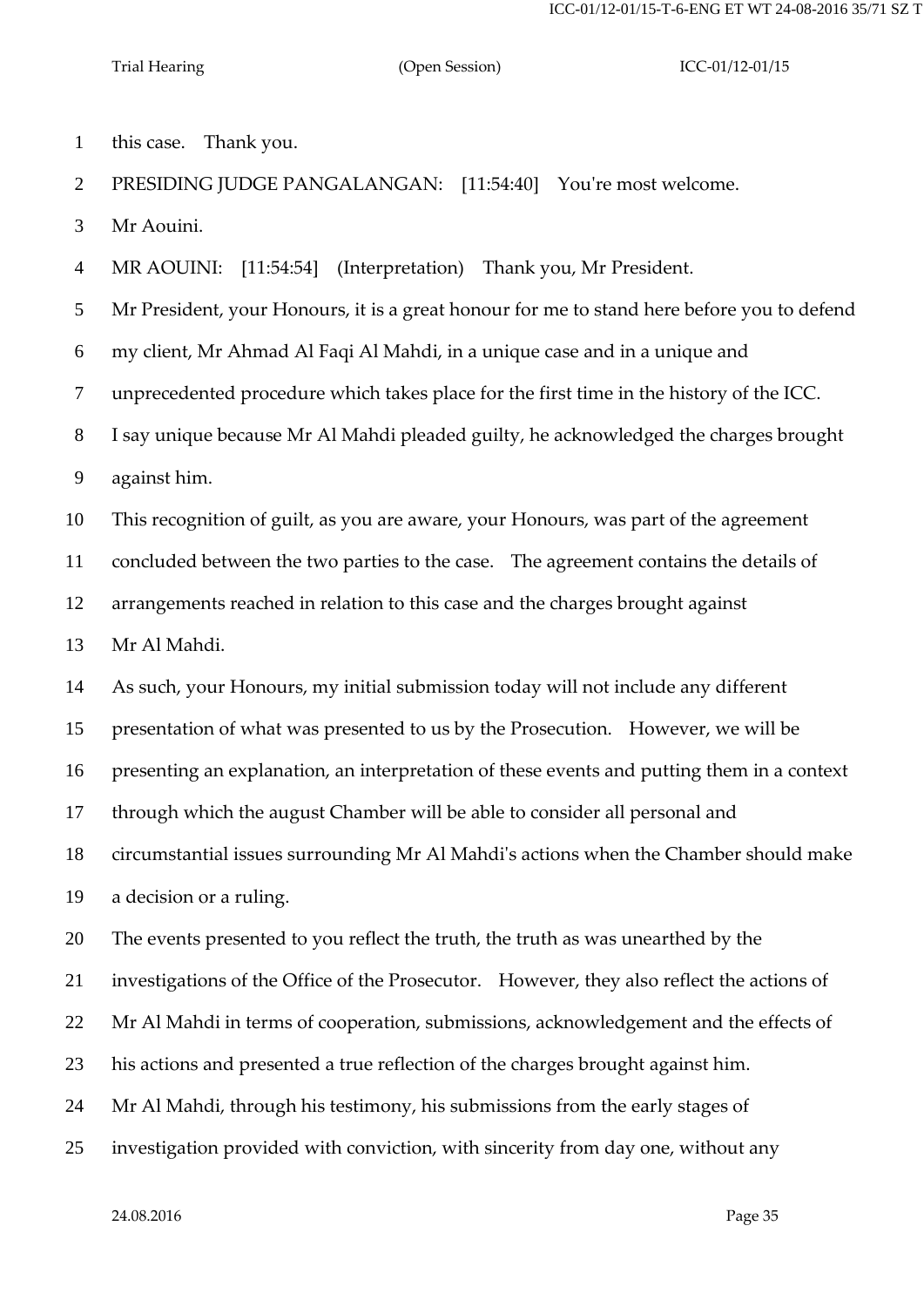hesitation, without any pressure or threats, provided a true and sincere submission in

spite of the difficulties, the risks and in spite of the obstacles he had to face.

Therefore, we would like to ask this august Chamber to take all these elements into

consideration, and there will be an element related to this aspect that will be dealt with by

my colleague Maître Gilissen at a later stage.

Your Honours, it is of paramount importance that we have the hearings in these few days,

in fact this is a record time for a hearing of this nature, and this did not come out of void,

the outcome was a result as a sustained effort by both parties to the case and first and

foremost has to do with the role of Mr Ahmad Al Faqi Al Mahdi, who insisted from the

beginning and was steadfast in his position that he should continue to acknowledge his

guilt, give testimony and to cooperate with the Court without delay, without trying to

bargain a position. Because he acknowledged his remorse, acknowledged his regret for

 his actions. And the fact that he has asked the people of Timbuktu, the people of Mali and the international community for such forgiveness is very important.

 Therefore, it is important to look at evidence, at testimonies as we heard them in the past few days, is the outcome of the seriousness with which Mr Al Mahdi cooperated with this Court and his desire to realise justice even though that justice would be against his own interest. Therefore, your Honours, this position is an embodiment of how sincere he was

and is of acknowledging his guilt.

complexities of the nature of this case.

 It should be no surprise to those who follow this case, to the public at the brevity of the duration of this hearing compared to other cases, other cases that were dealt with by the ICC. This case was an example of how these hearings can be simplified whereby agreement can be reached without taking anything out of the difficulties and the

Therefore, it was very important that we deal with the risks and the threats that could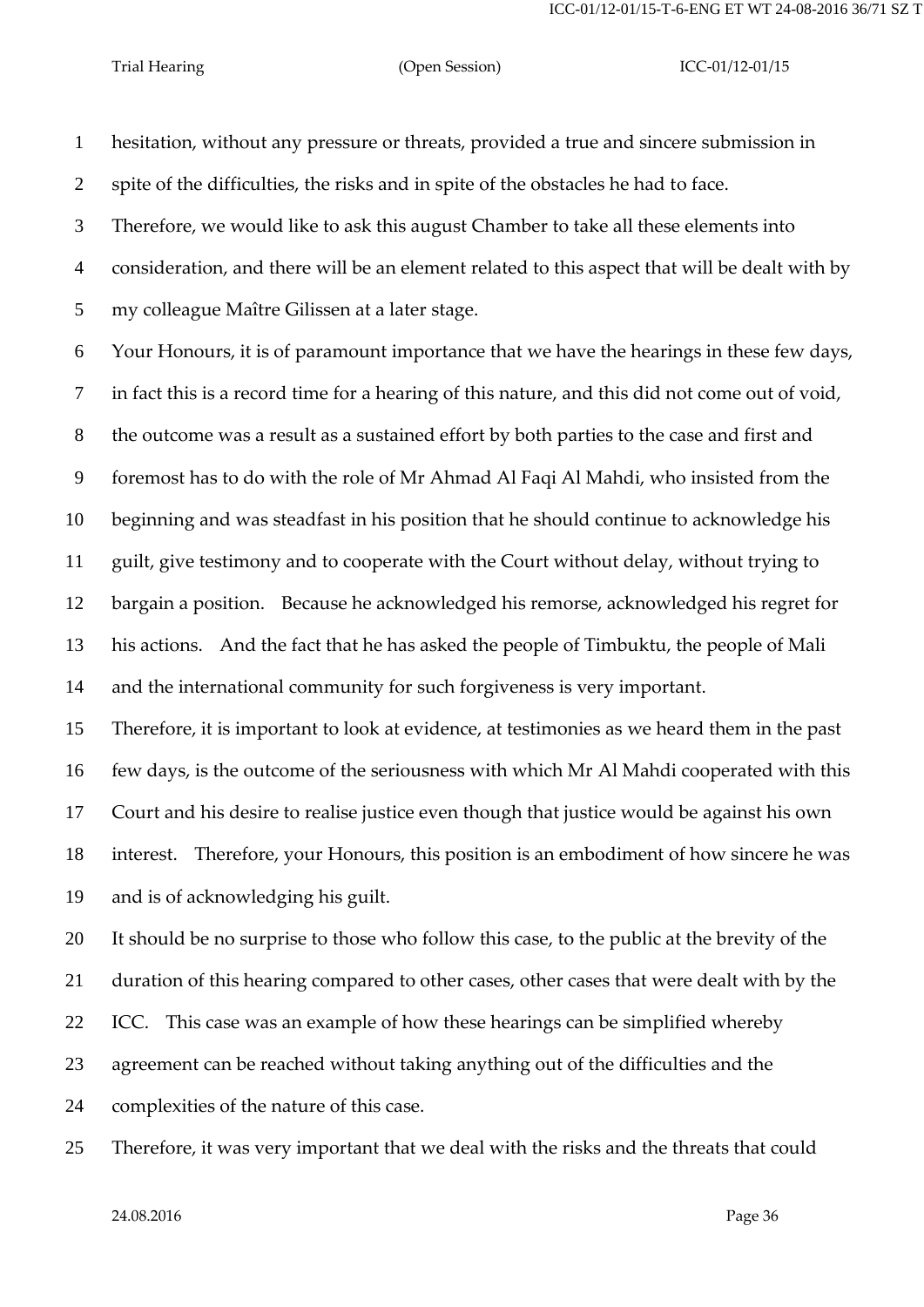endanger the life of Mr Al Mahdi, his family, his next of kin. It is also important that we take all these elements on board. We should bear in mind that we need to avoid casting doubt on the sincerity of Mr Al Mahdi who was truthful to this Court. This is exactly what Mr Al Mahdi did when he stood before you and told the whole truth. We know that other hearings, other cases went on for longer, much longer periods, not only in this Court, but in other courts, and we know that in spite of the time taken to hear these cases the truth was not reached. And if the truth was reached and justice was not realised, we know that achieving justice and finding the truth is not an easy path that we can take. And that's what Mr Al Mahdi was aiming to achieve when he spoke openly and frankly and sincerely before you from day one. President, your Honours, what I would like to put to you today would be an explanation, a clarification of two important elements whereby we can put elements into context and consider a legal framework which would give you a means of assessing the situation and bringing the facts in association with what we want to achieve. The two important elements I made reference to: Who is Mr Ahmad Al Faqi Al Mahdi? The second element, what are we talking about? What mausoleums we're talking about and what lies behind the destruction of these mausoleums? The Defence is of the view that these two issues are important for the Chamber to consider in determining the punishment to be meted out to Mr Al Mahdi. I think there are elements that relate to the person of Mr Al Mahdi and the view taken by the public so that Mr Al Mahdi would not be perceived as an individual completely different to what he is. And we also want to make sure that his intentions would not be interpreted differently, without of course underestimating what he did, or over-exaggerating the magnitude of his acts or actions. It is important that the Chamber would understand the personal situation of Mr Al Mahdi at the time when he made the error and the misjudgment to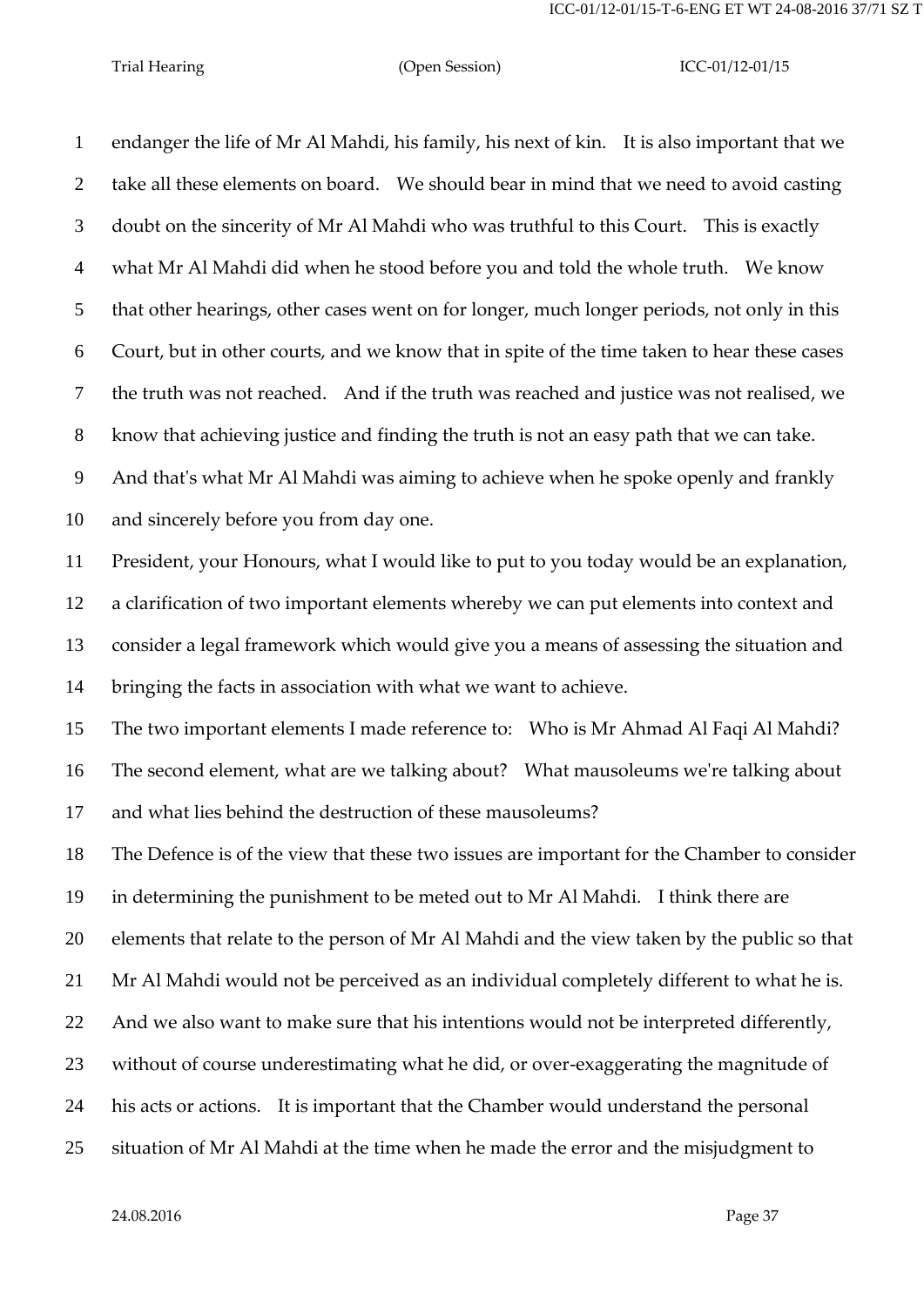ICC-01/12-01/15-T-6-ENG ET WT 24-08-2016 38/71 SZ T

which he had confessed.

 Mr Al Mahdi has the hope that his erroneous actions would be a lesson to all those who would think of committing the same crimes or similar crimes, and that's the reason why he had sought the forgiveness of his country and his community.

The first issue I want to deal with relates to Mr Al Mahdi himself. Contrary to the notion

that had found currency in public circles, Mr Al Mahdi is not a soldier, is not a fighter.

He's a civilian from a white Tuareg tribe, lived in Timbuktu for 11 years before armed

groups arrived at the city.

Mr Al Mahdi found employment at the Askia Daoud school, a school meant for black

Tuareg, and he worked voluntary for six years from 2001 to 2006. Most of the students

enrolled in that school are from the Songhay tribe from Timbuktu, which means that this

person, this individual was well-known to this segment of the Timbuktu community.

And from 2007 to 2010, he worked as a vice-president of the Islamic Youth Association,

which included the crème de la crème of Timbuktu. And during that time, Mr Al Mahdi

moved from one mosque to the other to preach to the various sects of Islam upon the

request of these mosques, and he did that voluntarily without any remuneration, that is to

say that Mr Al Mahdi was an integral part of the community in Timbuktu without any

deference to this sect or the other.

At a later stage he joined the education institute. And over a period of four years his

record speaks for his ability, for his exemplary behaviour, his relationship with the

headmaster of the institute and the other teachers was exemplary also.

Equally, Mr Al Mahdi was a member of the reconciliation council, which looked into

disputes between the tribes, and he was able to settle several disputes between the

Muslim community to show tolerance antics at each other, he also was one of the founders

of the Quranic education centre, and with other scholars from senior tribes in the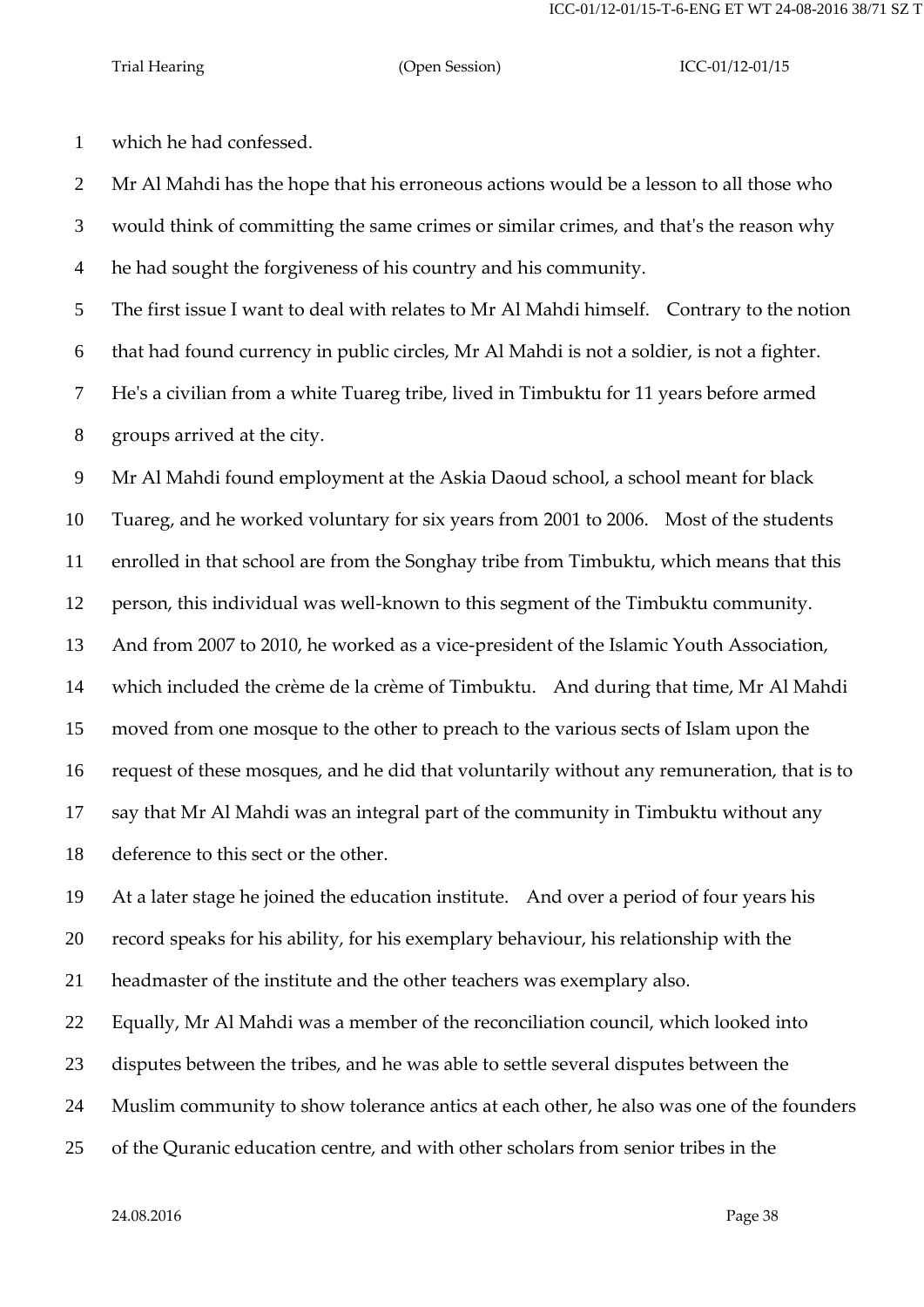Kal Inoukandar tribe, a well-known tribe in the region, and this can only show that Mr Al Mahdi played a positive role and won the respect of segments of the community. I am using these examples to show what he has contributed to the community. Of course, these are only examples and there are other examples I can give, but they are too long to cite here. And again we are looking at the period of 11 years prior to the arrival of the armed groups.

 The citations I have made shows that Mr Al Mahdi was part of the Malian people, part of the Timbuktu community and was able to accommodate all the different views, sects, ethnicities and ways of thinking.

 If we were to look at this history before the arrival of the armed groups, there is clear evidence that Mr Al Mahdi had no grudges, had no hatreds, had no ill feelings towards any members of the community. That's how he lived his life in that community. He was an integral part. He contributed to the social and academic life of Timbuktu. That's the reason why he was well-known within the community. He won the trust of the community, and it was one of the reasons why the armed groups tried to lure him into their ranks once they descended on the city.

President, your Honours, it does not make any sense that Mr Al Mahdi overnight can

become the enemy of his own community, someone who wants to destroy that

community without external factors, without external elements related to the sequence of

events that ensued in 2012 which led him to commit the crime that he was charged with.

These circumstances, Mr President, your Honours, these influences were numerous, were

22 polarising and this leads us to believe that the Al-Qaeda in North Africa had deliberately

targeted Mr Al Mahdi and tried to draw him into their ranks from 2006.

They realised how important his role was within the community, how much trust the

community had put in him and the trust his tribe and other tribes have put in him and the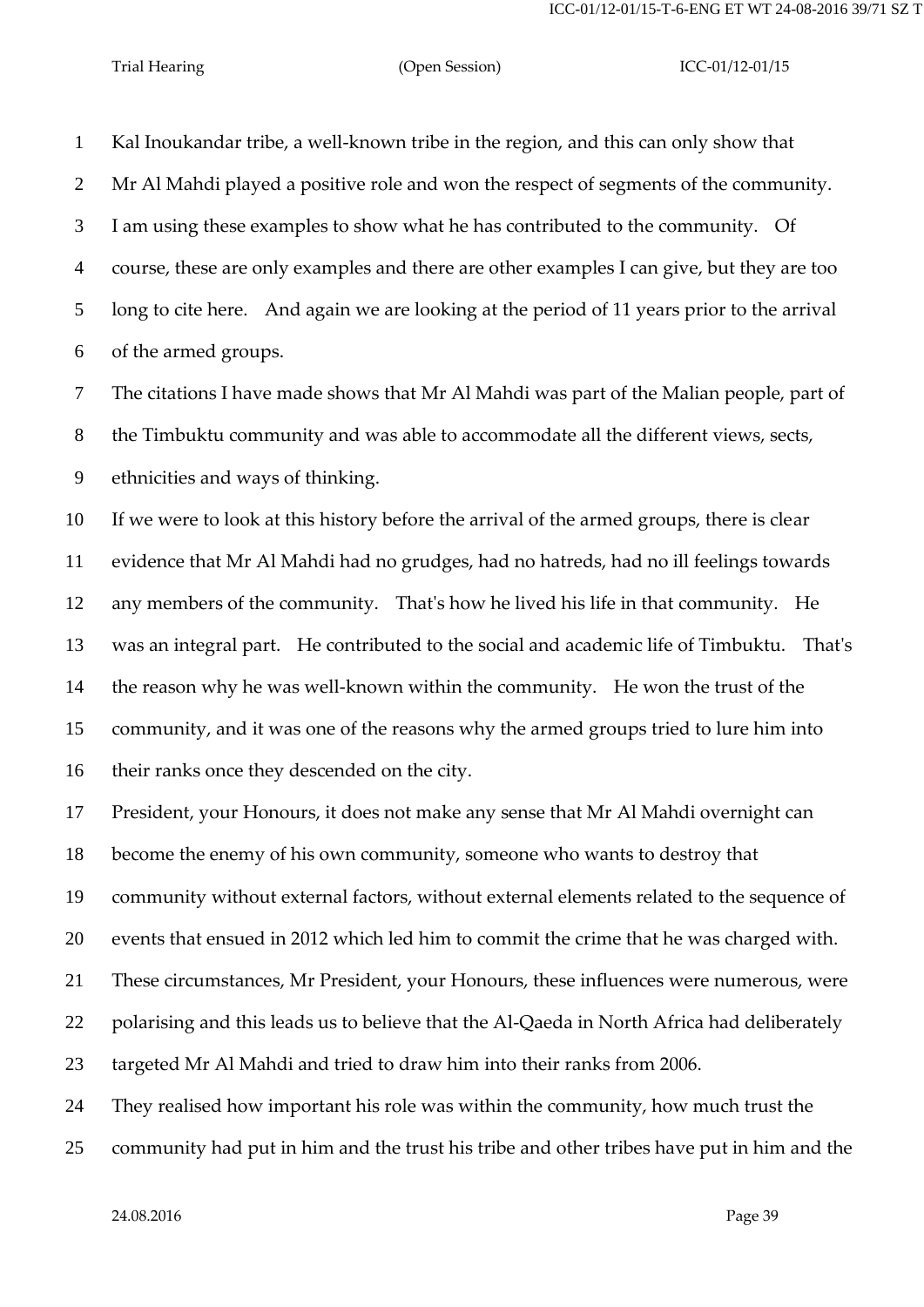impact he'd had on large segments of the community. They were, the Al-Qaeda was impressed with his knowledge, with his understanding of the Quran, the interpretation of the verses of the Quran. That is why this group started looking into his background, into his financial situation, the family burden that he was shouldering.

 They presented themselves to him as a local group trying to implement the Sharia and the jurisprudence of Islam, and that's why they call themselves Ansar Dine. They started lavishing him with presents, a mobile computer, a coloured printer, boxes of CDs with religious ideas and views. And, your Honours, they went as far as offering him more 9 than  $€40,000$  as a form of assistance to help him pay off his debts and improve his financial situation. That's how Mr Al Mahdi voluntarily, without any coercion, joined

that group.

 In view of the circumstances and the influences that I made reference to, Mr Al Mahdi, out of his own volition, joined that group and as a result the Ansar Dine decided to promote him. He was charged with the task of inspecting the military groups from the Tuareg which joined Ansar Dine. Then he was promoted further, further by making him head of Hisbah as a morality enforcement group or force. That's how he found himself in the midst of Ansar Dine.

Mr President, your Honours, in this environment and in these circumstances,

 Mr Al Mahdi decided to get involved in the process of destroying these mausoleums and based on the religious interpretation he was led to believe to be right.

And this leads me to the issue of the mausoleums and the schools of thought in Islam that

dealt with interpretations relating to such mausoleums. And I believe this explanation

will help this august Chamber to understand the mentality with which Mr Al Mahdi

operated in getting involved in the process of this destruction.

This issue is important. It may take us hours to try and to delve into these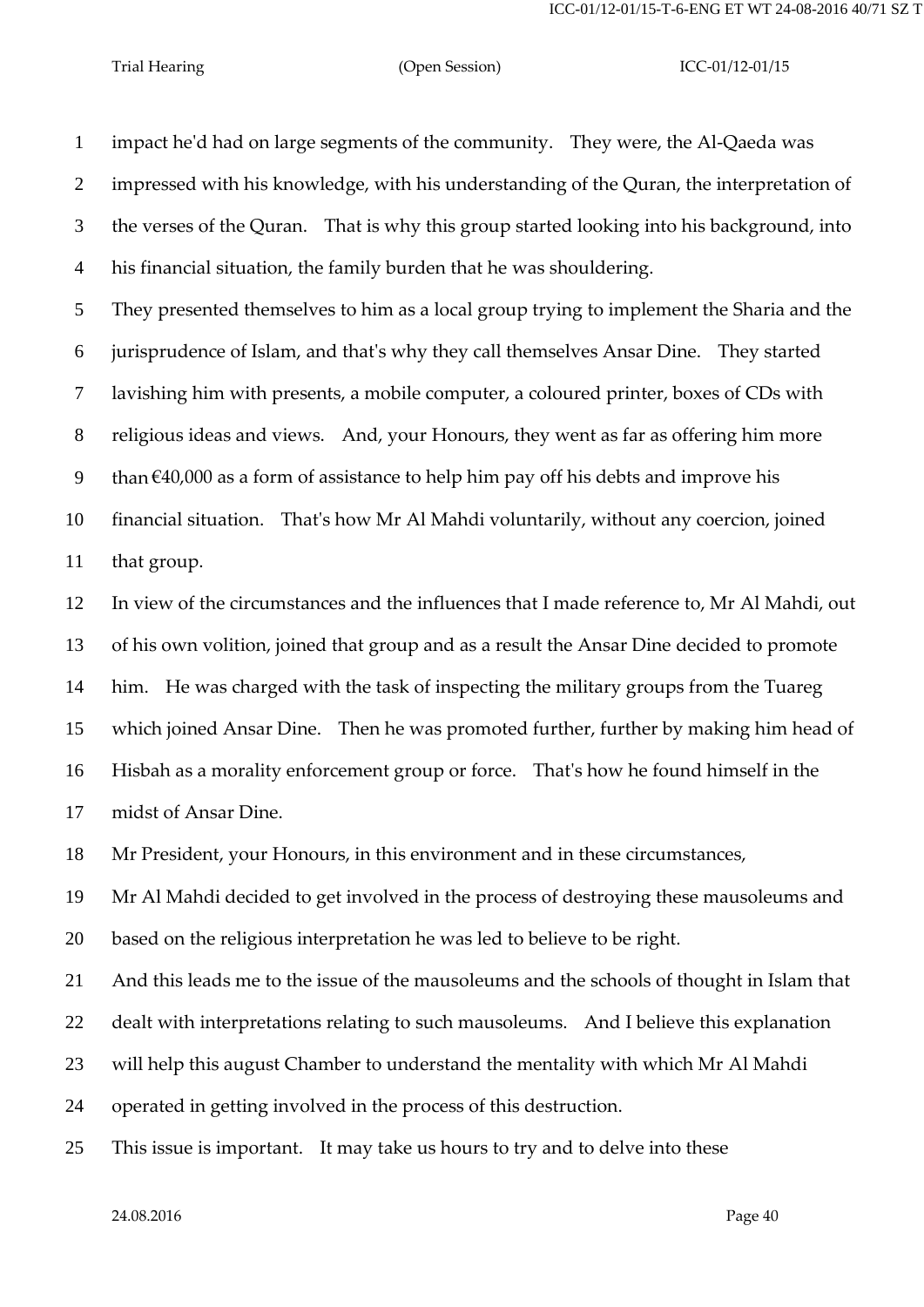interpretations, however, I will try to be very brief in shedding more light on the notion of mausoleums in Islamic countries.

 In some Muslim countries, especially the Muslim countries of the Maghreb, including Mali, Niger and other countries, the notion of mausoleums stems from the fact that when a human being find themselves in a position of weakness, weakness financially or morally, and the inability to find solutions to these problems themselves, then they look up to those, the saints or the people who are perceived to be close to God, so that they can help them get out of these difficulties.

 That's why citizens, Muslims go to these mausoleums and plead with the saint or with the person believed to be close to God to hope for something. A woman who cannot have children will go to a mausoleum and try to seek solace there or pray to the saint to may God help her have children. And those who face financial difficulties go and plead their case in a mausoleum.

 That's why Muslims in these countries look up to the preachers, the scholars of Islam where they have places to visit, and mausoleums or shrines that are built for that purpose will be a destination for these people to go to and seek help. That's how things were with the inception of Islam in Africa, with the introduction of Islam into Africa, and that's why these shrines, these mausoleums became what they became, they became, and that's why Timbuktu became the City of 333 Saints over a period of Islamic presence.

And if we were to visit North African or Maghrebin cities, we will see several shrines,

several mausoleums strewn all over the place. That's why the notion of seeking the help

of those saints and the plethora of these saints and the mausoleums has become an issue

that led to important debate within Islam about whether this allowed or not allowed, and

the building of shrines, the building of tombs become an issue to be debated strongly.

And there was an attempt to try and interpret the Quran and interpret the sayings of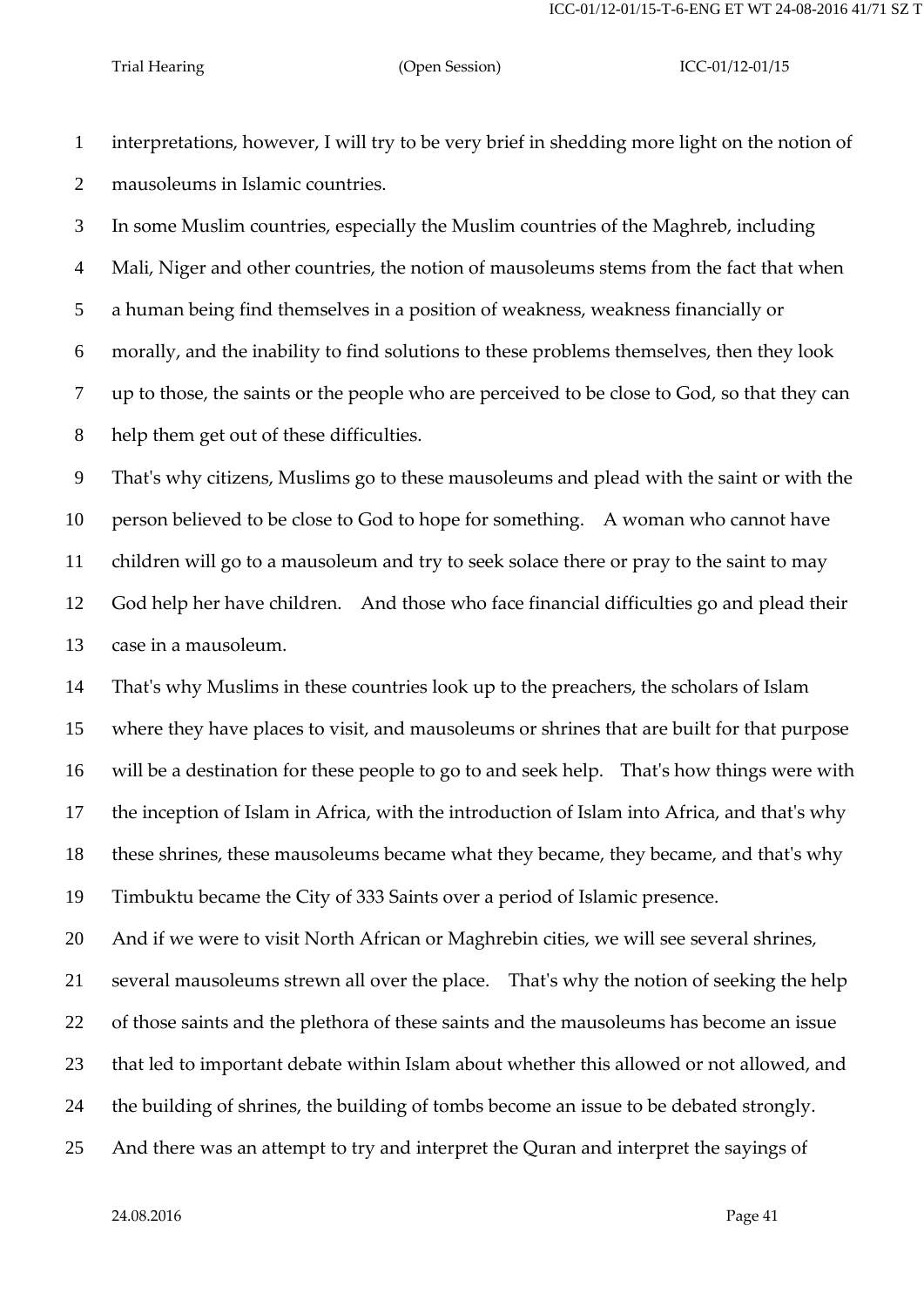Prophet Mohamed. And this led to the creation of -- the creation of different schools like the Hanafi and what led to the creation most recently of the Wahhabi sect. And each sect, each school of thought interpreted these notions, these principles in a different way. If we were to look at the Maliki sect, which is prominent in North Africa and some sub-Saharan regions like Niger, Mali, the Maliki sect allowed for Sufism to find a place for it whereby the saints are idolised, they are referred to. On the other hand, diametrically opposed to that is the Wahhabi sect, which is common in

 Saudi Arabia. This sect prohibited such practices and condemned and went as far as punishing those who adhere to these notions.

 In the 18th century -- correction, in the 13th century, Ibn Taymiyyah was the first to call for the prohibition for Sufism and called for the destruction of all tombs. He went as far as calling for the removal of a tomb of Prophet Mohamed and his daughter. And these views were further strengthened, further elaborated on by Muhammad Abd al-Wahhab, the spiritual leader of the sect. Muhammad Ibn Abd al-Wahhab totally forbade people from building tombs.

 Ansar Dine when they came to Timbuktu considered that they were following the Wahhabi school, which is against all mausoleums as I have explained. They have considered that building shrines and mausoleums are forbidden by Islamic law and should be dismantled where they exist.

 And to summarise, not to be long on you, I will say that Mr Ahmad Al Faqi Al Mahdi was consulted on the topic of destroying the mausoleums in the city of Timbuktu and he answered. His answer was based on his conviction that from a religious viewpoint we have to destroy them. But I have told you there are different schools of belief. And according to his interpretation and the school of belief he considers appropriate, he said that it is possible to destroy the mausoleums according to the doctrine which forbids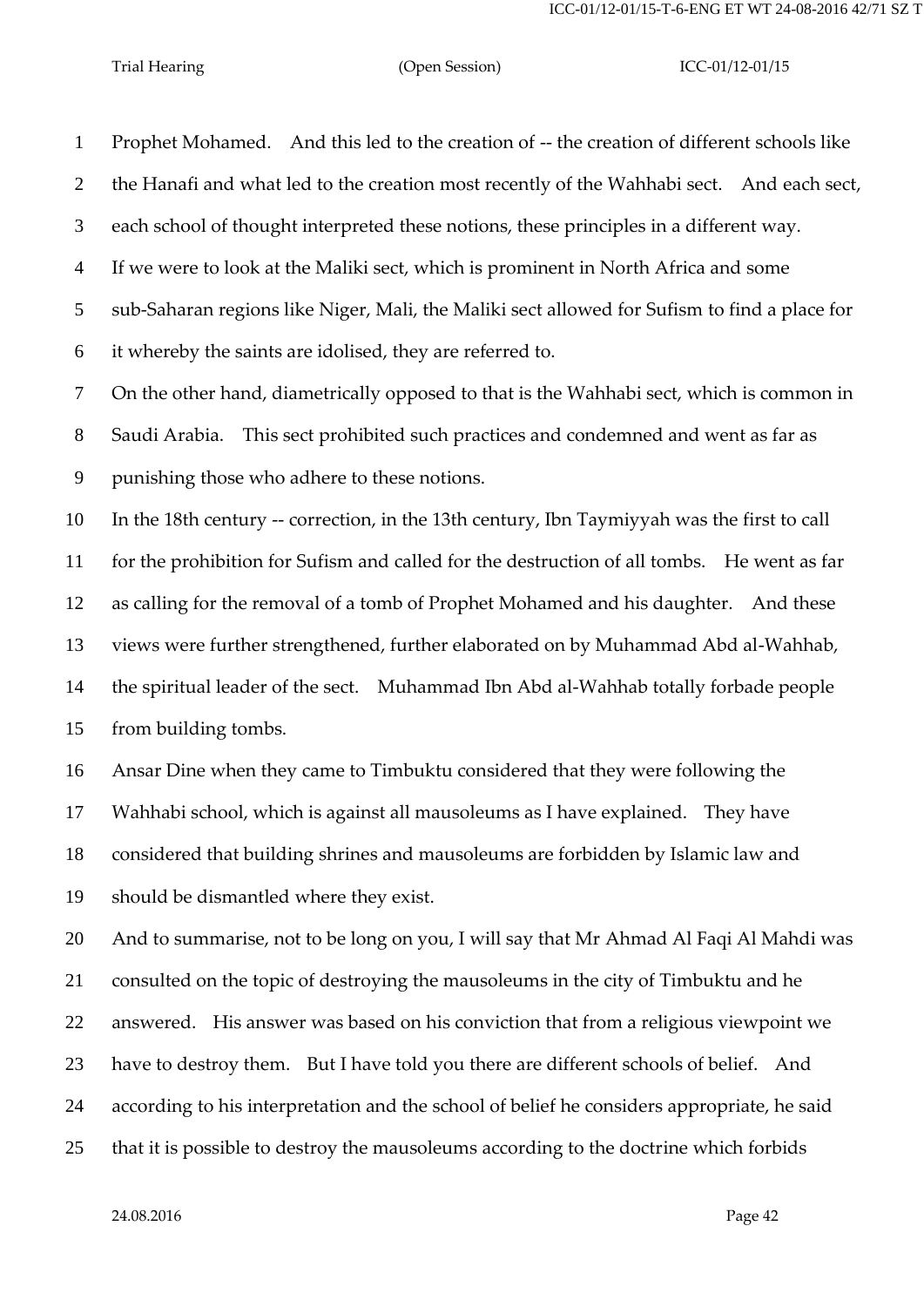building mausoleums on tombs.

 And despite his conviction of this doctrine which allows the destruction of mausoleums, he did not accept this idea of destruction and he refused the destruction. And he answered before the Shura Council of Ansar Dine on that point and he said that if we destroy them, this may give rise to popular protests and lead to negative effects that are worse than keeping the mausoleums on the tombs. And that was his opinion when he was consulted.

 But the emir had a different opinion. He took his decision to destroy. And the members amongst the leaders, the chief of the Hisbah, Mr Al Mahdi, had to follow through and they had to destroy. And as he was the chief of the Hisbah, Mr Al Mahdi had to organise the destruction.

 The armed forces were to follow through and people had to respect the roles of loyalty and follow what the leader had said.

So it was done knowingly. We do not want to give excuses, but we want to say that he

was well aware of what was done and he did it in full conscience and the destruction took

place. And he wrote the preach of Friday in which he presented the legality of the

destruction of the mausoleums. And on many occasions he presented to the press the

legal reasons for the destruction.

 Your Honour, your Honours, this is a short summary of the events and the fact and the reality of what Mr Al Mahdi did and what he went through.

Your Honour, your Honours, Mr Al Mahdi is standing before you today admitting

honestly and in detail the crime that he is accused of. He expresses strong remorse for

the result of his actions. He's asking for your pardon. He is asking for the pardon of the

victims, those that have suffered, the children and grandchildren of the saints. He asked

for the pardon of the population of Timbuktu, the city of Timbuktu and the Mali people.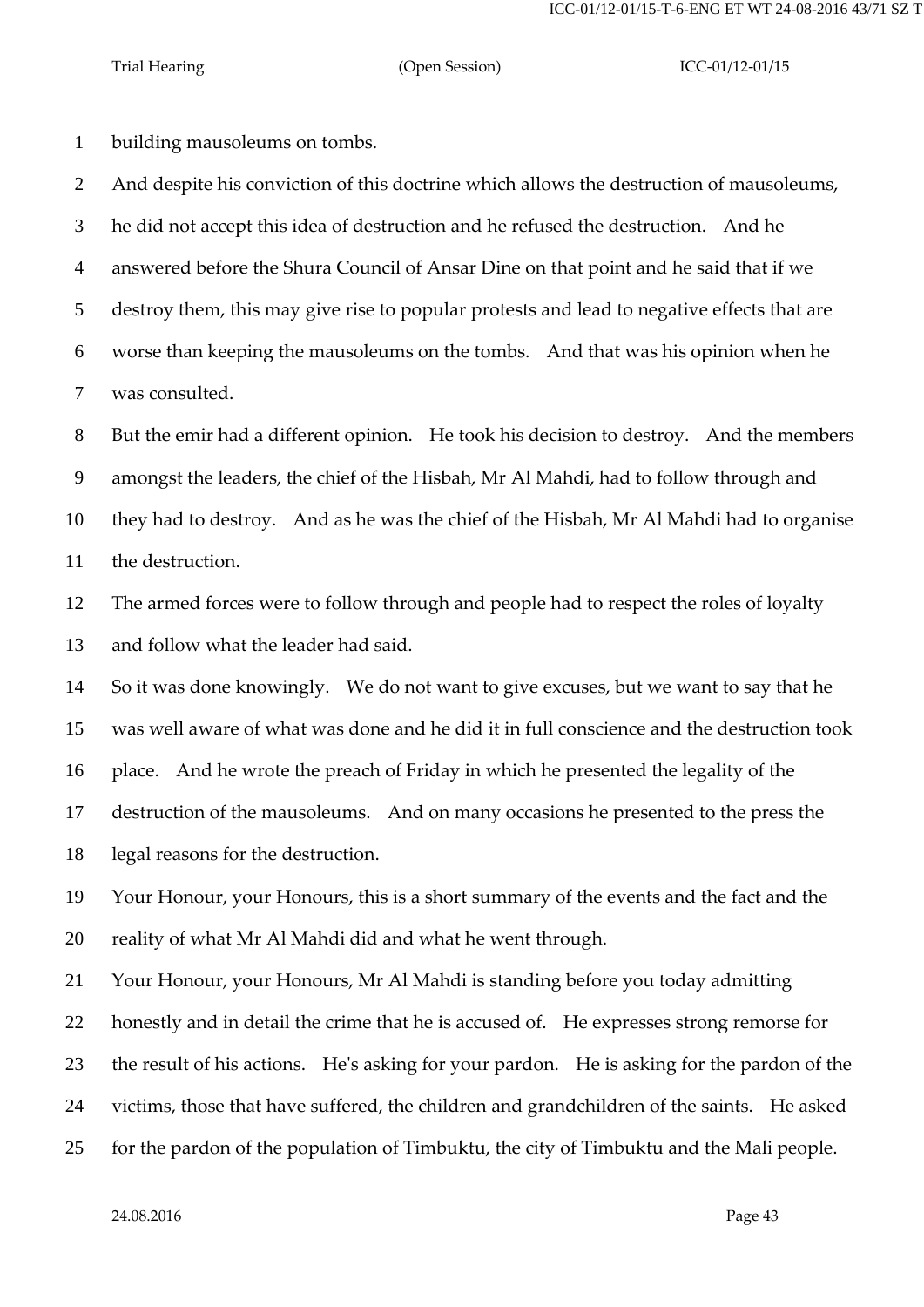| $\mathbf{1}$   | He's asking for pardon from humanity as a whole. And he is asking from all Muslims in     |
|----------------|-------------------------------------------------------------------------------------------|
| $\overline{2}$ | the world pardon and he gives them this following advice: Do not undertake such           |
| 3              | actions that will be extremely grave and that cannot be corrected.                        |
| $\overline{4}$ | And he has collaborated with the Court and is ready to pursue his collaboration with the  |
| 5              | Court in order to allow justice to arise. And he wants to participate in creating the     |
| 6              | reconciliation and peace in his country, Mali. And he lastly asks you to be clement,      |
| 7              | lenient and make proof of mercy when you take your decision.                              |
| 8              | Thank you.                                                                                |
| 9              | And my colleague Mr Jean-Louis Gilissen will now take the floor for the second part of    |
| 10             | our pleadings. Thank you, sir.                                                            |
| 11             | PRESIDING JUDGE PANGALANGAN: [12:31:06] Thank you. Thank you so much,                     |
| 12             | Mr Aouini.                                                                                |
| 13             | We will now proceed to the presentation by Mr Gilissen. And before you do that,           |
| 14             | Mr Gilissen, at the start of the hearing today you asked the Court to receive two witness |
| 15             | statements. The Defence had also filed a written motion to that same effect. And since    |
| 16             | those two witness statements have already been received by the Court, the matter has      |
| 17             | been resolved and that that is -- and the written motion is thus mooted and this should   |
| 18             | resolve that pending written motion.                                                      |
| 19             | Also, in terms of the schedule of the Court, may I ask you, Mr Gilissen, how long you     |
| 20             | propose to speak?                                                                         |
| 21             | MR GILISSEN: [12:32:08] (Interpretation) Your Honour, I think that however I try I        |
| 22             | wouldn't be able to get under an hour in all cases. I think that it will be approximately |
| 23             | one hour 30 minutes, even if I try to avoid repetition.                                   |
| 24             | (Trial Chamber confers)                                                                   |
| 25             | PRESIDING JUDGE PANGALANGAN: [12:32:49] Yes, Mr Gilissen, please proceed                  |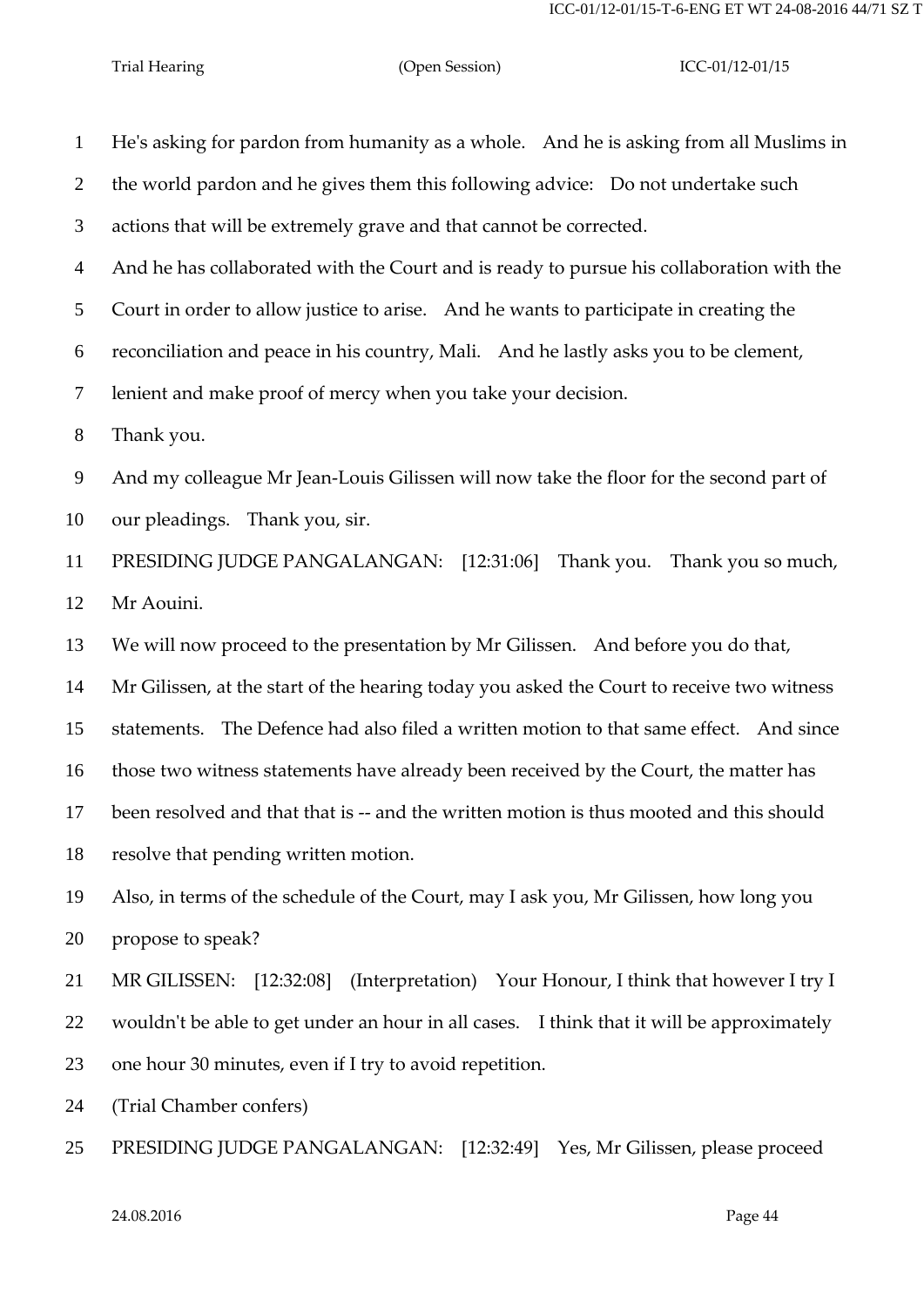with your submission.

MR GILISSEN: [12:32:55] (Interpretation) Thank you very much, your Honour. I

will perhaps use my first 30 seconds just to get the logistics right here and then I will start

with my intervention. Thank you very much.

 Your Honour, your Honours, Prosecutor, ladies and gentlemen, Legal Representative of Victims, Maître Aouini and myself wish to present to the Chamber the arguments of the Defence.

 The subject has already widely been addressed with regard to what Mr Aouini has said and indeed we wish after studying the case, after all that we have been able to read, after the interviews that we've been able to have, we would wish to put forward the arguments of the Defence by putting things clearly right from the outset. We do not want to be and we are not defenders of a programme or system of a religion, of an ideology, of a doctrine or a party. We defend a man and a certain image that we have of what the human being is.

 The Defence, your Honour, your Honours, and I am persuaded by this, that it is a very complex exercise, an extremely sensitive exercise, almost as difficult as the fact of having to try and rule on a sentence, but your Honour, your Honours, we have a privilege in this difficulty, we have a privilege with regards to everybody here in this courtroom. And I say that respectfully, even with regard to the three Judges here, and that is that we have met on many occasions with Mr Al Mahdi. We have met him, we have been able to talk to him and discuss matters with him. We've been able not only to find out what his beliefs are, which are firmly rooted, but also find out what doubts he has, also the questions that this man had that he put, questions that he has which we are not witnesses to, but what we have seen is his dealings with these questions, the fact that he has done wrong.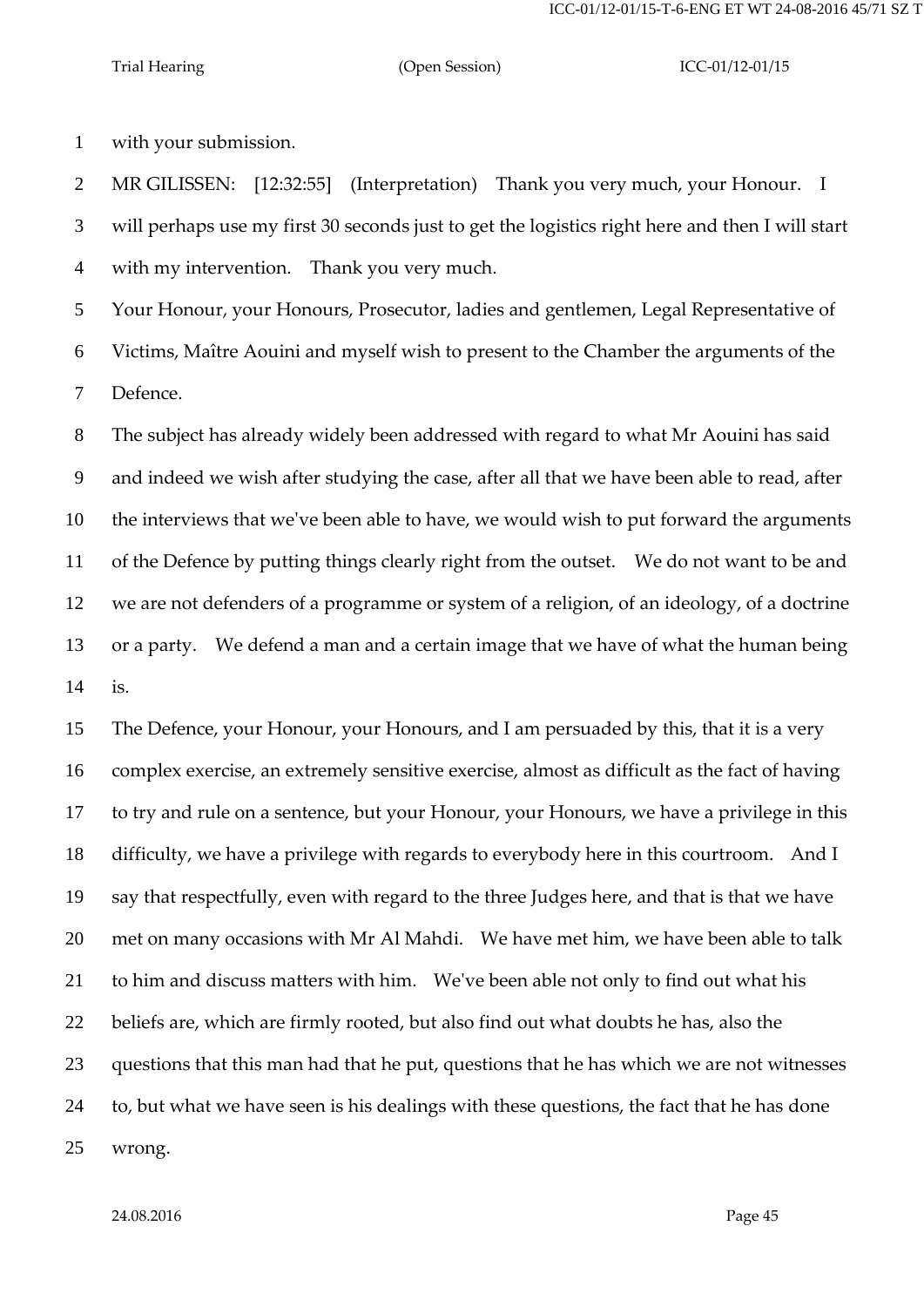And dealing with that, your Honours, I can tell you that we have been able to measure both the process of challenging this man and during this process the regret and remorse that he has. That's not the same thing. And each of his words show the importance given to that, because behind each of his words there is a universe, and behind each of his words there is reflection, and there is a man behind that, a man who is committed independently of a duty to appear before you for these crimes.

 He is prepared to look at himself in the mirror. And we see that he doesn't like what he sees in that mirror. He no longer likes what he sees there.

 This is a man with his culture. We are in a case dealing with culture, Maître Kassongo said that admirably earlier, a man with his representations. He did not choose his culture or the consequences thereof. As you and I, as all of us are here, we are all the result of the culture in which we have grown up, the culture in which we were educated, in which for those of us who had the chance, those of us who were able to carry out studies. That's his case. This is a man who has a concept of his civilisation, the Arab Muslim civilisation, that's not mine, unlike Counsel Aouini, perhaps it's not yours, not exactly yours. I don't know, and that's not at issue here.

 But what is sure is that it's impossible to as far as I'm concerned, and this is what I would respectfully put to your Court, a case such as this in order to be tried, we have to be able to understand the world perception of Mr Al Mahdi, the type of understanding and awareness of the world, because when he eats, when he breathes, when he gets up in the morning, or when he kneels on the prayer mat, when he goes to bed in the evening, he lives the same thing as you and I, but not in the same way.

 Your Honours, this is a question which isn't calling for an answer. But on this side of the Bench we are very humble. Do we experience the same thing? Do we live the same thing? Do we feel the same thing? Do we reflect in the same way? This, I think, is an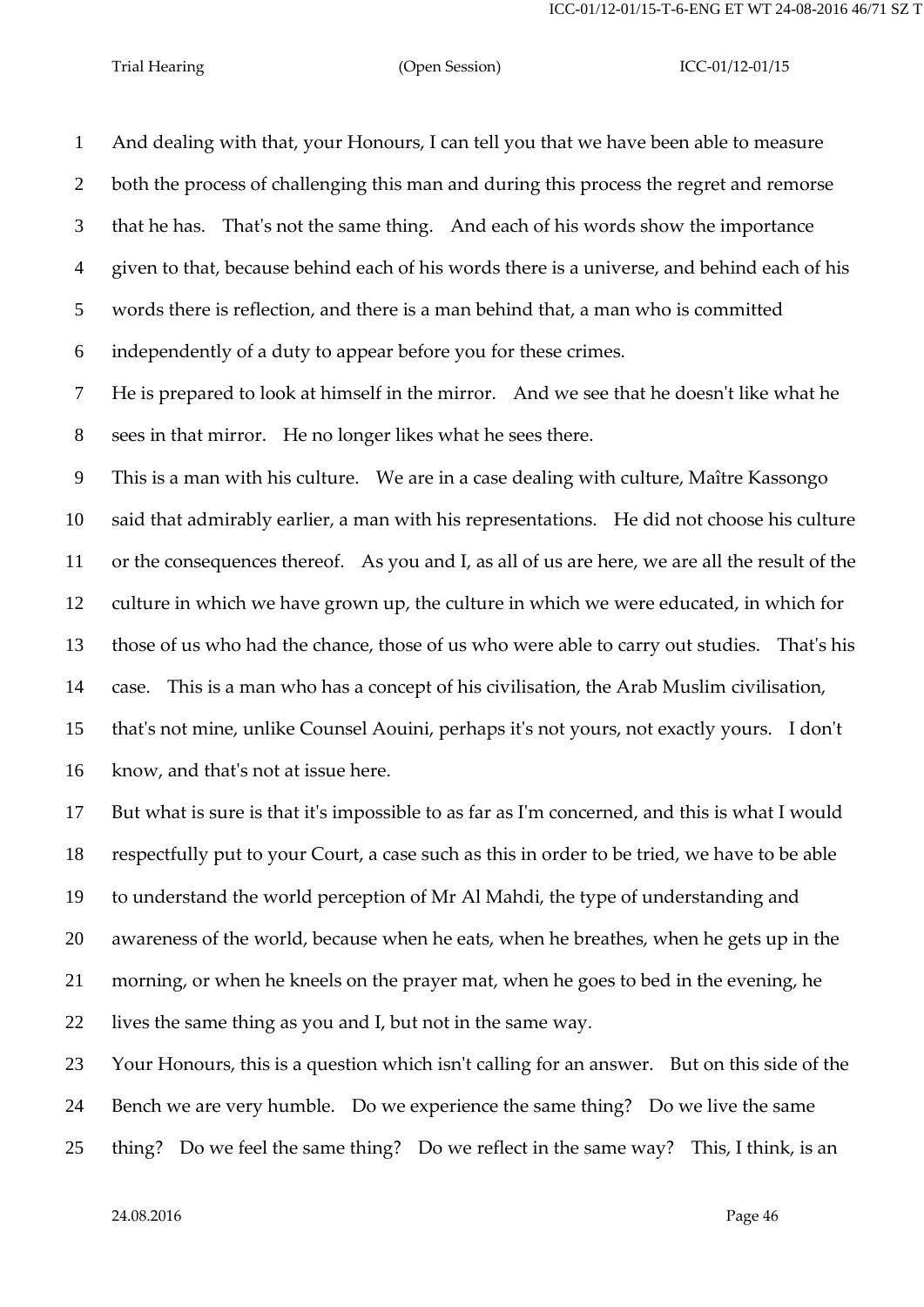important factor where culture has an essential role in this case, and preliminary reflection needs to be made in that regard, everybody doing so in their particular way. When we look at this case, what we know, we think that we would all be in agreement, and when I look at the Prosecutor, we have all understood. Well, this is a man who is committed by his culture, he lives with an intensity. It's at his very backbone, this culture is in his very backbone, the religion, and he is not an imam or a religious figure as such. He is a man of science, a brilliant intellectual we are told, and I think that the case shows that amply. Nobody would challenge that. He is a man who knows this culture, which embodies his very being, his way of thinking and his way of reacting. And it would seem to me that this is of a vital importance to understand in this case, because the first reflection that I wish to make is what is this case? We are all part of this human community. And I think that here we are not in a majority, but we are all concerned that we belong to the international community, because the international community over a certain number of years is not just limited to states. Individuals have rights that are recognized, but they need to be implemented. And for Mr Al Mahdi in this case, you have this difficult and painful and delicate task of two different legal orders, a meeting between the two, which at a certain point will clash. And we, Mr Aouini and myself, we think as members of our community that cultural property must be protected with criminal sanctions, with specific sanctions, and that there are no exceptions thereto. And you will judge a man because he belongs until the very limits to his being to a particular culture, his culture. He can say yes, and I would say perhaps wrongly because I come from another side of the river to another -- I come from another legal order to say to him no, when a property, even if it's cultural, even if it's historical, even if it's religious, it is a crime against religion or it's against religion, then yes, you have to put an end to that. And it's this judgment there, not that you're going to carry out that, your role is to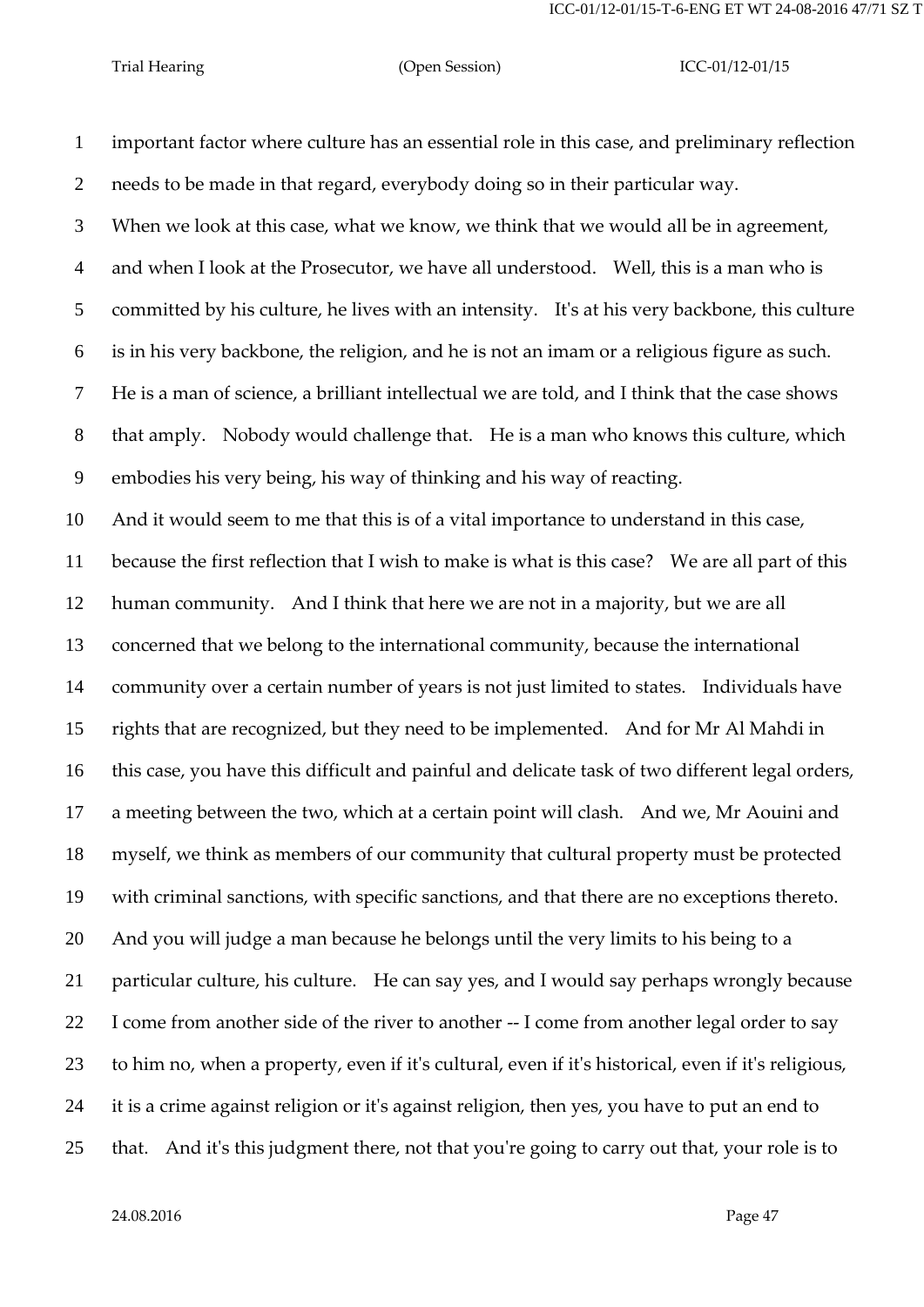make it possible for international law to be respected and to say how this particular culture, how you can interpret a particular culture, but how that is not an argument in itself. And you will have understood the pleas of Mr Al Mahdi go in this sense. This is a man who is capable, despite everything, to take the path and to say: I understand, I understand that I did the wrong thing. I went on the wrong path. I didn't just make a mistake, but I devalorised myself. And you indeed have in the document of the interviews, this is a very important document, right at the end, if we just look at one of the last interviews or the last hearings with the witness, I will quote the number because it is of great importance, MLI-OTP-0037-1104, you have in paragraph -- on the line 741, you have the question by the investigator -- or I could read it in English if you don't mind my English accent: (Speaks English) "But ... and I just -- I just ... I want to ask you if you ... having gone through this whole process and understood what, what our interests was if you have, mmm, first of all, anything that you think should be added to this, to this context of information." (Interpretation) In French in the text Mr Al Mahdi -- well, now that we've finished he -- whether he was asked if he had anything more to say, he replied, and this is of considerable interest. (Speaks English) "I just wanted to let you know and to inform you that this investigation has helped me, helped me a lot to understand many things, even for my own benefit." (Interpretation) There you have indeed in this statement, which was not ordered, there's no play going on there, you have a man who says I had had time to reflect. And we know that from the first transcript of the hearing he wants to plea. It is not a

calculated matter, it is not a circumstantial plea with -- and, your Honour, this is

something that has to be said, Prosecutor, with the help of the investigators of the Office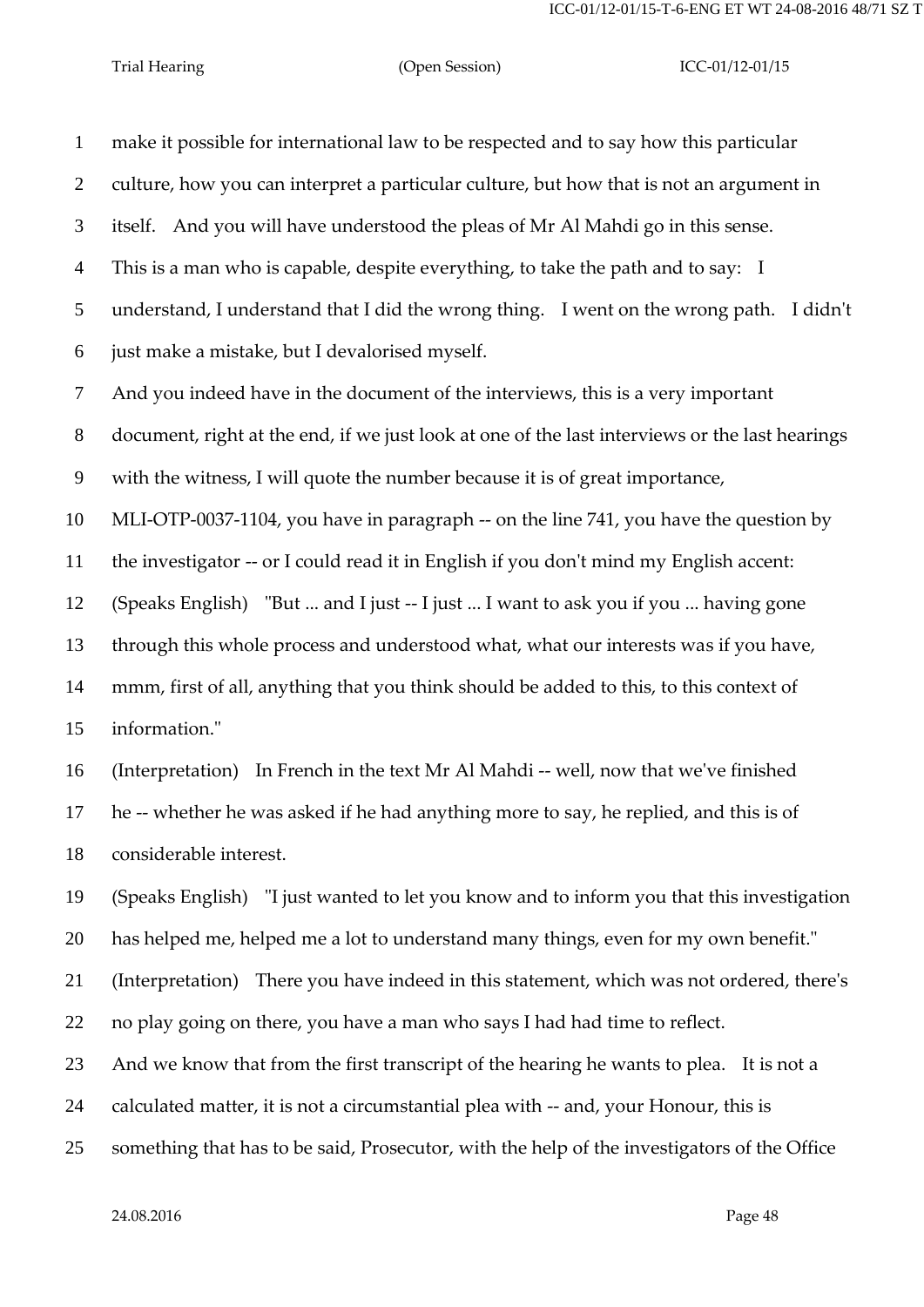of the Prosecutor, this man continues upon this path that is his, and this is a difficult path for a Muslim, to speak about a path of the cross, but this is difficult, which is to review what happened, to review the errors that were made, to look at the faults that were committed and the crimes that were committed.

 And so, your Honour, your Honours, I think that we should not or we cannot ignore this first reflection because that would be a mistake with regard to the crime, that would be a mistake with regards to the guilt. And if we make such a mistake, if you come, and I'll say this with the greatest possible respect in the world in the most respectful way that I possibly can, if you decide, despite this guilt or this criminality, then I think we all would have the risk that an inadequate sentence would be taken, and because the exercise here consists of evaluating the sentence of coming up with a sentence, which is a complex and sensitive exercise and I think from all angles is difficult, and extremely difficult, it is a work of reflection, of measuring and, Maître Kassongo, of restraint, restraint. Indeed, your Honour, your Honours, Prosecutor, dear colleagues, what sets the just sentence, the correct sentence, a good sentence? We know that excessively low or excessively lenient sentences don't meet the necessity of justice. Just in the same way we know that sentences that are excessively harsh or severe also do not meet the requirements of justice and its raison d'être when it comes to determining sentences, a balance must be struck, and this is not easy, this is a complex task. A solution has to be found. I am sure you will find it in the need for the sentence and the usefulness of the sentence. There will be -- a sentence has meaning if it is necessary and useful. I'm not 22 going to recall the provisions that were mentioned by the speakers with regard to the Statute and the Rules. I won't remind you that these Rules in the Statute have received application in the Lubanga case, Katanga, Bemba cases as well. We all know that what is essentially aimed at can almost be summed up as proportional, one word, proportionality,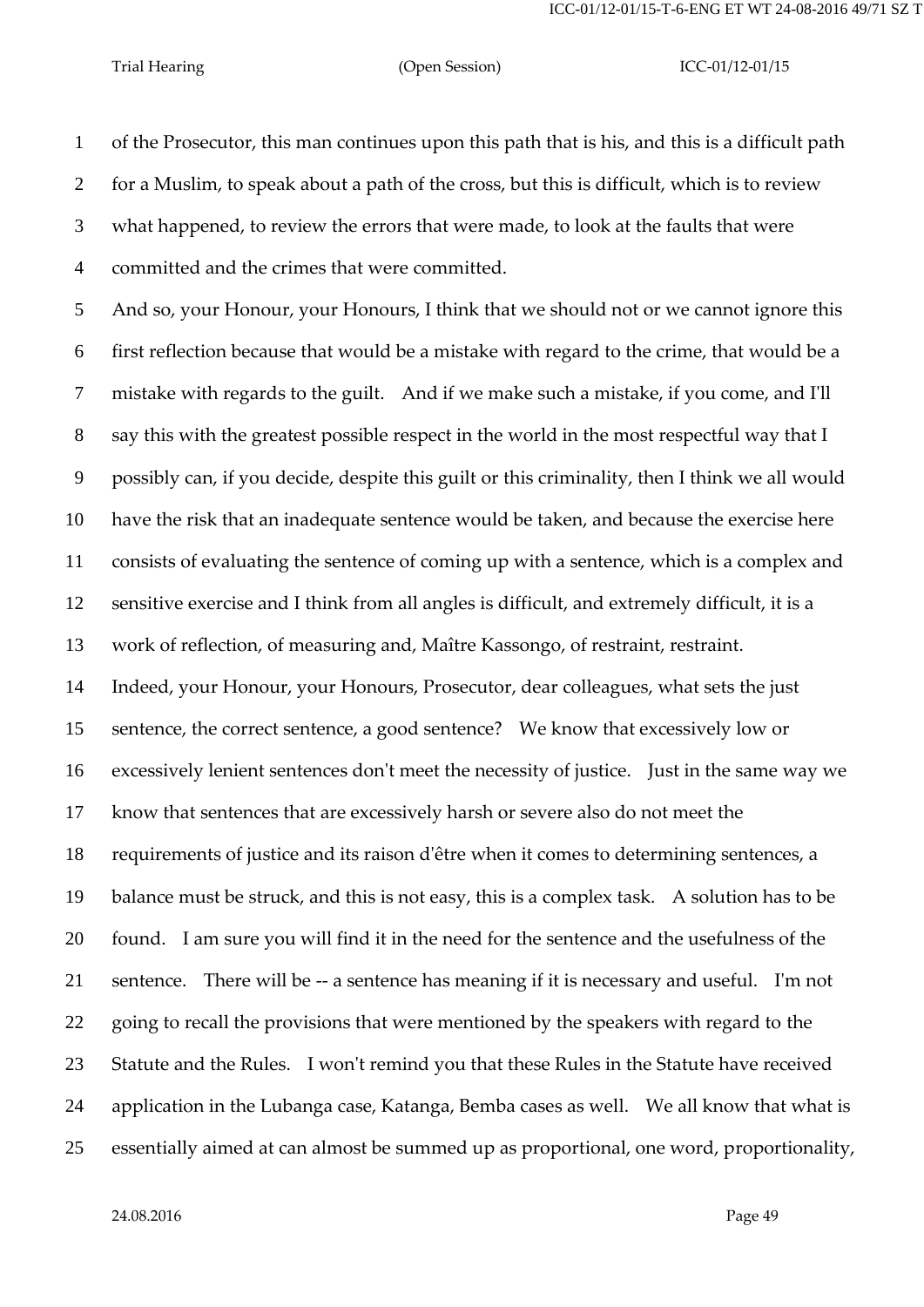that's what's aimed at. And international law is about common sense. There is a place to apply principle and that is the search of an appropriate sentence. Judges of the International Criminal Court have insisted on the facts that this approach itself is insufficient and it has to be added to by taking into account all the different relevant considerations, factors that must be taken into account in measuring or evaluating the sentence to be handed down. And a second principle comes out in the decisions which have been issued, this is about the grading of the sentence or graduating thereof the highest sentences for the most guilty, the most responsible, and lesser sentences for those who are less responsible with a scale therein. If we remember that contrary to what I have heard in what we call the media, Mr Al Mahdi is not one of the -- he's not a leader, he's not a member of the presidency, he is not one of the three people who constitute the presidency government. Furthermore, he is not, and this is something that needs to be said, he is neither -- is not the decision-maker to carry out the action against the cultural property. You read, you hear things which are horrifying about people, maybe malintentioned or misinformed. And I read in a paper that I thought was meant to be serious that he was

the intellectual designer of the Ansar Dine movement. It was created six months prior to

 him. He wasn't necessary for it to be created, whereas it said because at a particular time they have to come back to the reality of the crime.

There is no blood that's been shown. The tombs have not been attacked. You know.

Everybody says it, that he took care to take care of that. The domes were attacked. And

if we have to say this, and this is something that comes up in the case at a certain time,

that we haven't seen naked saints either, but if we look at the page 0037-0491, what does it

say there? At a particular time it says "I take up contact and I get information from the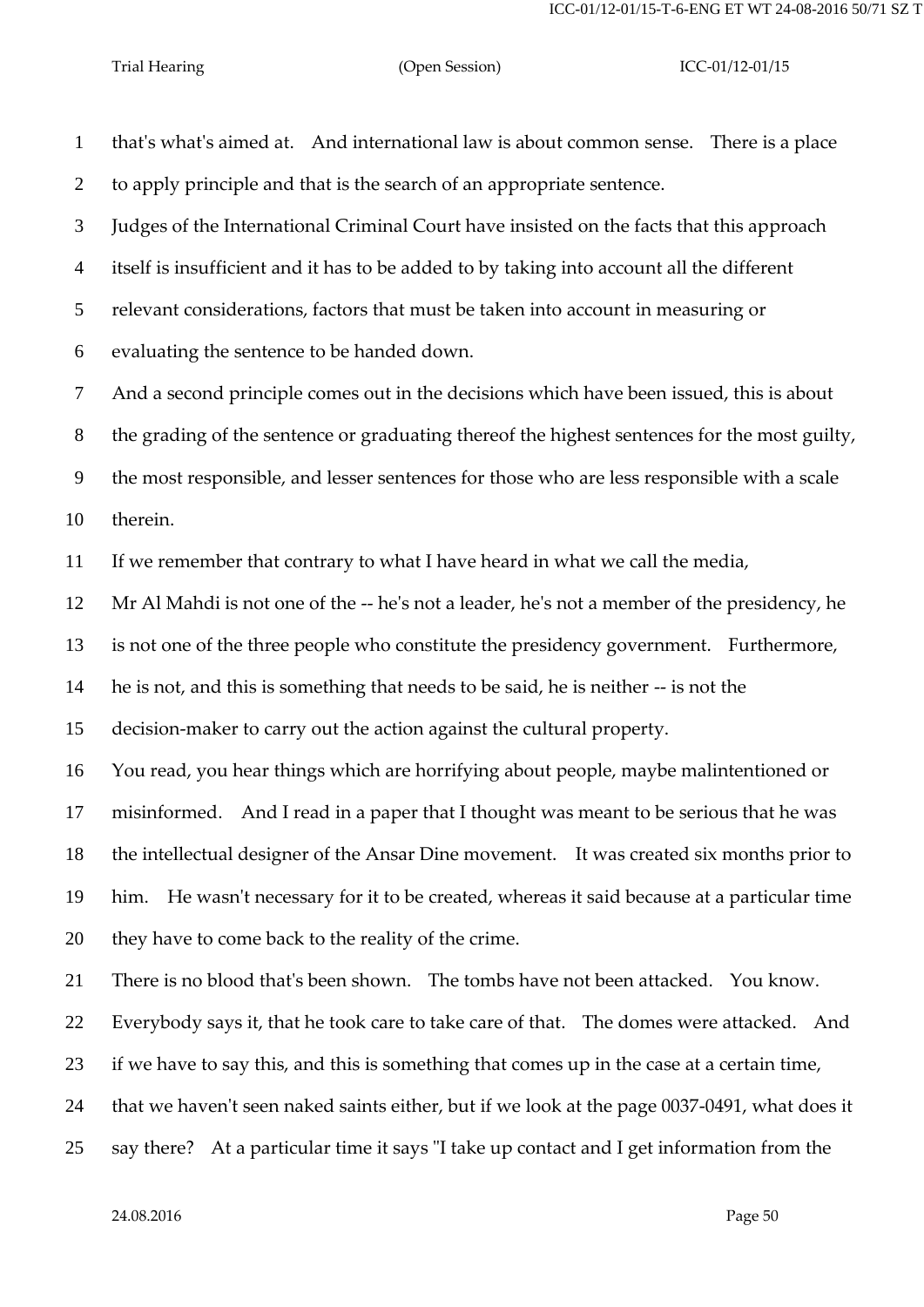media and I'm horrified." He says "horrified." And he says that we destroy the shrines, but this is more than a crime, this is an attack on religion to destroy a tomb. This is something that he explains. And I effectively want to correct this media discourse. Well, what I'm not doing here is saying that there were good reasons for destroying mausoleums. Absolutely not. I say you mustn't confuse -- there's good news this morning for the victims of Timbuktu and I'm very pleased about that. If somebody suffers from the fact that he wanted to attack his persons, then he never attacked their family. You will have seen that there was never an intention to attack their saints, nor the people of Timbuktu. There was an intention, and this does not reduce the significance of the crime. There was a crime, the crime of stones, which is not to reduce the importance of the crime in any way, but it -- dead people were not killed. The saints were not killed. The tombs were not opened. This was not the case. And I'm in agreement with the Prosecutor with this. If anybody disagrees with that, then they should interrupt. But this is the reality of the case. We are in something different. When you say you mustn't make a mistake with regards to the nature of the crime, this is something that is already sad. Now, we have to know where we are going and what you have is a levelling or different levels of sentence or different grades of a sentence as a tailor would do, made to measure. Of course you will try this person, but one mustn't make a mistake unless we have the people responsible within the presidency. This person was not a decision-maker, everybody knows that, so we mustn't confuse things here. That would be unfortunate if justice wasn't rendered in this regard because what he did was very specific with regard to the gravity of the crime.

 In this case, the gravity of the crime is real. Here we are not contesting that, nor are we ignoring it, nor even trying to minimise its importance. Not only is the local community,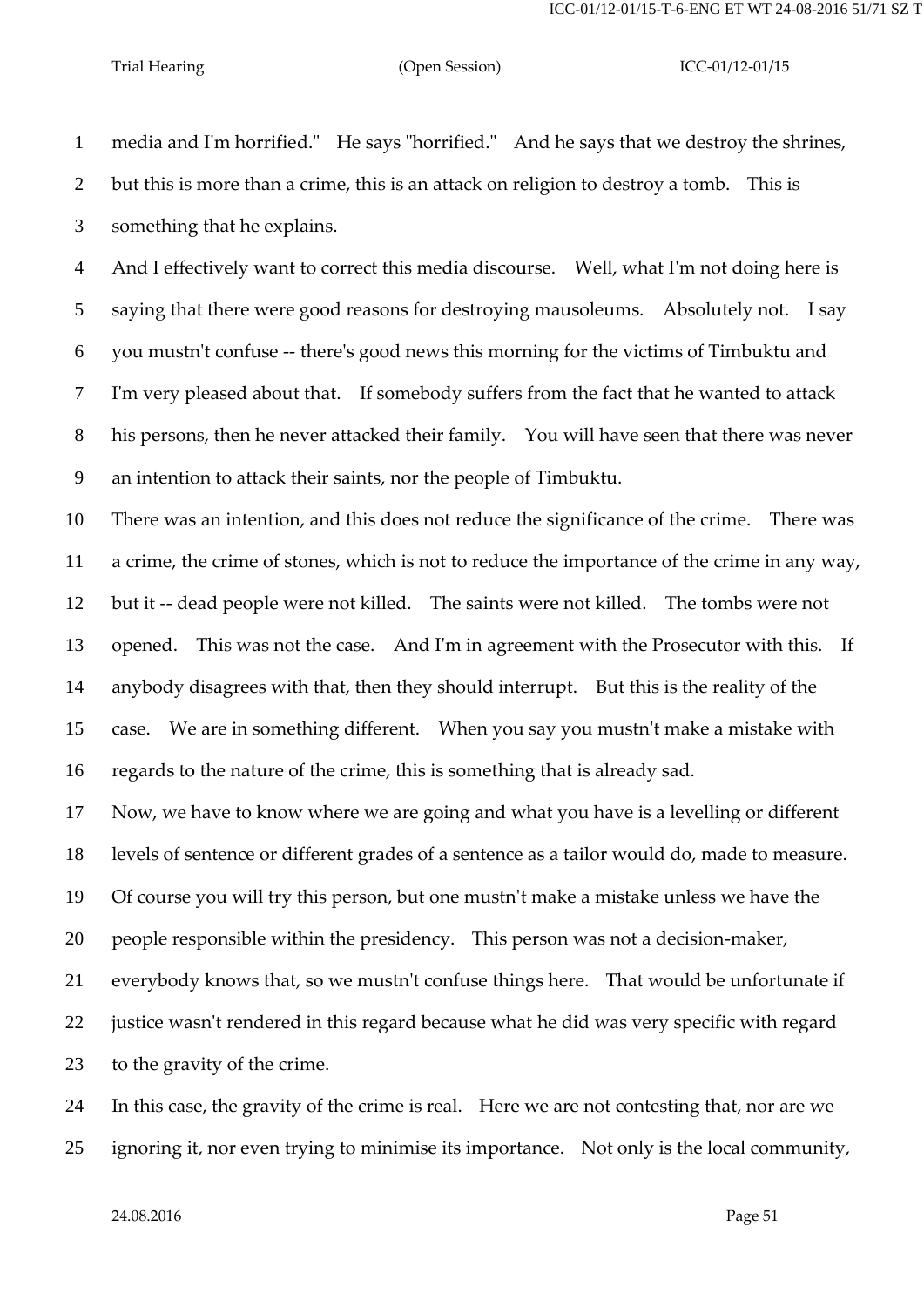national or international community victims thereof, but men and women, there are men and women who are suffering behind that. And so Mr Aouini and myself we wish to acknowledge the victims as I acknowledged Mr Kassongo. We'd like to acknowledge these victims as members of the human community. And we'd like to demonstrate our commitment to the interests protected by UNESCO, values guaranteed, values guaranteed by international law. And they explain the reason why we defend Mr Al Mahdi when I say that this is the conception of a man.

 We wish indeed to participate in a just recognition of the crimes committed; therefore, we are talking about defining and determining this gravity without going into excess, not too harsh, not too lenient. It's about quantifying the gravity of each crime and putting it on a scale of gravity which is common to each crime. This is essential. One offence isn't another. It would be harmful to confuse crimes, to amalgamate them when there was a difference between them and -- or to make them the same in terms of their gravity. That would also not be just with regards to victims to ignore their specificity.

 And if we look at the jurisprudence of the international community, it's very clear in this regard. And they look at the degrees of gravity or seriousness. And you know

yourselves, your Honour, the judgments that were handed down by different courts and

each there are different levels of gravity: You have violations of international criminal

law or humanitarian law; you have serious violations; you have even more grave,

particularly serious violations; and you also have a fourth category which comes under

the doctrine and jurisprudence, you have extremely serious violation.

There is, therefore, a graduation within the gravity of crimes. And the International

Criminal Tribunal for Yugoslavia has said nothing else on this in a particularly important

case of interest to us. All parties and participants have referred to the so-called

Dubrovnik case. And the International Criminal Tribunal for Yugoslavia rendered a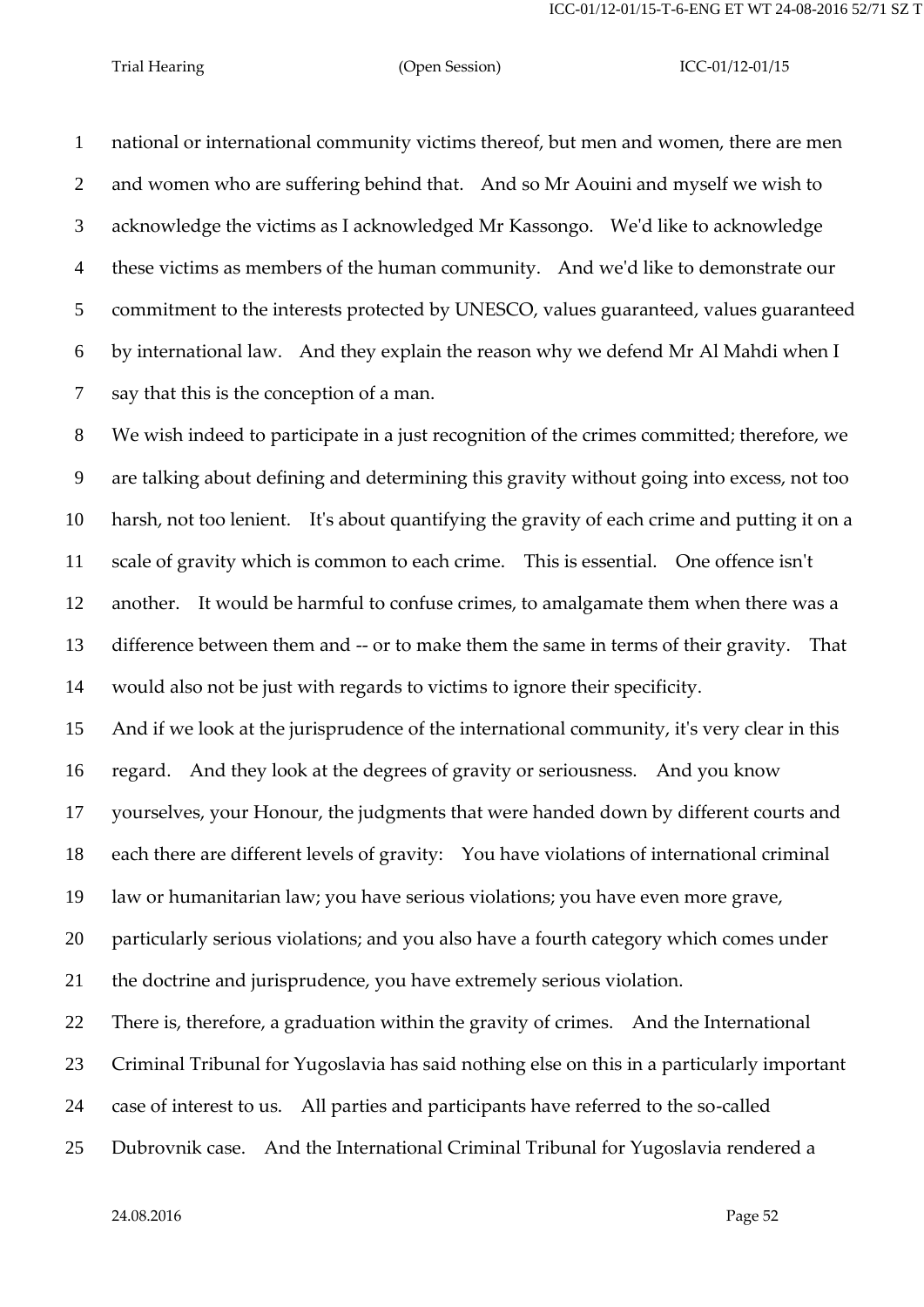judgment, a sentencing judgment in the case The Prosecutor versus Miodrag Jokic in which the Trial Chamber describes an unlawful attack on civilians giving rise to deaths or injuries among them as an extremely serious violation, extremely serious violation of a fundamental principle of international humanitarian law. And this same Chamber continued saying that, and this it described as particularly serious, the fact of having unlawful attacks which gave rise to the deaths of civilians and serious injuries of others that several buildings were destroyed which -- at a civilian nature in the old town of Dubrovnik as well as others having been damaged. Now, in the Jokic case this is of great interest in our case today, your Honour. On 6 December '91 the armed forces commanded by Mr Jokic, who for several months had been directing a military campaign which had launched against the territory of the municipality of Dubrovnik, these armed forces bombarded the old town of Dubrovnik, and this is listed and has been for a long time as a world cultural heritage. And under The Hague Convention of 1954 you have the protection of cultural property in armed conflict. And this was marked very distinctly in one sole day, just one day, hundreds of shells, and they speak of over a thousand were wilfully fired at the old town which was in absolutely no way a military objective. There were deaths, numerous people were injured and very many listed houses were destroyed and many more houses were seriously or unrepairably damaged. But in particular this terrible attack caused the deliberate destruction of many buildings dedicated to religion, to the arts and to sciences, historic monuments and works of art. In brief, buildings which, like the domes of mausoleums of Timbuktu are subject to particular protection. This is the same protection with, however, one difference, and a considerable difference, a significant difference. If in Dubrovnik, as in Timbuktu, it was

about attacks committed against elements of a protected heritage, in Dubrovnik numerous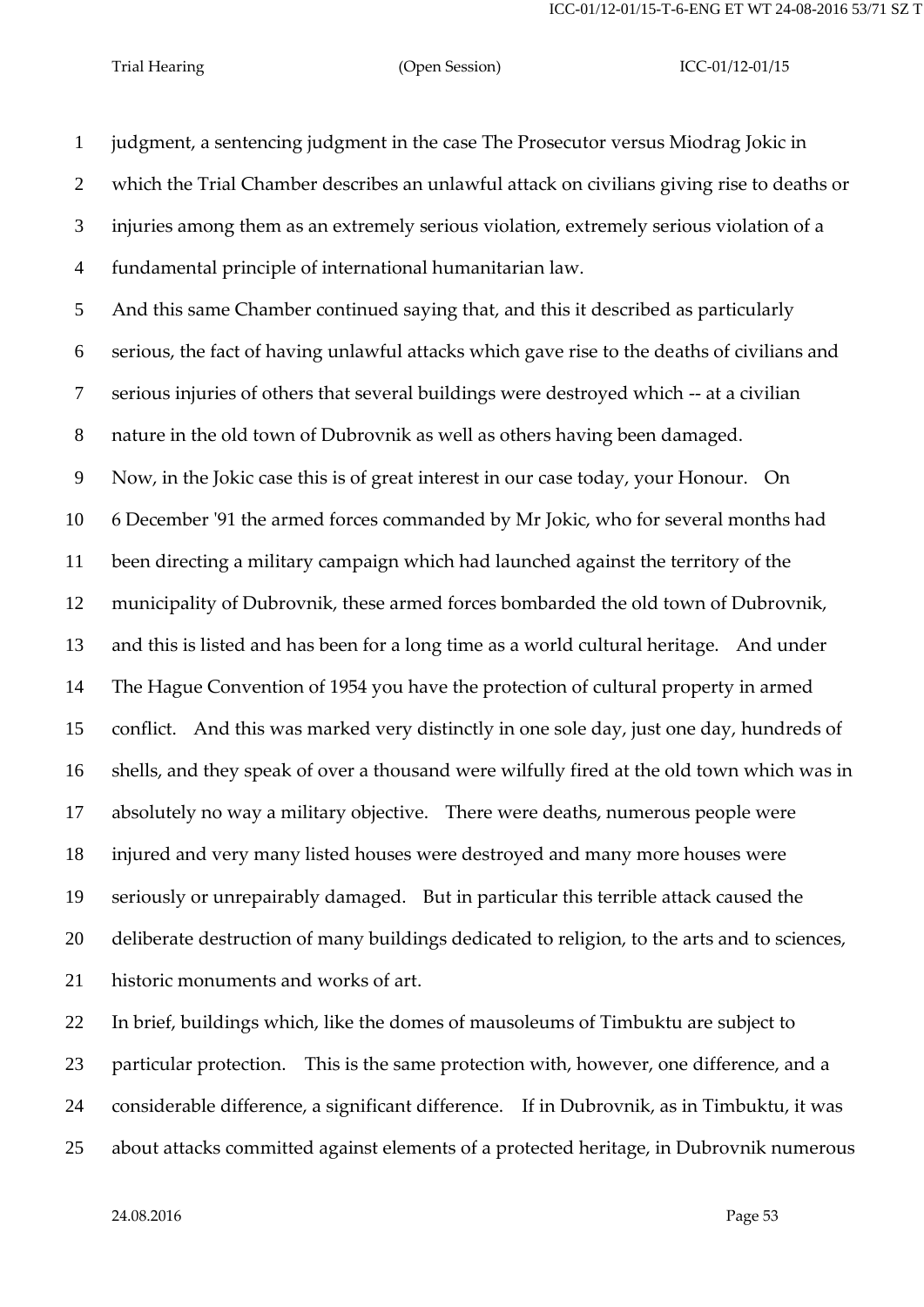civilians were located in the protected heritage, a significant number of civilians have been living there for generations and it's therefore logical that numerous civilians were injured, some for life. They were handicapped by the war forever. Others were killed. There were people who died. So here we're talking about a terrible precedent, but it has undeniable importance in our case. And this is a reference which cannot be put aside. And we have to be careful here. One case is not another. We have to be very careful when you start comparing decisions, but it is nevertheless the case that we have to take that into account. That is impartial justice. That is universal justice. Less than a year later the Trial Chamber, Trial Chamber II of the International Criminal Tribunal for Yugoslavia rendered the decision concerning the Prosecutor against Pavle Strugar who was put on trial in turn for the same attack on 1 December 1991. Mr Strugar was the supreme commander of the forces of the Yugoslavian army, that is to say, the forces involved in the bombardment, the unlawful bombardment of the old town. He was therefore the hierarchical superior of Admiral Jokic that we just spoke about. And he was recognized as guilty of having committed two war crimes; namely, attacks against civilians in violation of the laws and customs of war. And I said there were many deaths. And also the destruction or wilful damage done to institutions dedicated to religion, charity, education, arts, science, historic monuments, works of art or works of a scientific nature, at least 52 bâtiments appear on the World Heritage List of UNESCO which were destroyed or definitively damaged, including places of worship. And this is -- or, there is a second precedent that needs to be taken into account as in this case. There were attacks on culture, on religion, on what structures men and women and constitutes the roots. Maître Kassongo admirably spoke about this earlier and I utterly subscribe to the description that he gave. In both cases the gravity of crime is there, its specificity, and this was raised by the relevant Chamber.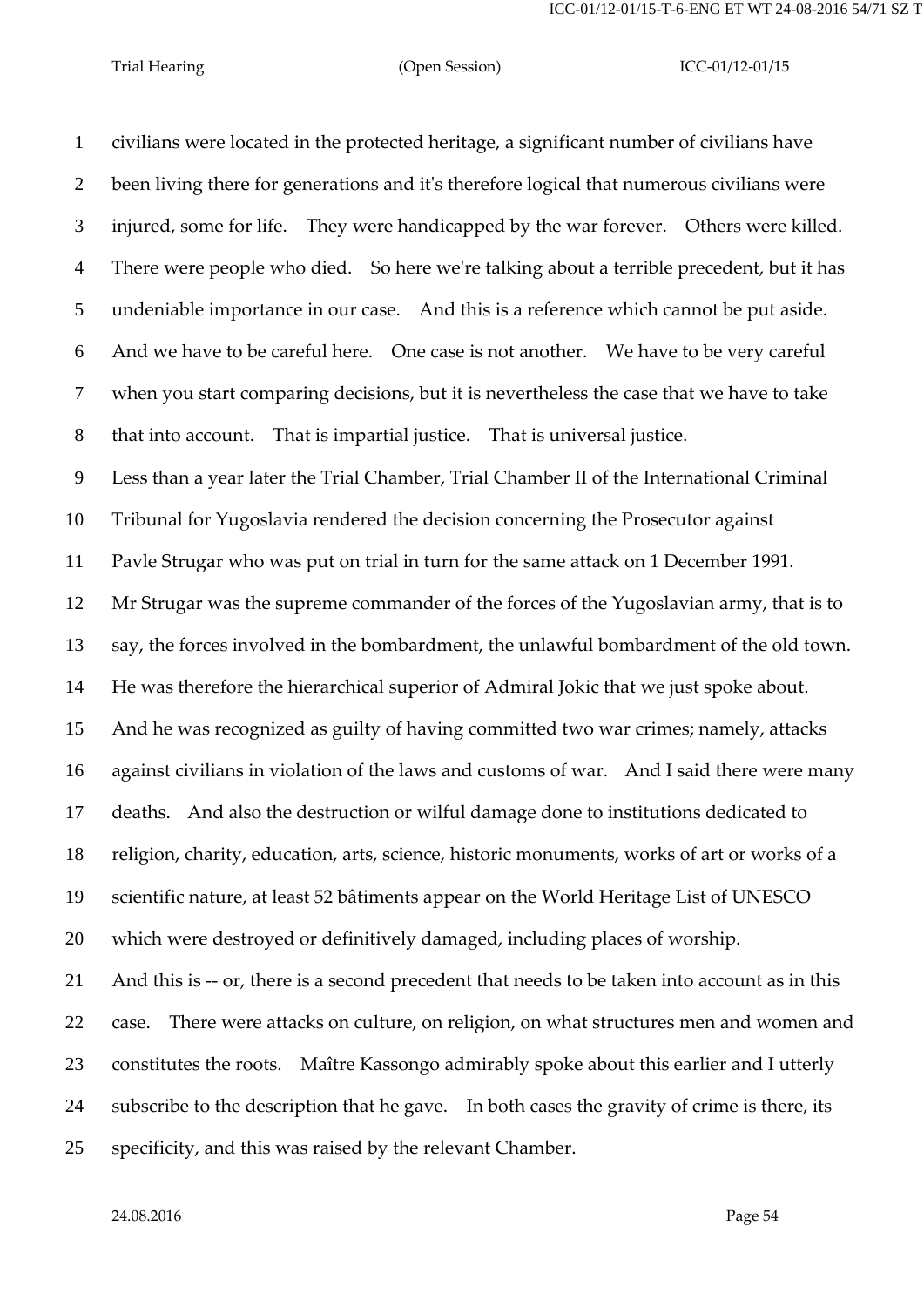But in the two cases which the ICTY saw, the criminal framework was much wider. There was also the number of international crimes that were committed. In these two cases, in addition to the crimes that you have to try today there were also attacks on life, on the physical integrity of innocent civilians and the destruction of civilian property which did not constitute a military objectives. In these two cases, the crimes for which the guilty were sentenced by the ICTY were heavier -- more numerous than in the present case.

This in no way reduces the gravity of the crimes that you are trying today. This is a

factual reality and a legal reality shown in a judgment which was definitively

pronounced.

 In addition to the loss of the property and the damage thereto, of high religious value, like in this case, there were also victims. There were seriously injured people, handicapped for life. There were families mourning. There were widows and widowers. There were children who lost their parents. We don't have that in this case. Yes, the crimes are very serious, but I would call reason, common sense. And for measure, I had the impression a moment ago that I was dealing with the opening of a concentration camp. The crime is extremely serious, but please we must keep a degree of measure. You know as I do, do you not, we all know that Maître Aouini and myself are among those, and we are numerous, but we consider that a religious or cultural property in Mali has as much value as a building in former Yugoslavia, Bosnia, Croatia. We think that the loss or the harm caused to a cultural or religious property has the same value, whether it's in the former Yugoslavia or Mali. But we also think, and we would respectively put forward as a means of defence, we also think that -- and whether this is in Mali or the former Yugoslavia, we also think that when attacks are made on property which is

cultural or religious, when in addition to that it -- and there are people injured, people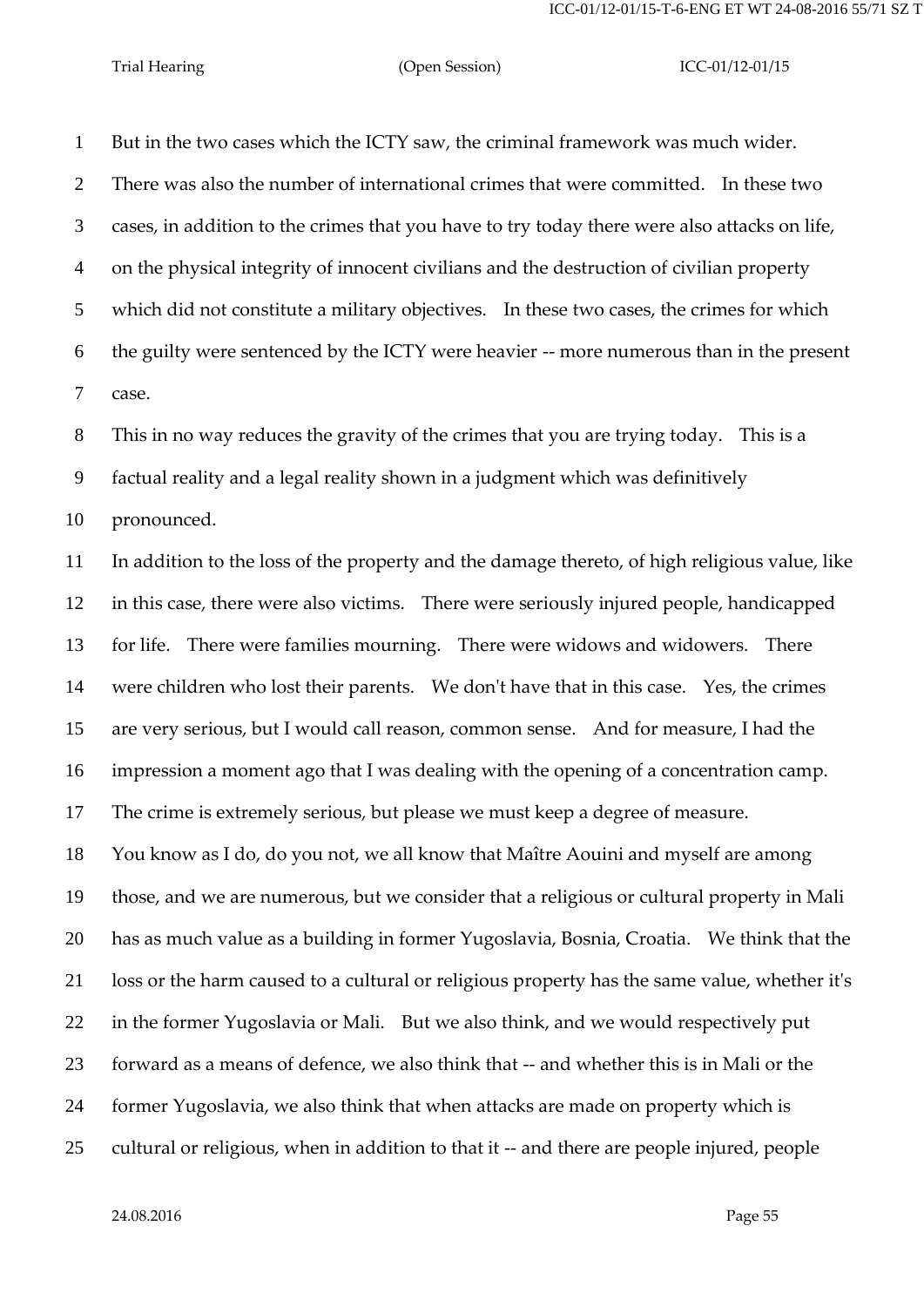who are killed, widows, widowers, orphans, then yes, these attacks which are murderess are fundamentally more grave than what you are judging here. Because thereto there is a graduation or different levels in the values which are protected and of supreme value. Is there a need to be able to state it here? I think human life has the highest value. Is there a need to say it here? It has a value above all. That is a supreme value. Yes, there are superior values, but that does not reduce the value of the property which is protected, but we are there, we have to.

 And I would like to thank Mr Kassongo for asking the fundamental and right questions, we have to go back to the fundamentals here. And at a particular time in the scale of values to be protected, human life is at the very top. And that's all the more true when deliberate attacks are carried out on human life which are done in a collective, multiple, a general or widespread way.

 And the same goes for wilful attacks on physical integrity of persons. They are more grave. There is a time when these values must be represented, where the debate is no longer a debate of ideas but of reality.

 Your Honour, of tears and blood, there is not -- there were no injured people in the attack that he organised, there was never the intention to injure anyone. That was not part of the plan. So I would say let's keep some measure, let's keep measure, or the suffering or the harm mustn't be confused. I repeat, that would not be to do justice to the victims. A genocide is not equivalent to massive and widespread murder. The execution of a policy of ethnic cleansing or murders or atrocities, that does not have the same value as lesser offensive.

 In the two cases which I've spoken about there is an accumulation of crimes that we don't have here, neither in the weight of it or the meaning of the crime. We cannot say that the scale would be identical and we have a need, you have a need, and this is what we believe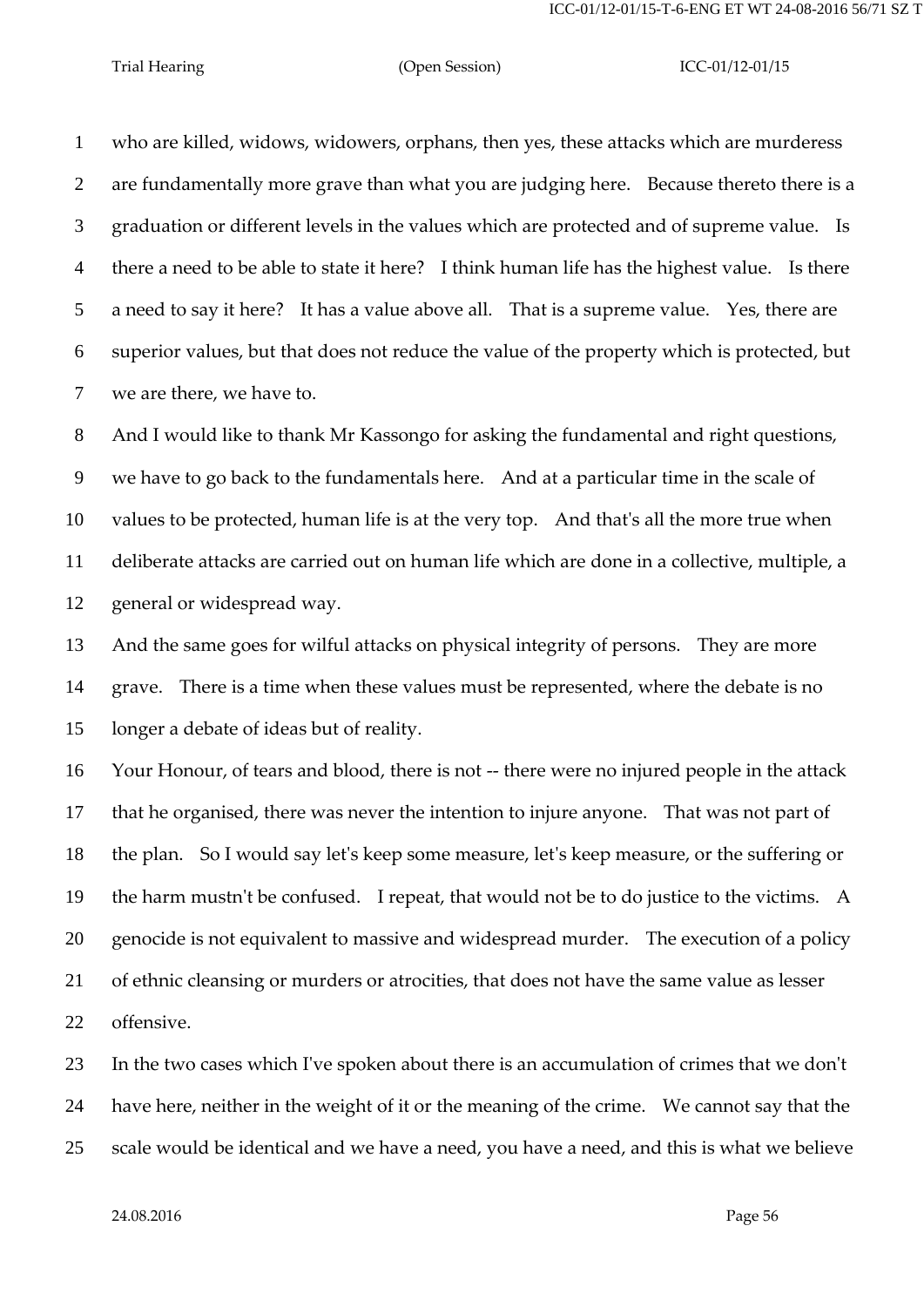with Maître Aouini, if evidence make it possible for you to judge the adequate sentence in this case. And there cannot be, as financial material, some kind of inflation between the start of 2000 of the decisions and today. Suddenly it hasn't become more grave or serious. We have to recall that the enlisting, deployment, use of children in armed conflict as combatants within armed groups is an horrific crime which has destroyed many lives and communities. This crime is of exceptional importance.

 We know nobody can doubt that the acts committed on Timbuktu were committed and that they are of real gravity, they are serious violations of international law and they caused victims. We have to recognize all this and that harm has been suffered. But we have to see what harm has been caused, because when I heard the answer of Mr Kassongo to the question of the Chamber with regards to what was said, then one could ask a question about the link of causality between the harm and the fault committed. You have the cause of the -- what is the cause of the conflict in Mali, and you were told that was the answer. Since there was a conflict in Mali, there are no tourists. Well, and I don't want to minimise or underestimate the legitimate harm, but I would say at a particular time that is of particular interest. Justice cannot be vengeance. And nothing is established in this case to show that there was a will to destroy a culture or religion, or even the heritage in itself, you know, wrongly, wrongly.

 This is a practice that was being attacked, it wasn't men or women. The culture, religion to which he belongs is where there is one God and there are no intermediaries. There are not saints as in the Catholic religion. You believe in it, you don't, that's not the issue. And at a particular time, putting in an intermediary, saints between divinity and men, is a crime. But in no case is it a matter of killing those who adore saints or who pray to them,

who pray to the saints. And that must be stressed. So in this case where nobody was

killed or injured during the commission of these crimes, I would say and I would repeat,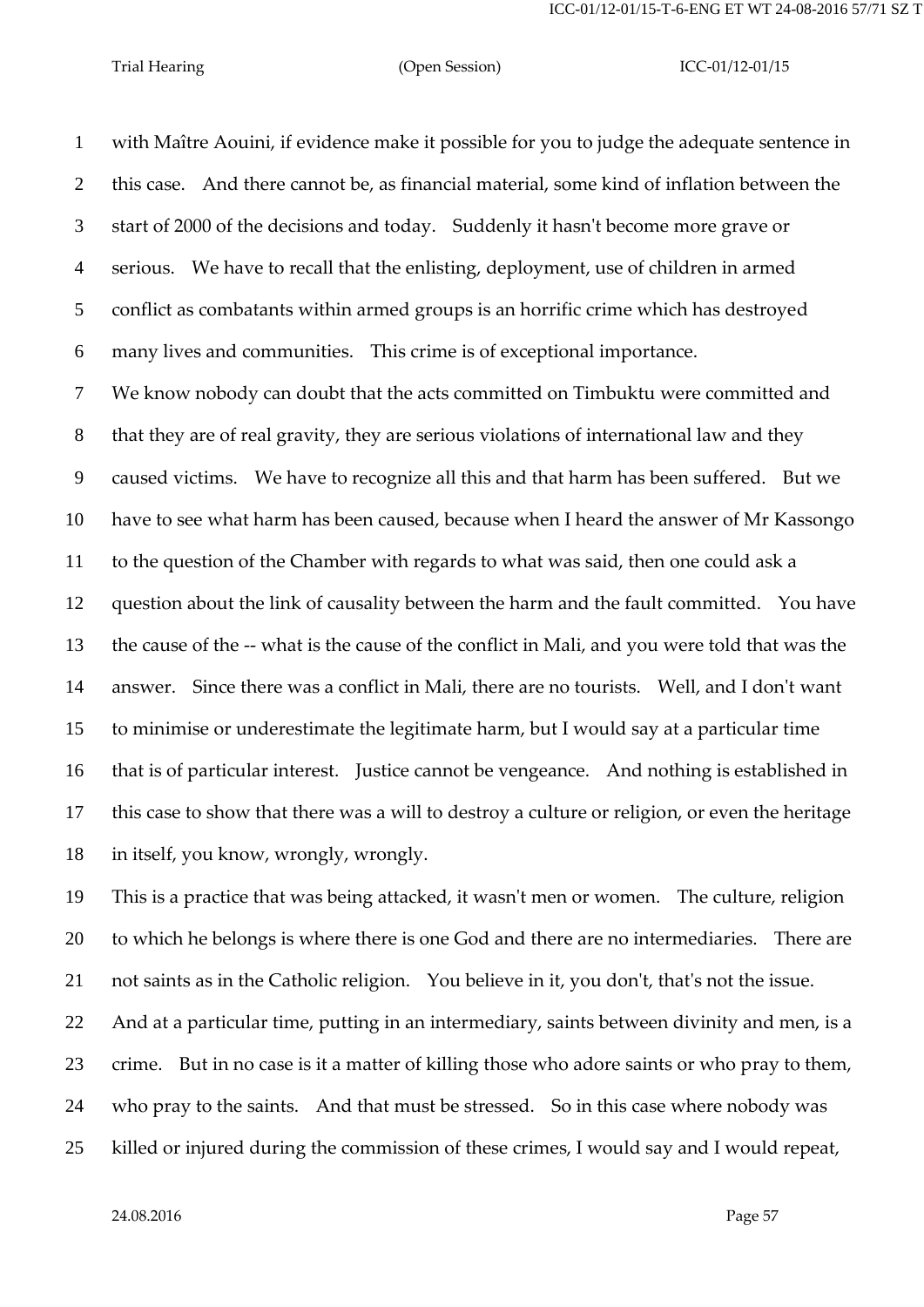where there was never an intention to kill or to take the risk of killing. Even the idea of risking killing somebody was not there.

 We have to keep reason and be measured. Knowing how to do so when you have to evaluate the gravity of matters and punish them in a merited and just way within the framework of an impartial court. And we have to remind ourselves that, for all of the crimes, Mr Jokic was convicted and sentenced to seven years for having destroyed approximately 50 buildings which were in the same heritage area, but also while killing people at the same time, while injuring people at the same time. Mr Strugar was sentenced to eight years. These are decisions for some which people haven't appealed, but it wasn't the Prosecutor who appealed that. The Prosecutor considered that in such a case it was the appropriate measure.

 Your Honour, your Honours, it would seem, given the evidence, there is a comparison that can be made. But with Maître Aouini I would like to be completely honest and transparent, the mode of participation wasn't the same, both for Mr Jokic and for Mr Strugar. They were accomplices. And that is a big difference. But it has to be said they were prosecuted as accomplices in a multitude of crimes. I'm not going to repeat with deaths and people who were injured, that's something that you've understood. And if a comparison is to be made it is not easy. Here what we're dealing with, a co-perpetrator who has pleaded guilty, but at the same time he was not a decision-maker, he was an executor, the leaders are the decision makers.

 So you know in his life Mr Al Mahdi, you -- this is something that has to be taken into account, he didn't say "Just go ahead, you can destroy it." No. He definitively was the only person who said "You shouldn't do it." And this is something that you have to take into account in a climate which is horrifying, is it not, we are in an armed group which is extremist? There it would be an affront to say "Well, I have the legal basis to do so." But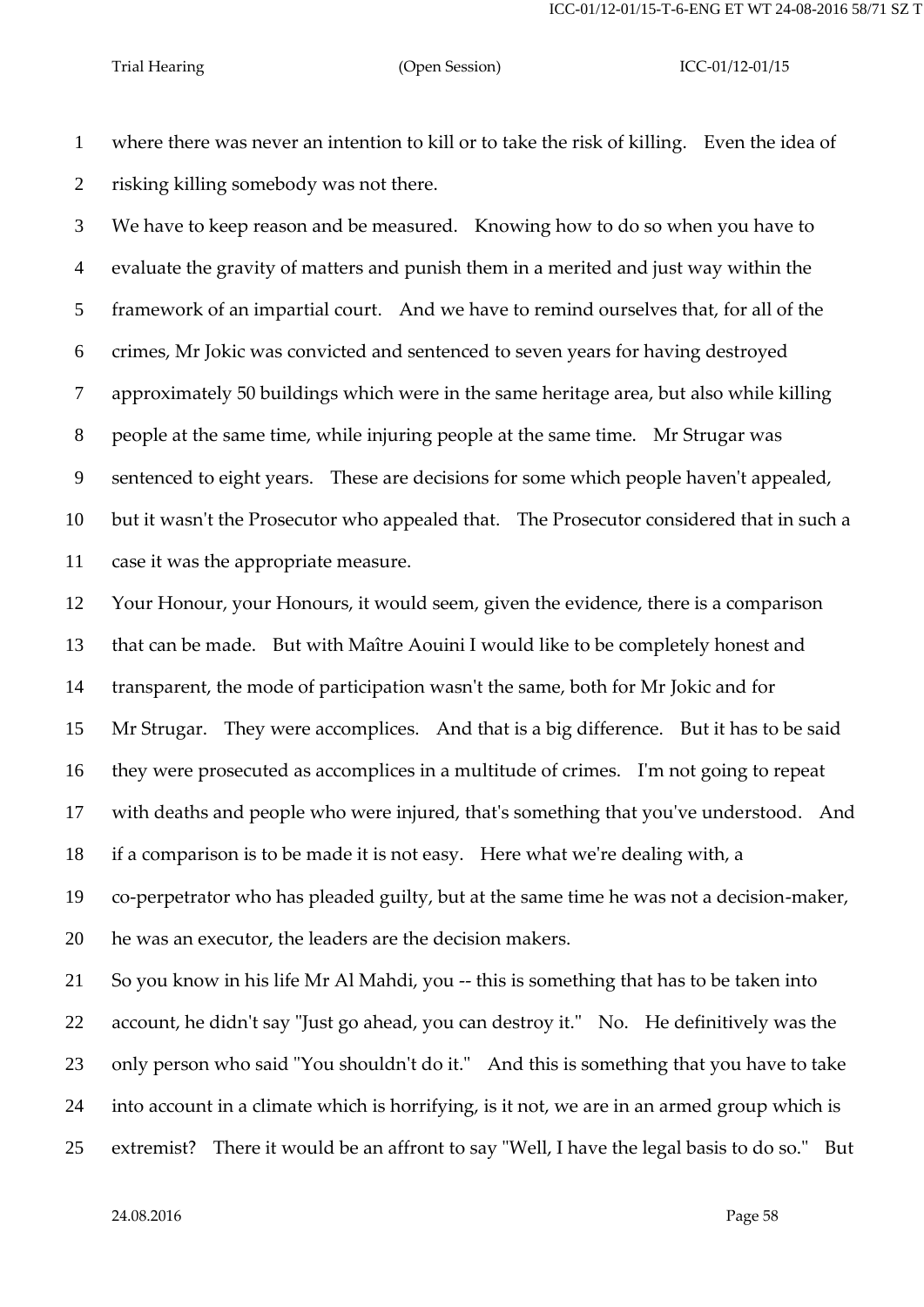you will be able to read the extract, because I see that I'm taking too much time, but I think you have to be able to read it, you will say, "I don't have legal arguments to say that it is authorised to destroy it. I don't have legal arguments to say that it has to be destroyed." But there's a precedent. And we've come to find the prophet with regards to that and the prophet has sent, because this is something that was done in another town than where the prophet was, he sent his right arm. And after having listened to everybody that person decided that it was necessary to break. So he said, "Well, it's not a prophet, it doesn't have a force of law, but there is a precedent." And this is where I'm perhaps being too personal, I didn't have the intention to present myself with -- as being the soul of objectivity, we are partial and we are partisan, but this doesn't mean that you are dishonest. We all know that Mr Al Mahdi took up his -- he was courageous enough to say "Don't do it."

 That is why we are here to talk about his commitment. And you can see that these things are complex. Yes, indeed, there are legal analysis of the matters. I love the law and I stand for the law, because I think that societies are built on the law and the respect thereof and the respect of the strength and power of the law.

 However, if you take Mr Strugar and Mr Jokic and Mr Al Mahdi and compare those three you have before you a man who, as was said previously, who for about three months of his life lost it, so to speak, but before then he had an admirable track record, a man who has admitted that at some point he made a mistake, a man who felt that because the Sharia had to be implemented, he thought that the law was being implemented and, therefore, he ensured that he would provide the people who wanted to do something with the rules applicant thereto. And that is what led to his guilt.

Now, on the other hand, the other accomplices whom we have talked about, these were

war professionals. From their very early age, they had been in the best war schools in the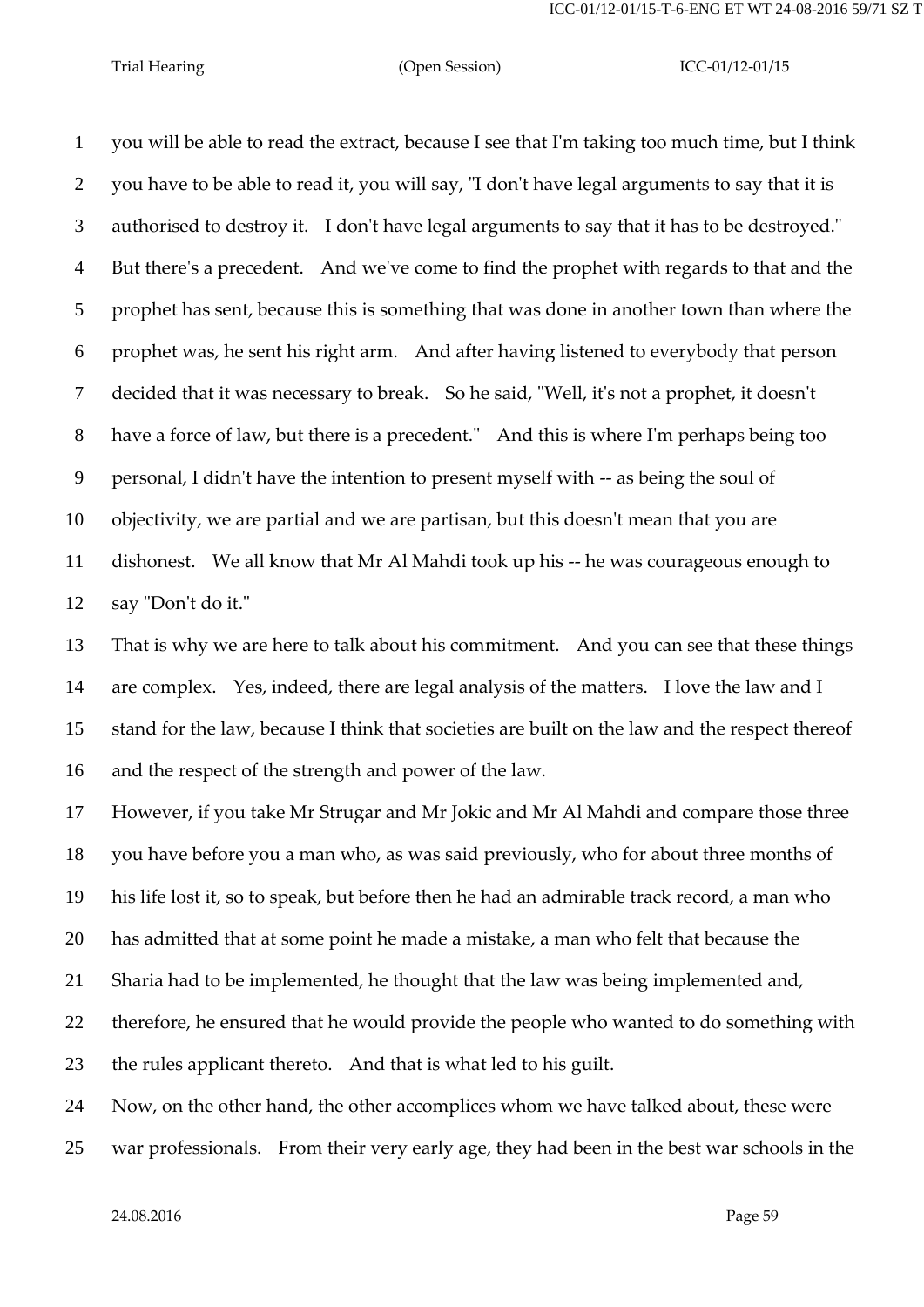world. They were not the commanding officers, but they were the leaders within the commanding officers. Therefore, your Honours, as you balance these issues against each other I am sure that you will render justice.

 There are mitigating circumstances which I will conclude by mentioning them as quickly as possible. I know that you have not pressed me, Mr President, but I know that I have taken up a lot of time. There are mitigating circumstances and one can believe that in the context of this case there might be mitigating circumstances that point to a reduction of the sentence.

 Now, let me talk about the victims. I am not talking about mitigating the gravity of the crime, to be very clear, for the purposes of the victims. For example, in Bamako, in

Timbuktu and elsewhere, in Mali, I hope that this can be understood properly.

 During this trial and in the conduct of this trial you may also want to take the manner in which the proceedings have unfolded as mitigating circumstances which have nothing to do with the crime itself. His transfer to the Court is also one factor. You know there is a procedure for that, there are legal implications and what have you pertaining thereto. Facilitating the interviews and his conduct during the proceedings we believe can also be

considered as attenuating circumstances.

In any event, elements that taken independently may not amount to mitigating

circumstances could, when taken together, be seen as mitigating circumstances.

Now, we also see two mitigating circumstances which we invite the Bench to take into

consideration: First, and the Prosecutor alluded thereto, and I'm going to be brief about

this, is that this man has no previous criminal record. He is an honest man. He has

never attacked a bank or he has never been a bandit. He has no criminal record. He's a

man with a clean record. And as you all know, we are in extraordinary times when

bandits are ravaging our cities and, therefore, such a man must avail himself of a second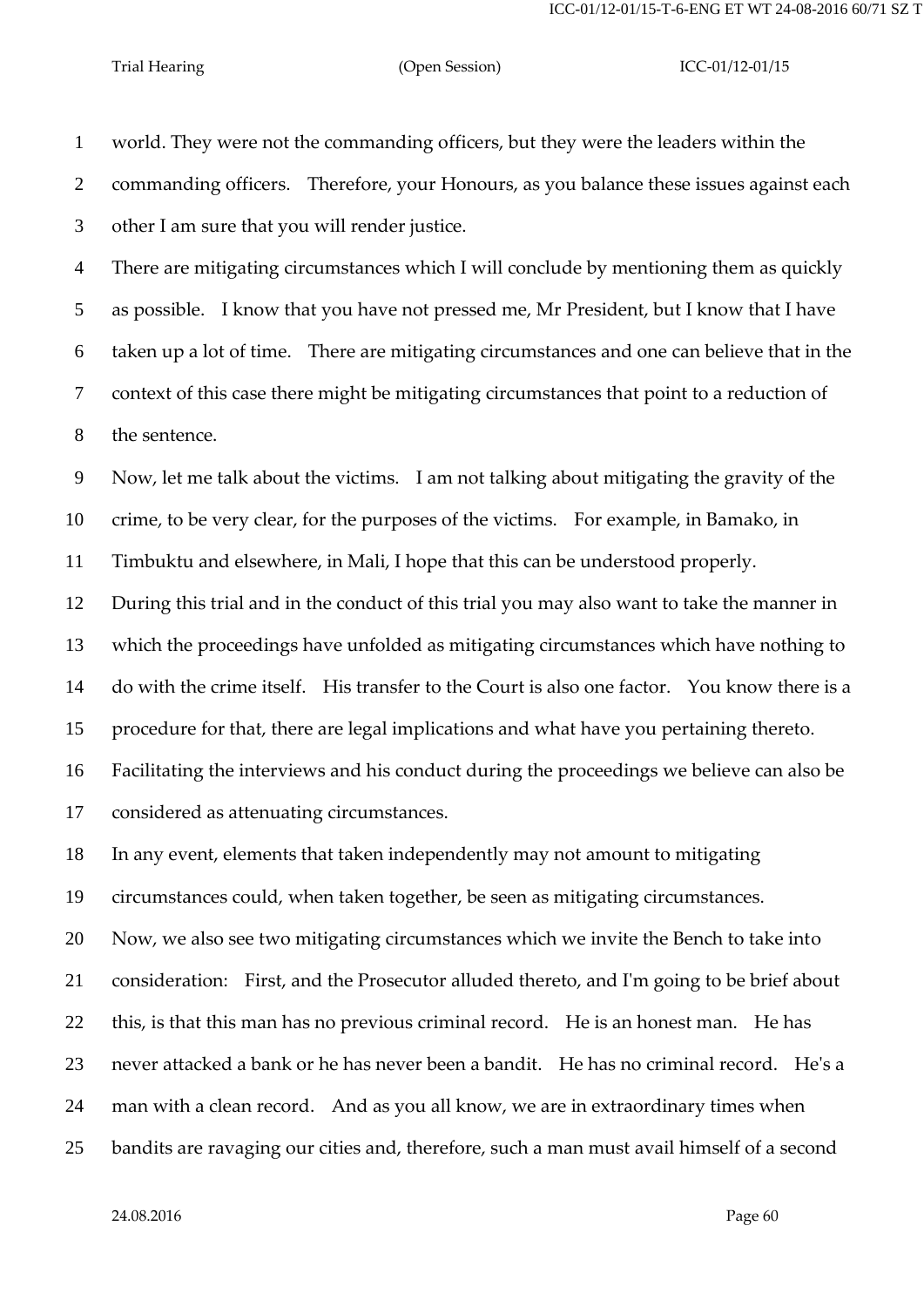aspect, which is the respect that he has. He is a man born in a difficult -- in difficult circumstances in a country where things are difficult. We know that things are difficult all over, but in his circumstances he committed himself to study and he excelled in his studies. Lucky enough he happened to be a brilliant man and he did well in school. He worked to advise and provide counsel for his community. He was committed to the well-being of members of his community. We have two witnesses who in their statements have talked about his setting up of some NGOs. Maître Aouini has also said that he created two NGOs and that he shared whatever came through those NGOs within the community. So this man did not seek personal wealth nor any personal benefits, be they financial or otherwise. He is a man who took care of the youth. He is a man who took care of his family. He was committed to his community. And we know that he had a very positive influence in the relations between white and black Tuaregs. When there is nothing to share, there is misunderstanding. But he was a man, and again we're not talking about paradise here, he was a generous man, a man who had concern for others. How then, how then must we ask did such a man come to where he found himself? There are factors relating to the time when he joined the Ansar Dine that there might also have been some thinking that went through his mind that might amount to mitigation; namely, that he is a man who was mistaken. He was a man who was not trained in what he accepted to join. And I'm referring here to the jurisprudence of the ICTY and the

jurisprudence of the Special Tribunal for Sierra Leone.

So there was an absence of preparation, an absence of training, an absence of

preparedness for the functions for which he was hoisted. This young man thought rather

naively that he was being a consultant. He was told that the Sharia law was going to be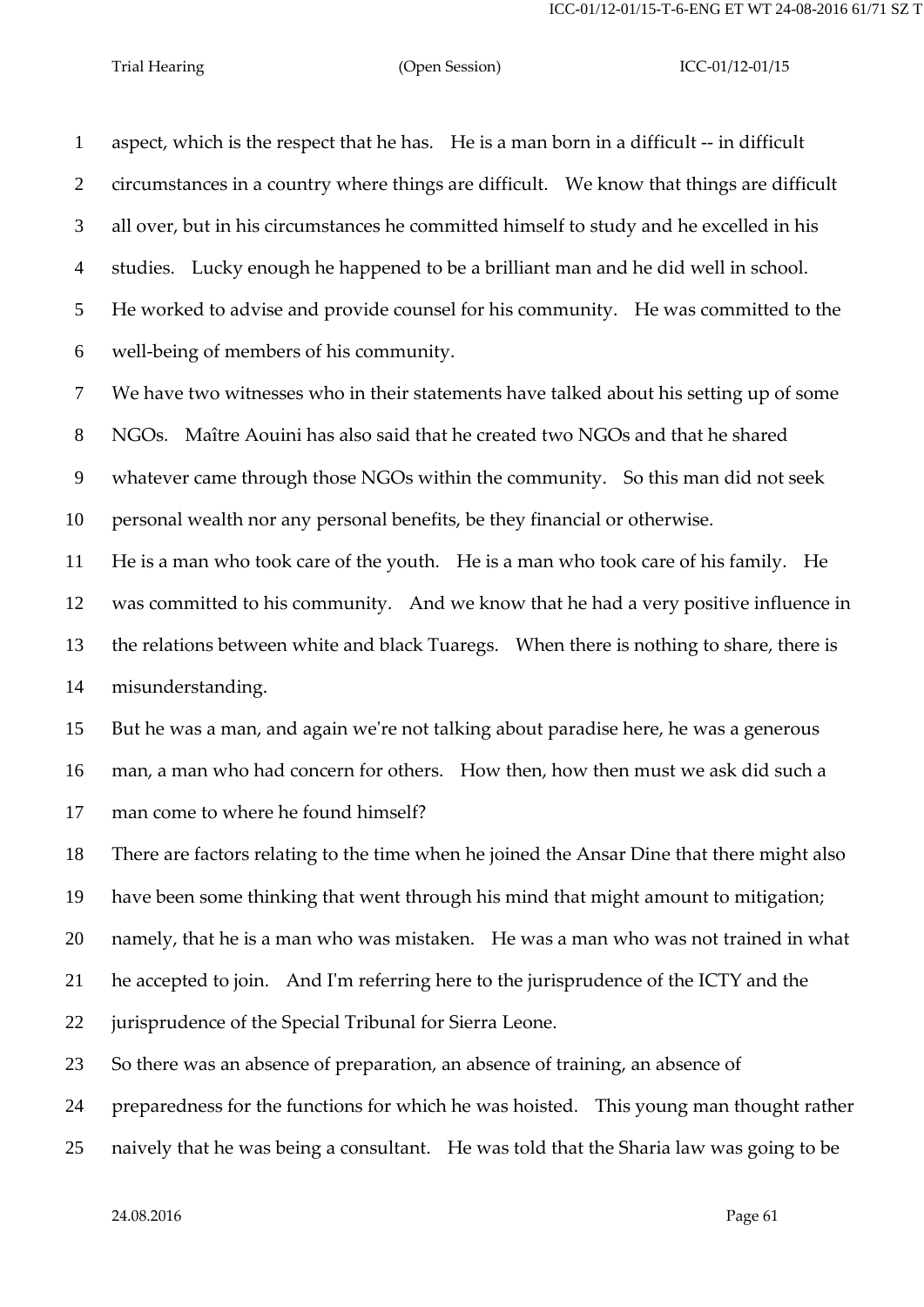implemented for the purpose of setting up Islamic institutions. But we have a problem because in war times we cannot do this clearly. And so that is the very crux of the matter in this case.

 What does Mr Al Mahdi do? He effectively goes ahead to provide counsel, and people are satisfied with his counsel and then offer that he should be the judge of the Islamic tribunal. And he said no, he couldn't take up that position. It is then that he was told: Given that you have laid out a good programme for the creation of Hisbah, we would want you to be the head of the Hisbah.

So what is it that would have pushed this young man to become a policeman? Well,

 Mr President, your Honours, it is as if I was being asked to become an astronaut. And this is exactly what happened. A brilliant young man finally ends up becoming a policeman to do the job in his community. That is the fate of a policeman. But he in his case was not prepared for this, he had no mastery of this job and, again, we find in the case file decisions that he did not make himself.

 So in a nutshell, this is a man who was lost. This is a man who under very exceptional circumstances in their historic context was swept off his feet by a history that wrote itself. But that is not his own writing. He is a committed spectator, so to speak, in a history or story that is independent of his will.

 I believe, therefore, that as a Bench you will be considering the situation of these types of honest people who suddenly become criminals, criminals involved in international crimes which arise under exceptional and collective circumstances in extraordinary times.

 I believe, therefore, that you as a Bench will consider all these elements as the explanation for the motivation behind Mr Al Mahdi's conduct. Mr Al Mahdi is not a gangster. He was not a man seeking personal fortune. He did not even have a salary as the case file points out. You are not dealing with a man looking for an undeserved and unhealthy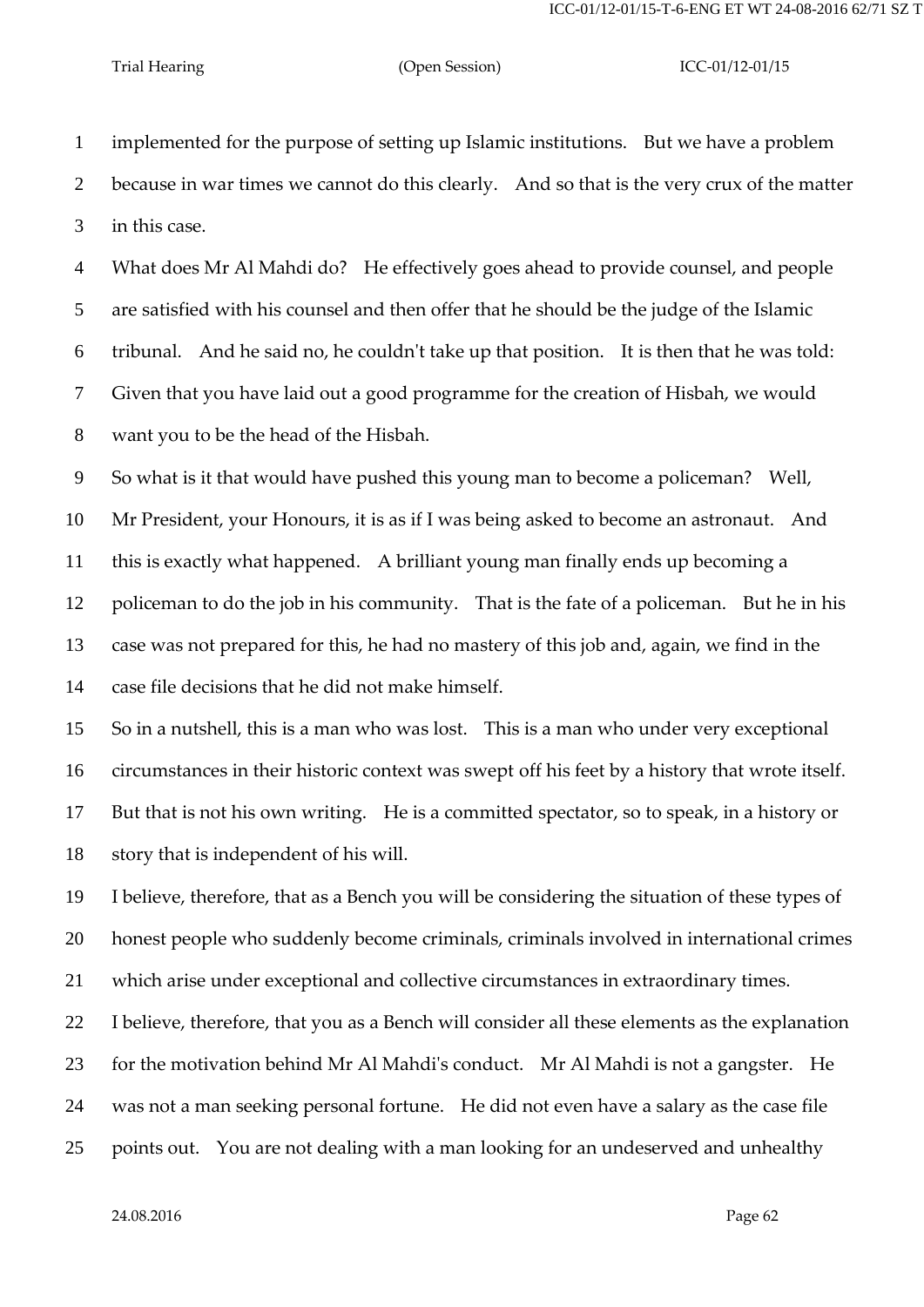| $\mathbf{1}$   | gain. And I believe that the law must seek to understand the motivation. I'm not             |
|----------------|----------------------------------------------------------------------------------------------|
| $\overline{2}$ | talking about intent or mens rea in terms of the crime, but I'm talking about the            |
| 3              | motivation, the driving force behind a man. And these are difficult things.                  |
| $\overline{4}$ | You see, Mr President, this is a man who has said that he made a mistake, that he wanted     |
| $\mathfrak{S}$ | to build, he wanted to build something better, and who believed in it. He believed that      |
| 6              | he would improve things. But he now stands charged for destruction. Life is cruel.           |
| $\tau$         | Life is tragic. History will forever hold it that this was a man who destroyed, particularly |
| 8              | from a legal point of view. He was not politically committed.                                |
| 9              | THE INTERPRETER: [13:31:38] Overlapping speakers.                                            |
| 10             | PRESIDING JUDGE PANGALANGAN: [13:31:39] Counsel, I'm really sorry to                         |
| 11             | interrupt, but it is 1.30. Would you need considerable more time to conclude? We can         |
| 12             | resume at 3 o'clock if that is necessary. I really hate to have broken the momentum of       |
| 13             | your talk, but we have a schedule.  Would you like to break now or do you think you can      |
| 14             | conclude soon?                                                                               |
| 15             | MR GILISSEN: [13:32:15] (Interpretation) Mr President, my only fear is that I might          |
| 16             | tire the Court. But I think if I had a little more time I would defend this man. And I       |
| 17             | really thank you for that. And for that reason we can break now and resume this              |
| 18             | afternoon. Thank you.                                                                        |
| 19             | PRESIDING JUDGE PANGALANGAN: [13:32:35] Thank you as well, Counsel.                          |
| 20             | We will resume the hearing at 3 o'clock.                                                     |
| 21             | THE COURT USHER: [13:32:42] All rise.                                                        |
| 22             | (Recess taken at 1.32 p.m.)                                                                  |
| 23             | (Upon resuming in open session at 3.01 p.m.)                                                 |
| 24             | THE COURT USHER: [15:01:44] All rise.                                                        |
|                |                                                                                              |

Please be seated.

24.08.2016 Page 63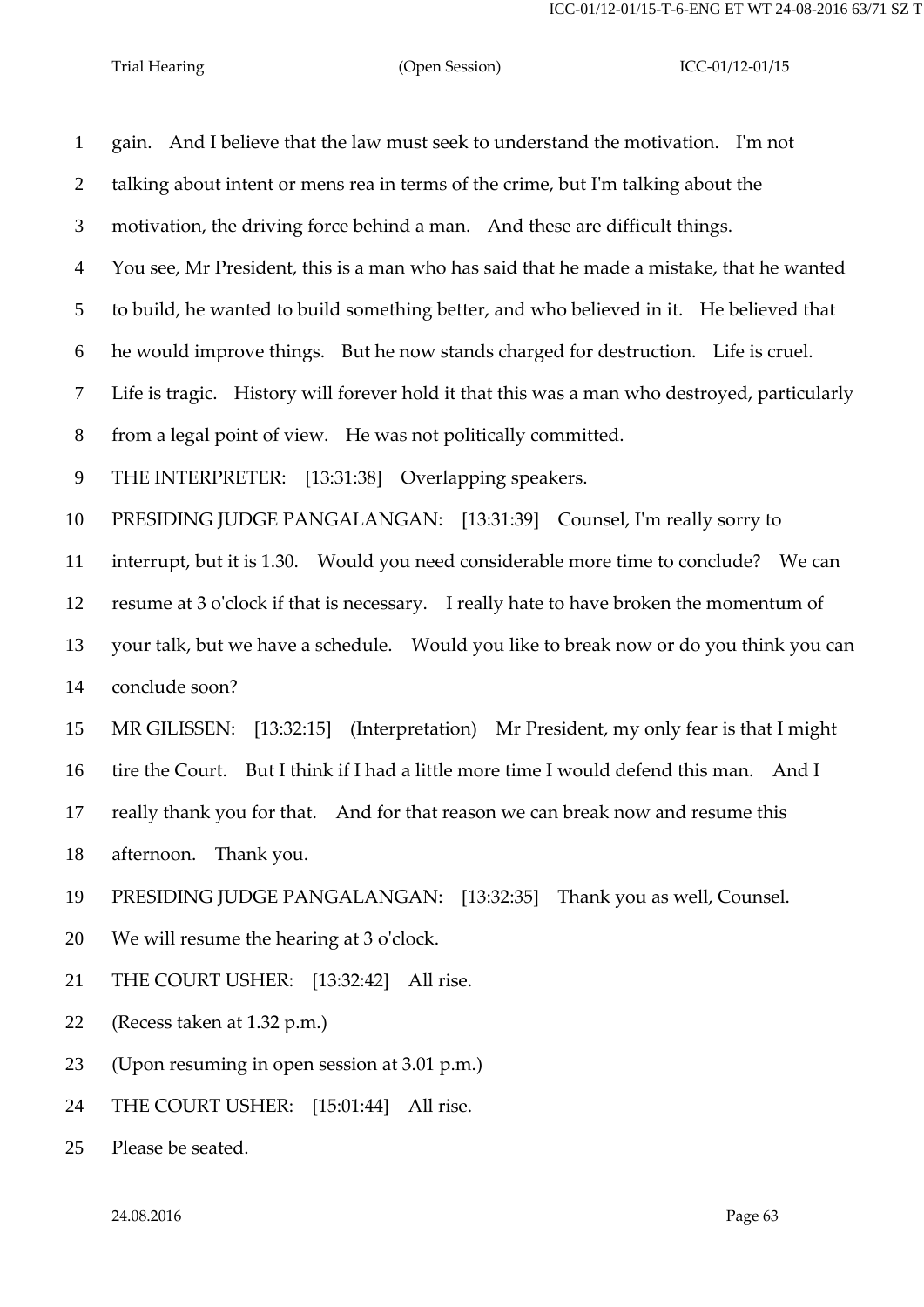PRESIDING JUDGE PANGALANGAN: [15:02:12] Welcome back. Welcome back, everyone, to the courtroom.

We will now proceed with the submissions by the Defence.

MR GILISSEN: [15:02:31] (Interpretation) Thank you very much, your Honour.

Mr President, your Honours, learned friends, Mr Prosecutor, indeed the entire

Prosecution team, I thank you for being so patient and I thank you for listening so

attentively. My colleague and I have tried to do everything to cover all the bases, so to

speak, we do not wish to have anything troubling our consciences and I really should

have made that point, but I didn't.

Your Honours, I was endeavouring to flesh out one particular idea earlier today, the

specific nature of the crime committed by Mr Al Mahdi. Let us be clear. The men and

women who now suffer in Timbuktu, well, I heard mention made of shame, the shame

that they feel regarding the damage done to their ancestral graves. That was never the

 intention. But we know that between the intentions of one and the impact upon another there can be quite a gap.

I have tried to bring together a number of elements in my notes and I have tried to speak

to the mitigating circumstances before the events, during the events, when Mr Al Mahdi

joined Ansar Dine, and I would now like to turn to another matter; namely, possible

mitigating circumstances that you might consider at the time of the crime.

We must look at all the events taken together, the entire chain of events that ultimately led

to the guilt of Mr Al Mahdi.

When he was asked to go to the locations and to provide an accounting -- or, rather, an

explanation of why, what was done, he did and he did indeed explain what the expert

witnesses of the Prosecution said themselves. Yes, the monuments were protected

buildings and yes, those who went to pray legitimately at those shrines offering praise to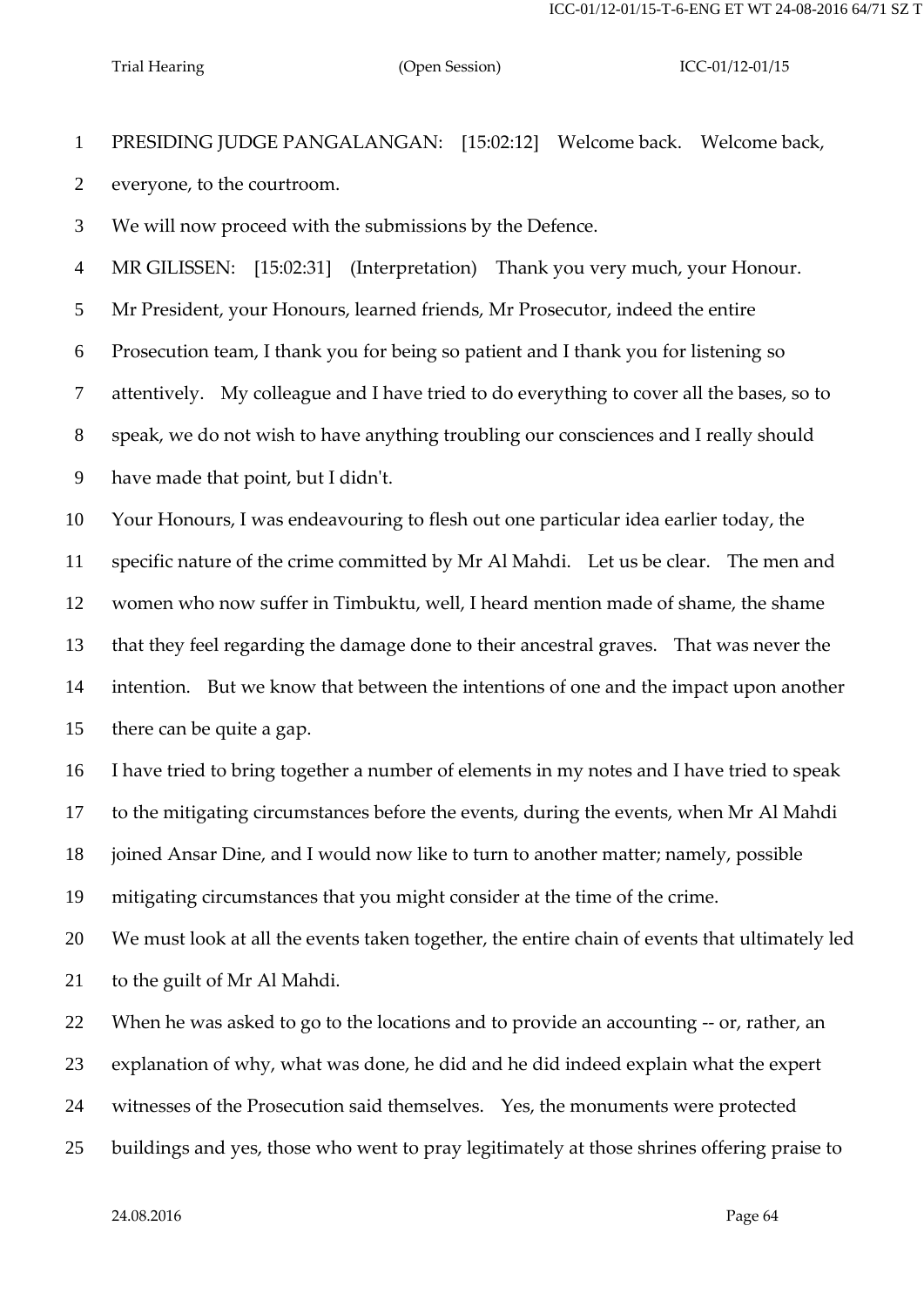the saints would usually go with a certain amount of earth and ultimately the stability of the buildings was affected. And yes, yes the safety and preservation of the buildings was a very important issue and that point was brought out in a report. And then there was the legal consultation that I spoke of earlier. There's no reason to revisit that. If ever you wish to put a question on that issue that is just fine. We have come to an agreement. And there was the consultation with the emirs. Then there was the attitude of Mr Al Mahdi who advised against the destruction of the buildings and yet he ultimately did take part in the destruction of these buildings directly, with great energy. There is somewhat of a contradiction here, but I think it can be explained and I think the explanation is in actual fact a mitigating circumstance. You see, Mr Al Mahdi had joined an hierarchical organisation. I'm not defending what was done, but there was a hierarchy. And there is no case here for making an argument, a defence argument on the basis of hierarchy. What I am saying here is that Mr Al Mahdi had ultimately joined an armed group and this armed group, of course, had a hierarchy. There was authority and if an order was issued it was to be obeyed. A violator would be punished, if someone refused to carry out an order he would be punished. And if there was a deserter that person would be punished. That is part of the reality that you will have to assess. The question that we must look at, and my colleague and I did look at this issue, given this context, an armed group in circumstances that were -- well, our client would not have -- did not join this group to become the head of the Hisbah or anything like that, so what was the extent of free will, free volition here? I'm not saying that there was no longer any free will, what I am saying is that when you are part of an institution and you find yourself very much embedded within the organisation, what could be -- what is the impact upon one's free will, one's volition? One ends up being drawn into the armed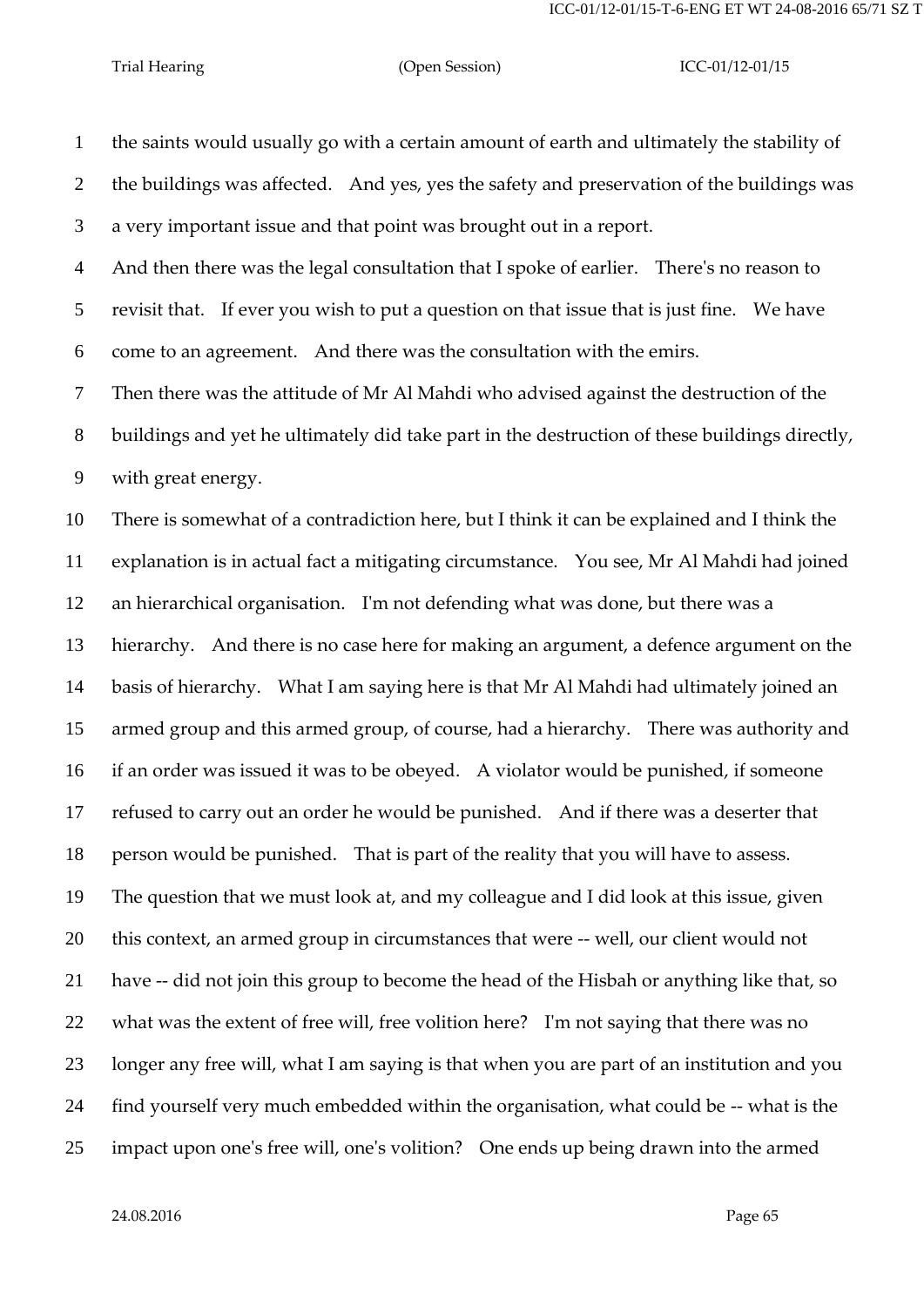group, drawn into the movement.

I asked my learned colleague whether there was some kind of mitigating circumstance

 that should be considered. We also have to consider the intelligence, the culture and the education of the accused.

 You realise, I'm sure, your Honours, that both jurisprudence and doctrine mention the level of education, the level of intelligence of a person found guilty, and yet -- and yet in this particular case if we look more closely at these considerations, I was saying that it was because of his intellectual background that our client looked further abroad and found himself in an increasingly dangerous situation. But do you think that someone with a limited education, with a coarse or rough character would have done something this? This is an intelligent man, a cultivated man, sensitive and thus, indeed, he was able to call his own actions into consideration and he did realise the strong ties between the people of Timbuktu and the buildings. That was seen in the report. But you see he underestimated the strength of these ties and he said he regretted what he had done. He said that he should not have done what he did. He said that it was more than a mistake. He said it was -- we should not have done what we did. We committed an evil act by doing what we did.

 So what is the fate of the soul? This is cause for reflection. We find ourselves caught between virtue and vice, between good and evil. And you can imagine the situation or the state that my client found himself in.

There are five things that a sentence must do: First of all, there is retribution,

punishment, society's fair and fitting response to the crime because of the harm done.

23 Then you have deterrence, and this is the preventive or the aspect of the sentence. A

sentence is supposed to deter others who might be tempted to do something similar.

Then you have reparations. The amending. And then finally rehabilitation.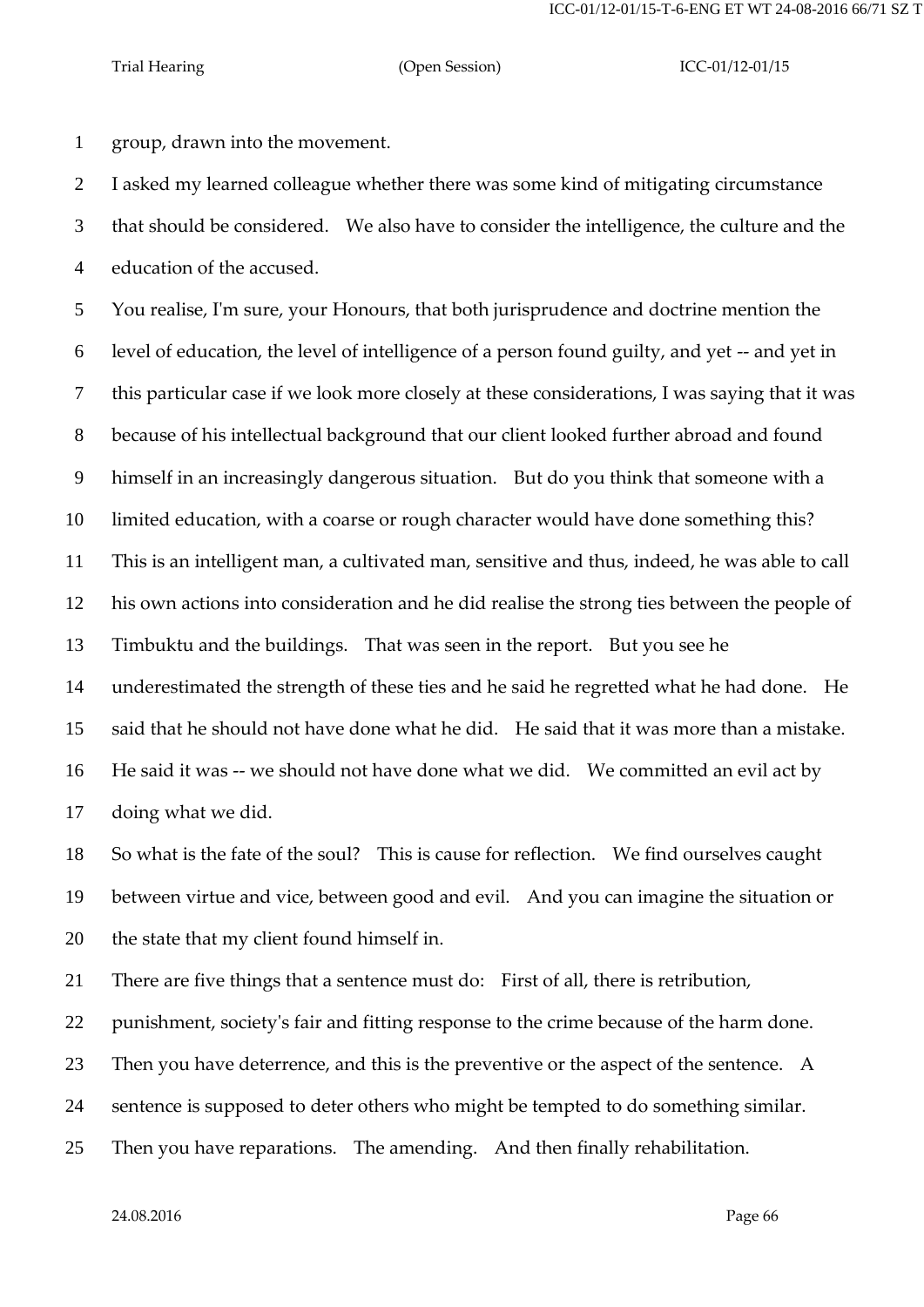Sentencing is something that really leads us to reflect. And we must be humble when we do this. When a sentence is handed down, and I'm saying this in a very respectful way from this side of the Bar, this is an exercise that makes a person humble because ultimately what is the reason for handing down a sentence? What is the goal, the objective? And, above all, and above all perhaps, what are the effects of a sentence? What is the effective outcome of the sentence? We must ask this question because I -- I tell you very openly that I have spent 33 years as a Defence attorney, before that I spent some time in Prosecution, not a particularly long period of time, but I have defended the accused people for many years, sometimes innocent, sometimes guilty, and we must ask ourselves what is the outcome going to be? All too often we see that the objectives of the sentence are not attained. So this is an exercise of humility. Punishing a man is one thing. You have a wife, you have eight children and I do not want to take his children as hostages, so to speak, and have you shed tears, but I remind you of this reality, the family situation of the accused. One's family situation can be a mitigating circumstance and is to be taken into account according to jurisprudence and is a part of the case record. We must consider his statements. And we have seen in the press articles from Mali that, yes, our client can do good, can assist with reconciliation. He has worked to put the country back on the road of reconciliation. And he, himself, has told us so. He said that 20 he wanted to make a contribution to the rebuilding of -- to undo the wrong, the harm that

he did.

 He did not derive any personal gain from what he did. He immediately faced the cruel reality of his own guilt. And I think that you heard that, himself and from others, and from himself in his own appeal, which I believe was a sincere one. He called upon all Muslims to consider what he had done and not to follow his example.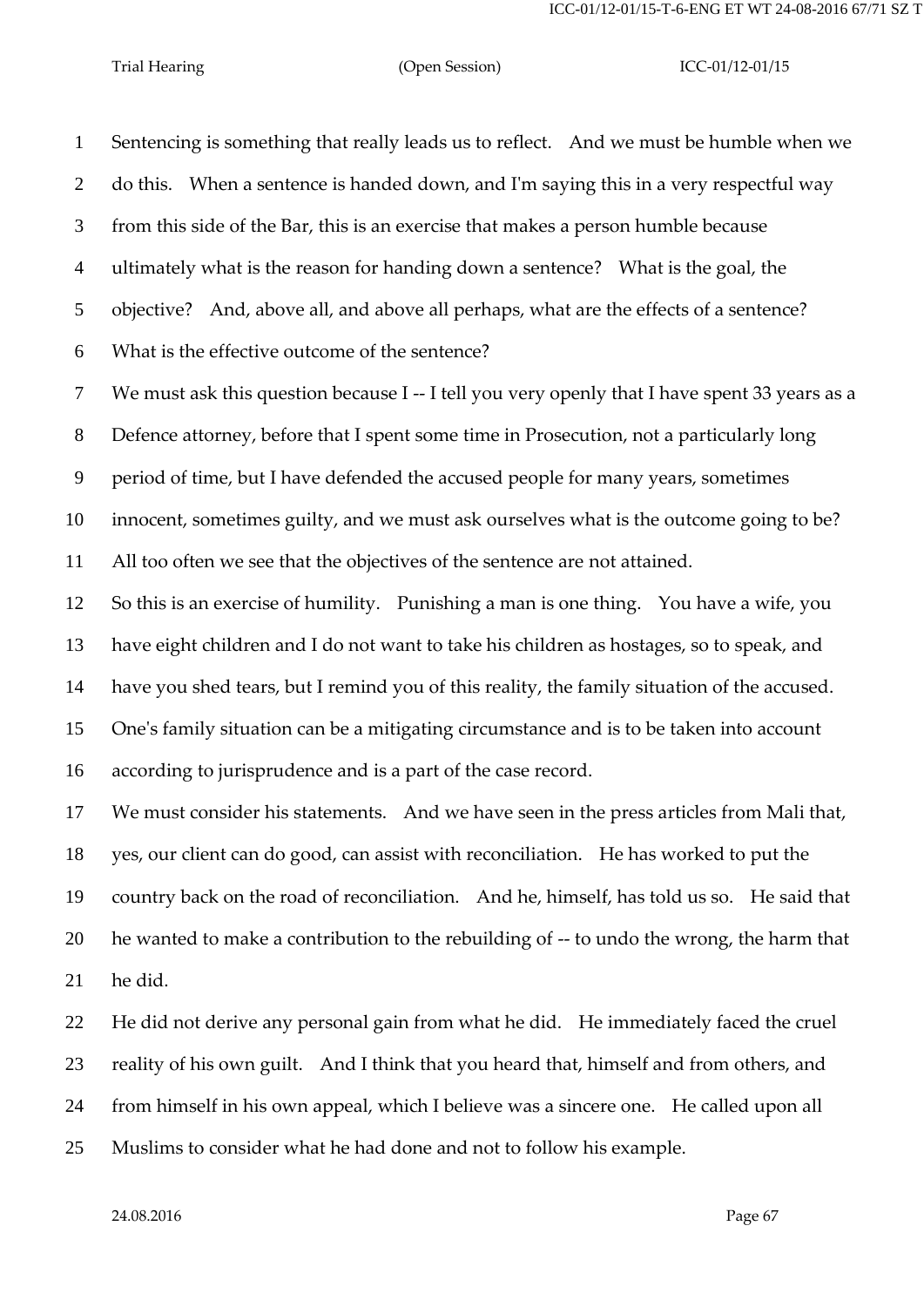We know that he betrayed. And there is a video on the Internet. We have seen that. And we have read the subtitle, "A Muslim does not betray his brother." So his remorse is sincere. We were not asked to negotiate as if we were haggling over a carpet in the market place. We were not asked to engage in horse trading. No. Plea bargaining is not part of our way of doing things. We attempted to negotiate an agreement that was fitting, that was suitable considering our client's position. There is nothing. We cannot say that his admissions were insincere or -- this man knows he has done wrong, he was not up to his task, he was not able to do what he had been brought to this earth to do. So as for the sentencing it is a very difficult task. Retribution is necessary. All international justice courts acknowledge this, but we must think carefully about retribution. There is the dark side of retribution of course. And by adding to the evil already done, when one does harm to the accused, is this going to lead to a better outcome? Yes, this is a symbolic debate. We also must consider the message to be sent, setting an example, for example. But, your Honours, doing justice to set an example, so to speak, is never justice, never, because you are not judging others, you are judging one man. And I think that the message here is rather here you have it, here we are before the International Criminal Court, what are we to make of this? Yes, yes, the worst criminals are still out there and we must allow for some ray of hope. If there is no hope there is only despair. We must help discover the truth. Yes, there is space or a forum for remorse, for -- and I believe this is a case in which we need a very reasonable sentence. Furthermore, I believe that retribution must be quite measured because by its very nature

it will undermine the possibility of rehabilitation. No matter what the gravity of the

crime, we must remember that we are dealing with a man who has a true opportunity for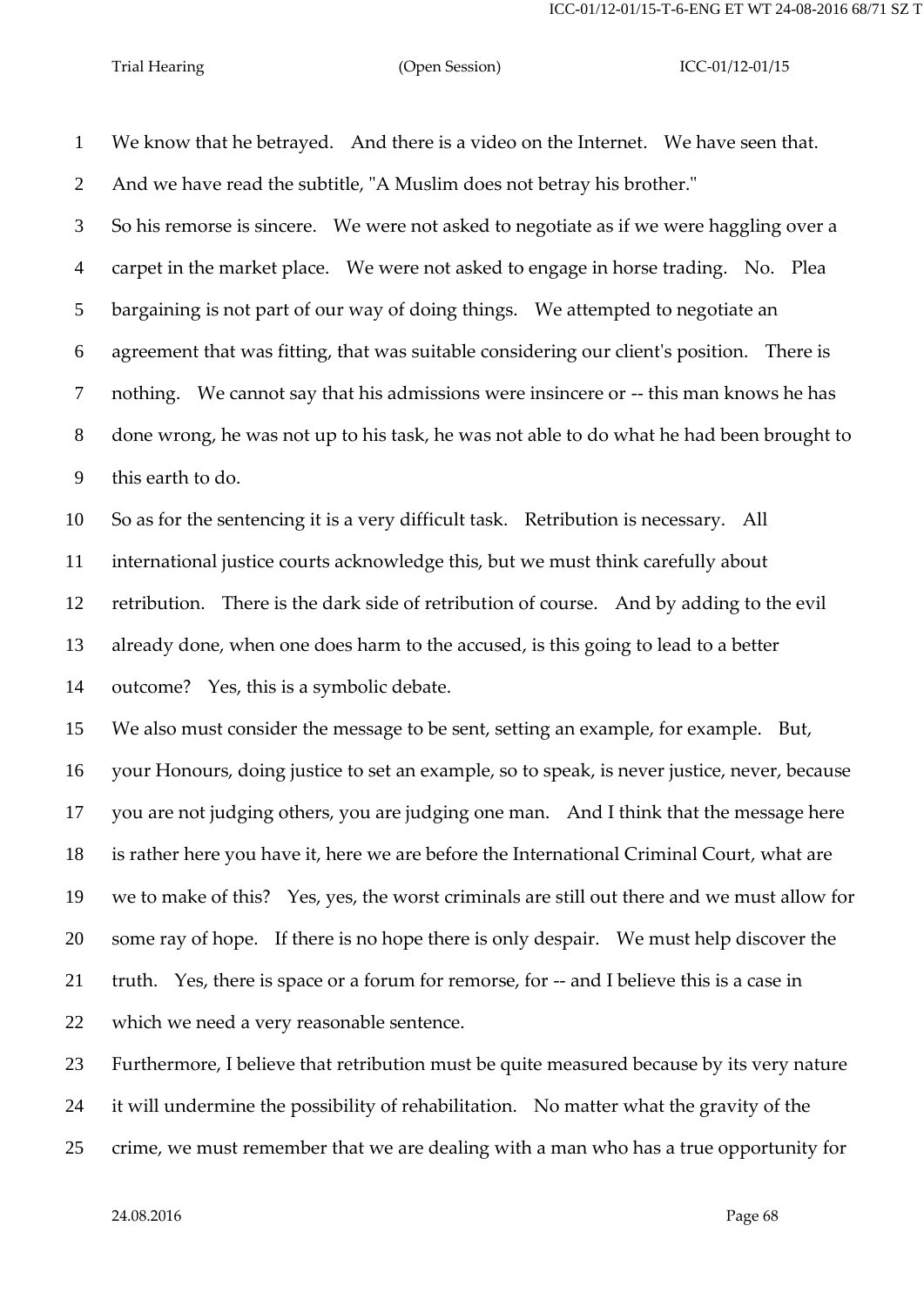rehabilitation. He took a particular course of action and he ultimately became a pariah in the eyes of his former colleagues.

 Under these conditions I think that re-socialisation is possible. Your sentence will perhaps allow us to manage the future, not only in Mali but also individually and this in a positive manner.

 I am amongst those, some say I am a great romantic, but I am one of those people who believes that the best sentence is one that is accepted ultimately for what it is, a comprehensive sentence. That is why grounds are provided. A sentence that one can accept and one can say, yes, I deserve that, and a sentence that takes into account the

circumstances, a sentence that is not exaggerated.

Just in a nutshell I would say this: This is a man who has said "Don't do what I did." I

think by saying that he's really said everything. I do not think that we should consider

the possibility of re-offending either. I do not think that would happen.

So there you have it, your Honours. The issue of the sincerity of my client and -- and I

thank my learned friends, it was Judge Mindua raised the issue on the very first day, and,

yes, this is a fundamental issue because yes, Mr Kassongo, my learned friend put the

question again, he questioned my client's sincerity. Was the admission sincere, was the

remorse sincere? And I think my learned friend expressed himself well.

I have tried to do the same as best I could, but I would like to add one further argument,

and I would only want one thing: The benefit of the implementation of the law.

We must consider circumstances and probability.

Probability. Unlike the aggravating circumstances. And the most probable thing when

one looks at all the information that we have is that, yes, it is probable, it is quite probable,

quite likely that his admissions, which took the form of active and useful cooperation with

the Prosecution -- just a week ago new information was provided, even in a climate of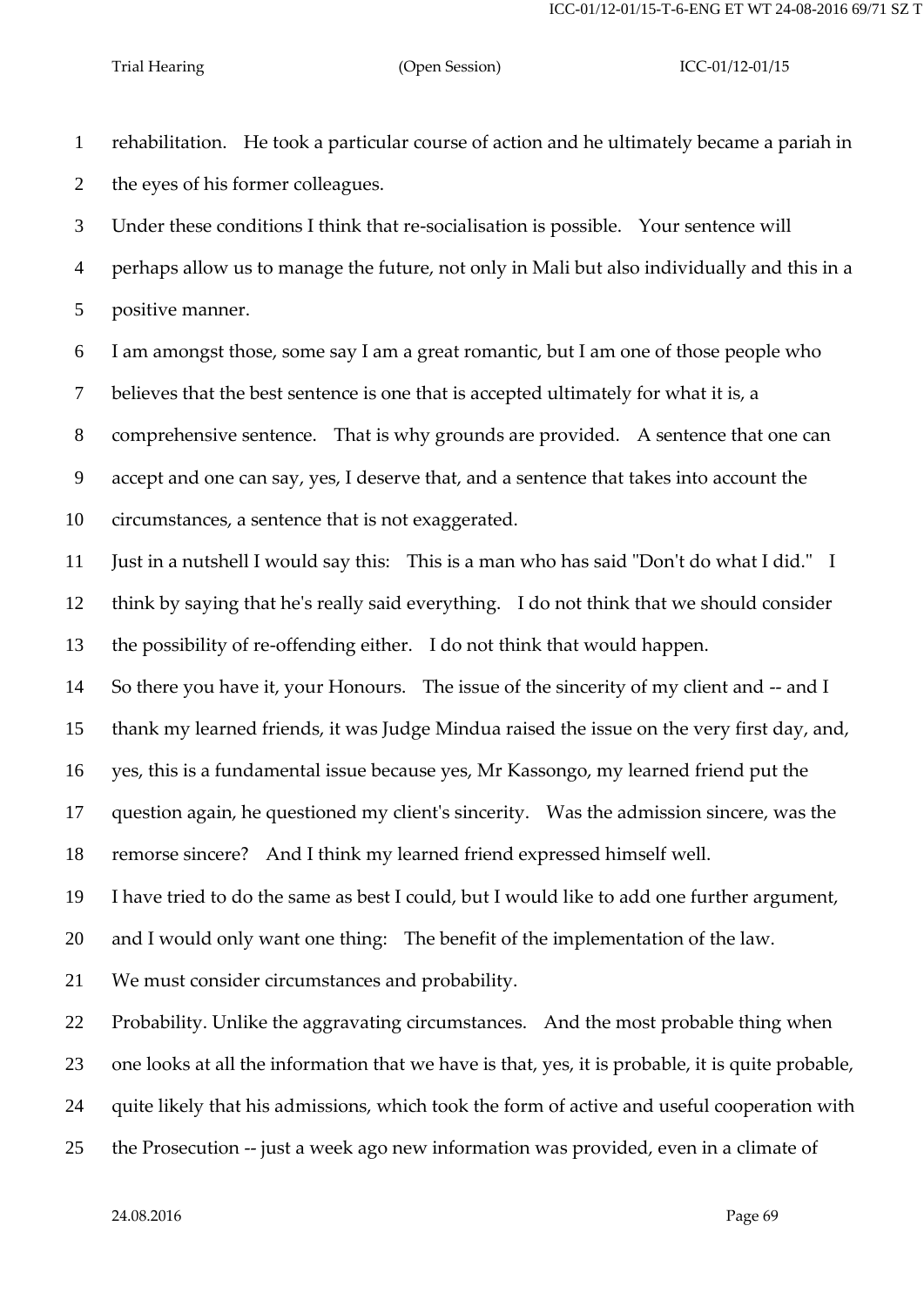| $\mathbf{1}$   | danger. And I'm very sorry to have to put it this way: I think he is entitled to benefit    |
|----------------|---------------------------------------------------------------------------------------------|
| 2              | from a presumption of sincerity when we look at the Rules that apply.                       |
| 3              | There you have it, your Honours. This is what we wished to say. I took quite a bit of       |
| $\overline{4}$ | time and I apologise for that. The question is this, it can be put in just a few words:     |
| 5              | What is more serious, what should we consider the more serious thing? What criteria of      |
| 6              | seriousness will you favour? What is more serious, to pull down walls or to destroy         |
| $\tau$         | lives? Blow up buildings or shoot down people? We trust the Bench and we deliver up         |
| 8              | to you the man we have provided support to for several months and we do so knowing          |
| 9              | that we are entrusting our client to you and he will be in good hands.                      |
| 10             | I thank you.                                                                                |
| 11             | PRESIDING JUDGE PANGALANGAN: [15:26:19] Thank you. Thank you so much,                       |
| 12             | Mr Gilissen.                                                                                |
| 13             | I take it, Mr Aouini, that that closes the submissions by the Defence?                      |
| 14             | MR AOUINI: [15:26:34] (Interpretation) Yes, Mr President.                                   |
| 15             | And I would like to thank you, your Honours, for your patience, for your indulgence for     |
| 16             | giving us the time to make our lengthy submission.                                          |
| 17             | PRESIDING JUDGE PANGALANGAN: [15:26:51] Thank you as well, Mr Aouini.                       |
| 18             | Well, ladies and gentlemen, this now brings us to the end of these hearings.                |
| 19             | The Chamber will now retire and prepare its judgment.                                       |
| 20             | As the Chamber has previously indicated, the judgment and sentence will be pronounced       |
| 21             | simultaneously in the event of conviction.                                                  |
| 22             | After consulting with my colleagues, it is also for me to announce that the Chamber's       |
| 23             | decision will be delivered on 27 September 2016, a Tuesday, a time to be provided in due    |
| 24             | course.                                                                                     |
| 25             | On behalf of the Chamber, I thank the participants, the legal teams for their diligence and |
|                |                                                                                             |